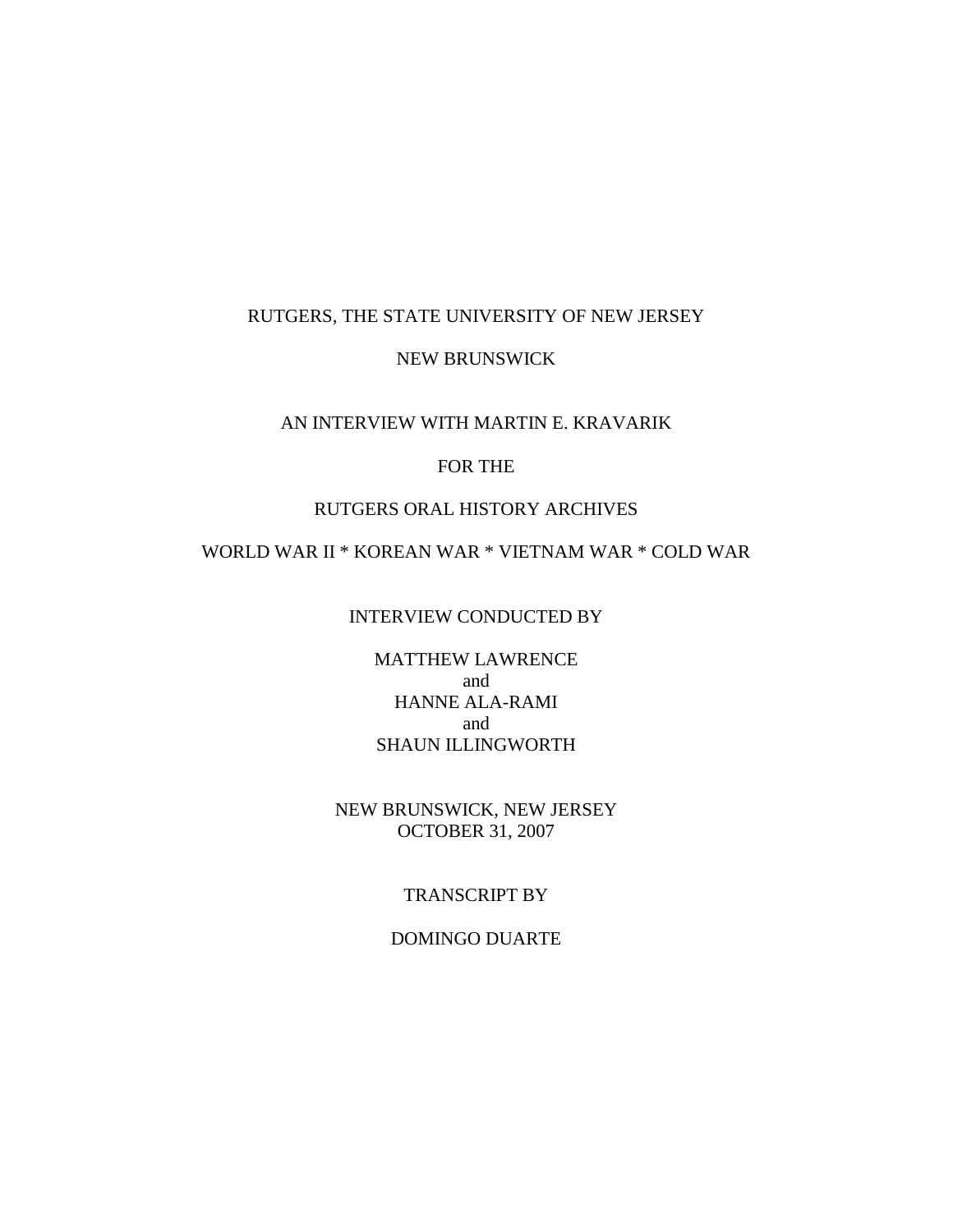Matthew Lawrence: This begins our interview with Judge Martin E. Kravarik on October 31, 2007, in New Brunswick, New Jersey, with Matt Lawrence…

Shaun Illingworth: Shaun Illingworth…

Hanne Ala-Rami: and Hanne Ala-Rami.

SI: Judge Kravarik, thank you very much for coming in today. You have been in support of our program for a while now and it is good to finally get you down on tape.

MK: It is a pleasure to be here.

SI: To begin, could you tell us where and when you were born?

MK: I was born January 20, 1936, in Bryant Sanitarium in Bronx, New York.

SI: What were your parents' names?

MK: My mother's name was Anna nee Petrucha and my dad's name was Martin, no middle initial, Kravarik.

SI: Can you tell us a little bit about your father's background, where he was from, and what was his family background? ... Was there an immigration story?

MK: Both my parents were born in Newark, New Jersey of immigrants from the Empire of Austria-Hungary, which after World War I became Czechoslovakia, where they lived. … Dad's father was a machinist in a factory, which was considered skilled work, so he did a little better than some people did. His brother, my granddad's brother, also came over. He worked on the railroad and he was unhappy and returned to Europe. My grandfather bought … eventually, accumulated enough wealth to buy a motorcycle with a sidecar, which was a big deal in those days when people in the Ironbound section of Newark actually walked back and forth from work because the homes and the factories were a few blocks apart. I don't remember when but, eventually, my paternal grandfather bought seventy acres in Nichols, New York and was a dairy farmer for the last half of his life. My father's mother, his father's first wife, drowned in the Passaic River in Newark. Naturally, it had a big impact on my father's life. His sisters were taken in by the maternal branch of the family in Mahanoy City, Pennsylvania and my father and his brother were placed in an orphanage. They lived in the orphanage, a couple of years with foster families, and when my father was old enough, he got a job at the age of eighteen after graduation of high school, which I give him a lot of credit for getting through, and he worked forty-seven years for New York Telephone Company. He married my mom; they lived in New York the first four years of my life, then they moved to New Jersey, first Newark, then Irvington, New Jersey. They had gone to the Ironbound section from New York to be close to family and then to 50 Elmwood Place in Irvington, New Jersey, which was an apartment building, and I was raised in Irvington, attending the public schools, until I went to college. Dad didn't serve in World War II, he was exempted because he was young, had a family, and, so many guys were already in the service, to maintain communications. There were a minimum number of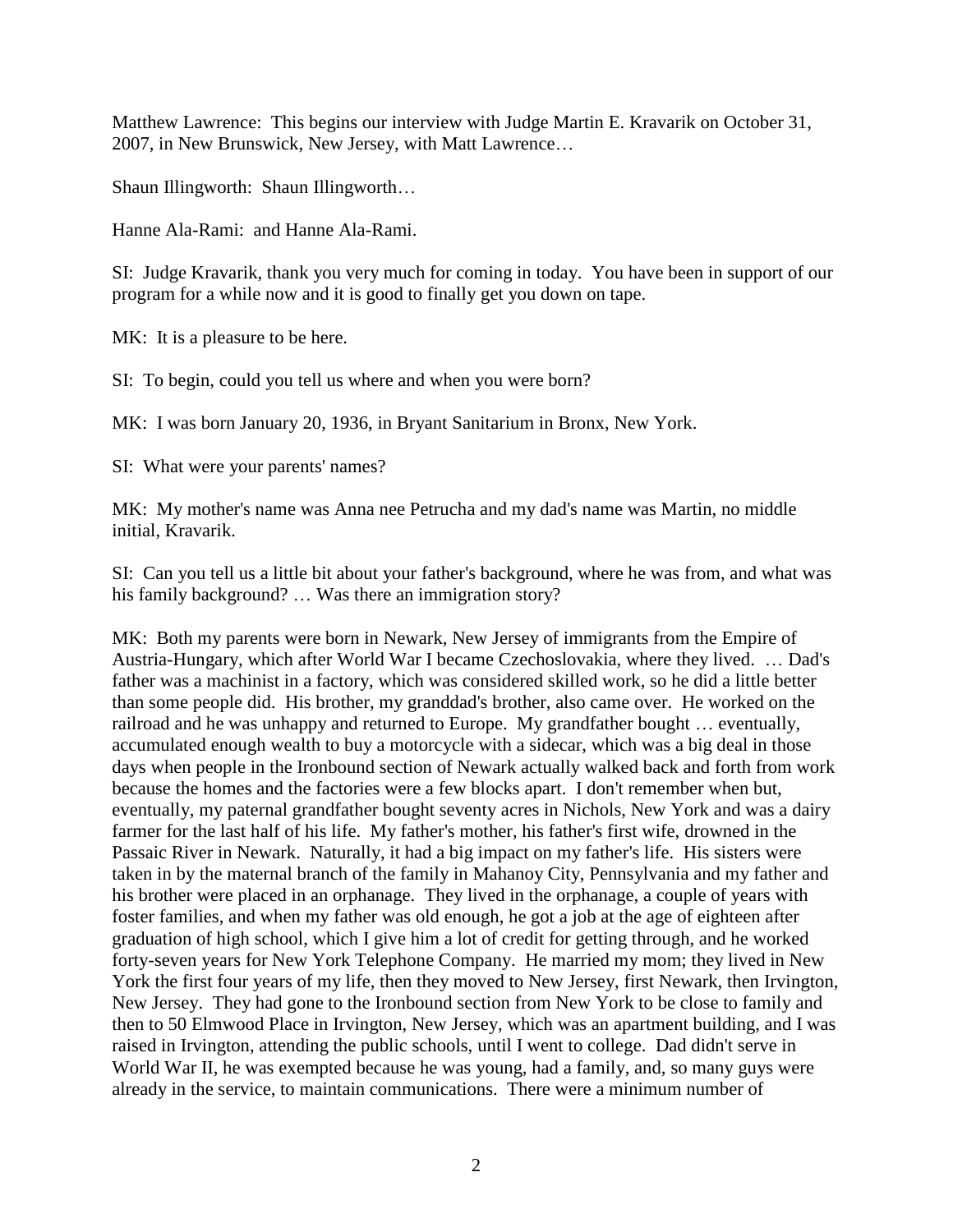experienced people they had to have so he was exempted so he could continue his work for the telephone company. His brother was drafted into the military. We think there was a mistake in identifications because he was drafted into the Signal Corps, which would have been a natural for my father. … He went to Camp Crowder in Missouri and after a couple of the hospitalizations, they finally said, "You can't stay." He didn't want to leave. He was older than most of the troops at that time, but, he had such flat feet that on every march they had to put him in the hospital and he kept insisting he wanted to stay. But they said, "You got to go," so, he was honorably discharged. One of the funny things that happened with him is they used to have these troop trains, and he left from, I don't know where, maybe, New York City, maybe Newark, to go out to Camp Crowder with the train of draftees, and, again, he was older than most, so, he was also wily having been an orphan, so he knew how to procure things. So, apparently, they had like a baggage car that was full of supplies and things, and, somehow, he got into that car and he found cookies, so he grabbed a bunch of cookies, boxes of cookies, and took them back to his car and passed them out to all the kids who had nothing to eat except what people would give them from the platform. Wherever they stopped on the way, people might give them a cup of coffee or a doughnut, or something like that, through the window because they didn't get many amenities on the trip. Of course, he did his thing and got down on his knees and, didn't pray, he played craps with the guys. Mom had a difficult life also in a different way. She was semiliterate; could almost read the newspaper, that was about it. What had happened was her family, all my ancestors came here around the turn of the century. I keep meaning to try to do some of the research but I haven't gotten around to it, like many things. I'll probably die without doing it. But they came over about the turn of the century and married a few years later, and so on. My mother's side of the family was established in the Ironbound section, but they had, back in the old country, real estate, a farm. I've learned it's since been absorbed into Bratislava, the city having expanded, and the communists building those huge apartment houses that they were [keen] to do, and so on. So, that area has been swallowed by the city but it was rural at the time. … They also put their money in the bank in Prague and so when my mother was still a small girl, they went back to Slovakia on a visit and while they were there, a Serbian nut shot the Archduke Ferdinand and World War I began, so, they were trapped there even though they were American citizens. In those days there was no way to get any help, or anything. The way the draft worked there is they would have a platoon of soldiers and they'd grab any guy that looked like he could fight, and so, they grabbed my grandfather and took him away. The family didn't know where he was, what happened to him, or anything, and he was impressed into the service for Austria-Hungary in World War I. He lost a kidney to a bayonet and his lungs were damaged by gas, and after the war, he returned to the farm where the family stayed while they were in Slovakia, and my grandfather was physically unable to return to the United States; he was too ill. My grandmother, however, rather courageously, went back to the United States with my Aunt Betty, the oldest daughter, and did try to reestablish a home for the family in this country. … My mother and her baby sister, they had another daughter while they were in Europe, stayed behind with cousins and she tells the story of being fed the leftovers and eating off the floor, not the floor but, you know, on the floor rather than at a table with chairs. She didn't like it very much, so when her father died she, nobody knows how, somehow she saved pennies and had enough money, she hitched a ride, it wasn't far, she hitched a ride on a wagon into Bratislava. She was seventeen years old and all she had is a rudimentary European education, which peasants got, you know, if you could read and write and that was it. But, unfortunately, in Slovakia you weren't permitted to use your own language in school; you had to use Hungarian instead of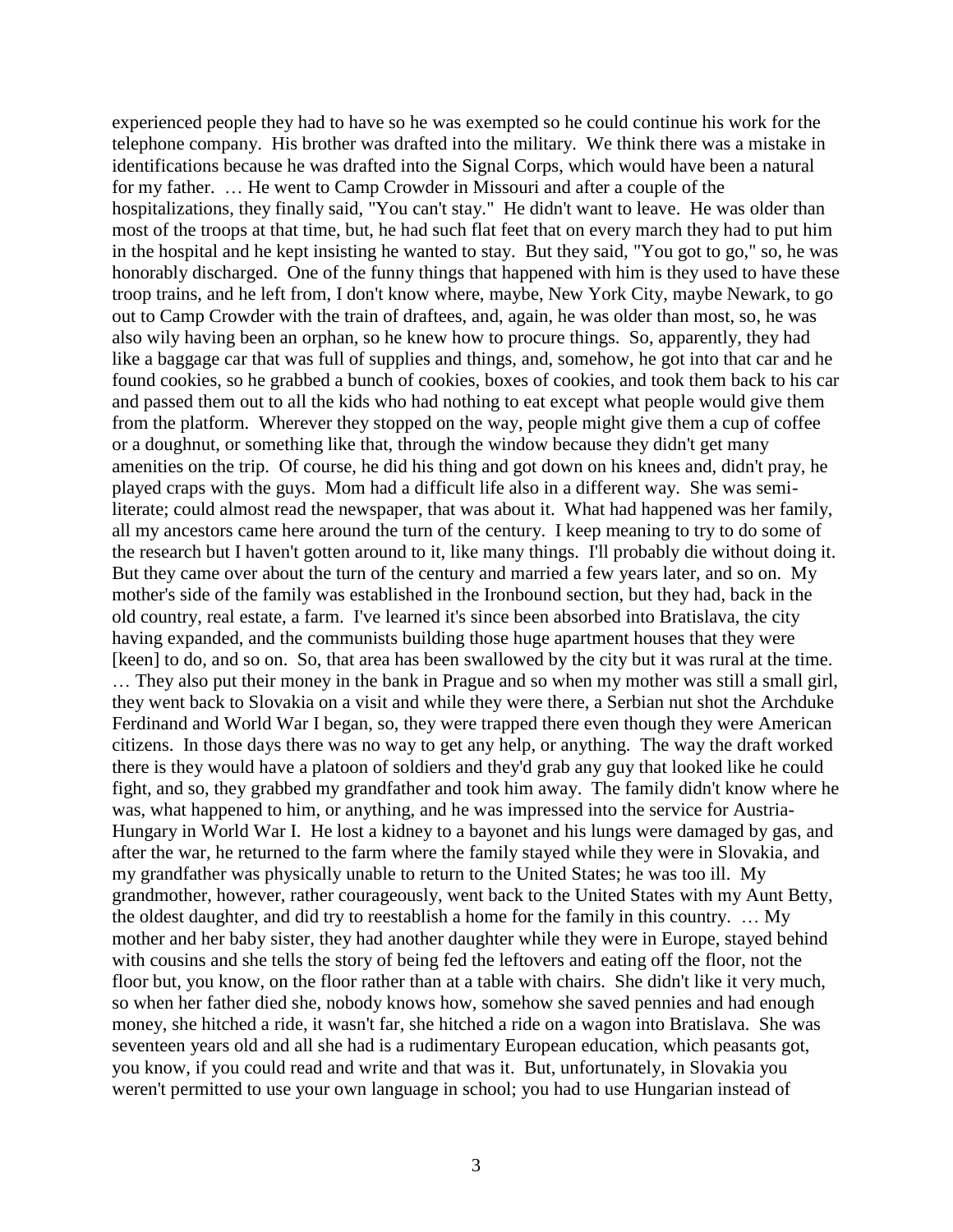Slovak, so it didn't really help a heck of a lot. At any rate, she caught a train in Bratislava and she went to Bremerhaven, Germany and somehow got on the SS *Deutschland* [\[Hamburg-](http://en.wikipedia.org/wiki/Hamburg_America_Line)[Amerika Line,](http://en.wikipedia.org/wiki/Hamburg_America_Line) [Germany](http://en.wikipedia.org/wiki/Germany) owned passenger liner] and sailed to New York …

SI: She took her younger sister with her as well?

MK: No, no, on her own. She ran away from the cousins. She ended up at Ellis Island, and when they found out she was born here and was a citizen, somehow they found my grandmother and she came to Ellis Island and picked my mother up. Then, the baby sister, eventually, my grandmother was able to bring over also. But I remember very well in the kitchen of my home, my present home, the last time I had the three sisters together, they're discussing how stupid their parents were to go back to Europe and get caught up in the war and what a difference it would have been in their lives if they'd had an American education. … I never heard that, I never heard a negative thing about their parents, or anything, until that moment, and I overheard it; they were talking amongst themselves. We were having a deck party in the backyard and they wanted to stay in the kitchen and talk to each other, and be in the air conditioning and comfortable. So, I came in to get something for the folks outside and I heard that and it was both shocking, in a sense, but it really made me keenly aware of how difficult their lives were made by a twist of fate, which was wrapped in history as big as World War I. So, that tells you how the big events you read in history books trickle down into the individual human lives and the people of that time.

SI: That is an amazing story. Were there any other stories that she told you about her life there?

MK: No, it was, you know, a peasant life, very simple, rudimentary type of living there. Their home had a dirt floor. My paternal grandfather came over at the age of seventeen with ten cents and he, in the old country, was a lumberjack. The way that worked back in those days, you had an axe; you went out into the woods; you picked out a tree; you chopped it down, manually, and then you tied a rope around it and you dragged it to the mill where they paid you for bringing in the tree. That makes you understand why he went to America, doesn't it? [laughter] I can't imagine that, but that's what life was. Everything we have is descended from people like that, who lived that way.

SI: They were very hardy people.

MK: Oh, yeah. I don't think we would work very well on a two thousand mile journey on a Conestoga wagon ourselves. Yeah, we owe it all to these folks. There were different kinds of pioneers. It didn't end in 1865, you know, it continued for years after and immigration is the story of that.

SI: Do you know how your parents met?

MK: Through the church. My grandfather, paternal grandfather, was also the sextant of the first Slovak Lutheran Church in Newark. … He and my paternal grandmother were charter members of that church and my mother's family joined that church, and that's how they met. In those days, your social life was pretty much confined to your own ethnic group.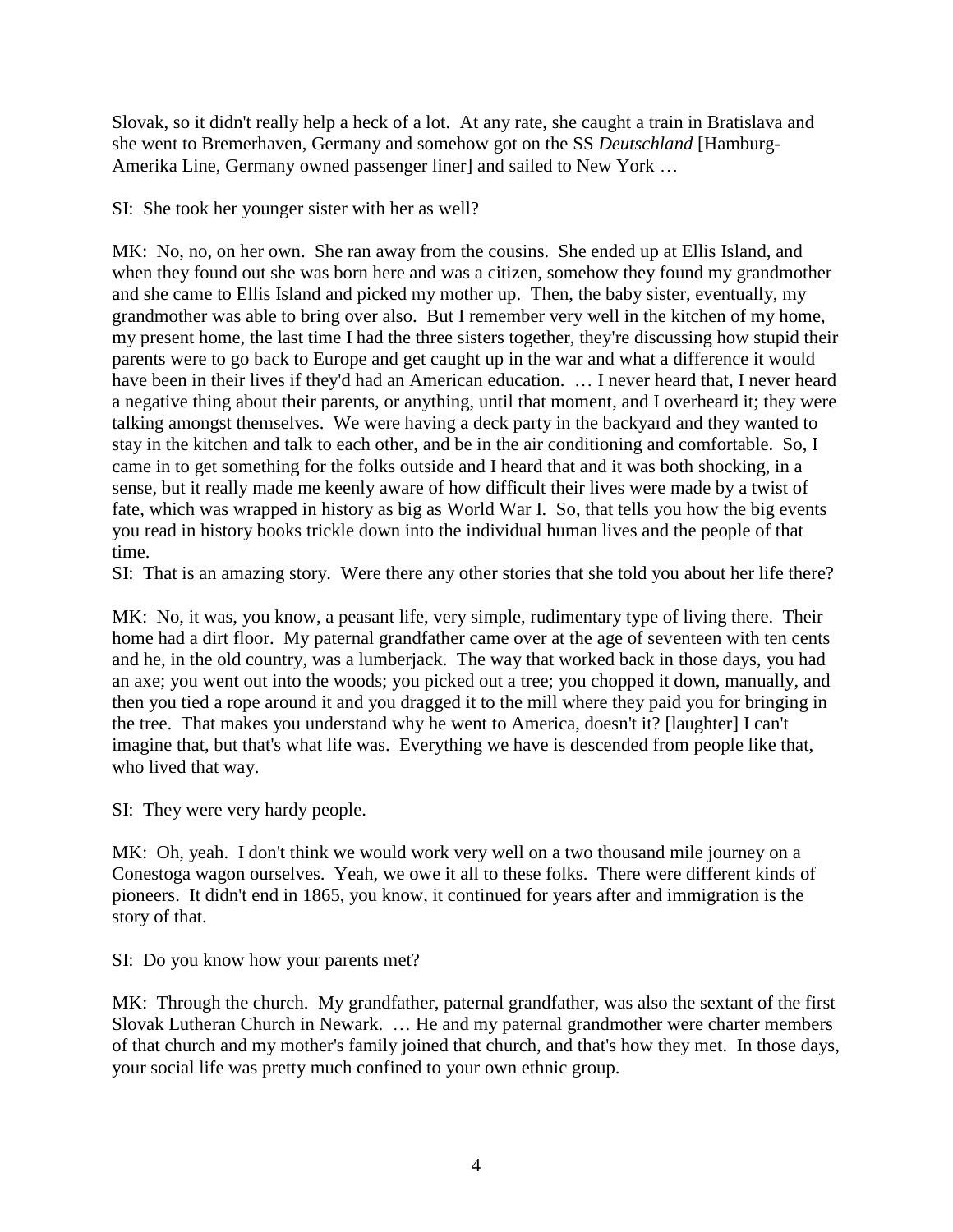HA: Was there a large Slovakian population near where you grew up?

MK: No, and they quickly assimilated. … My grandmother told me stories about things that happened when she was a young girl; like the Magyar Cavalry coming in and what happened to the people. But there are only a relatively small number of immigrants from Slovakia, but, they go all the way back to Jamestown. The two carpenters at Jamestown were from Slovakia and they were Lutherans. Now, as you know, the boundaries keep changing in Europe so there was a strong German influence, particularly, in Czechia and Moravia, now the Czech Republic, but, apparently, it also trickled into Slovakia, and so, my ancestors were Lutherans and that is a very, tiny minority, even in Czechoslovakia, so, their group wasn't very large, and neither my brother nor I married a Slovak girl and that was an absolute scandal in the church. [laughter]

#### HA: What kind of role did religion play in your upbringing?

MK: Well, I think, religion played a great part in my life as far as my values were concerned and, I guess, because we were a minority, I was a bit resilient or rebellious, whichever way you want to characterize it, and was determined to overcome any obstacles that came along. When I was a boy, I studied the Catechism for three years in English and in Slovak, and our pastor was Reverend Chernansky and he was a chaplain in World War II. He left the church and went into the army. I don't even know where he served, or anything, but I do know he was a changed man when he came back. I suspect he saw a lot but he taught me Catechism for three years in both languages and I remember his son, Bobby, very distinctly. For some reason, I don't know why, the two of us, whenever we got together, we were mischievous, and so here's the minister's son and me, and we're the buddies in the Catechism class, [laughter] and we always got in trouble. I remember one time particularly. Discipline was different in those days, where Pastor Chernansky had me and Bobby kneel on a broomstick in the corner for I don't know how long, but I think that pacified us in future classes quite a bit. Today, I guess, the minister would get sued or go to jail for doing that or something, but it worked. So, there was a lot of discipline. … I would say I learned a lot of discipline through my religion in the sense of the environment in which I learned it, and, of course, as today, the church was also a social organization, that's how you met other people, other kids. There were parties. I remember putting my face down into [a] washtub full of water and apples, bobbing for apples, and they'd have amateur contests and my father appeared in some. … There were a series of annual minstrel shows, which, of course, today are in disrepute, but were acceptable in that time, and they'd have the side men and the interlocutor, all that sort of thing, and they'd do some music and comedy with a typical southern flavor to it. My dad, who is ninety-seven now, is the last surviving member of that era of the church, which has dwindled. Now, they don't even have a full-time minister and it's dying out, as did the church in Mahanoy City years ago. I guess, eventually, some other social group will buy the church and, hopefully, use it for religious purposes themselves, whatever their faith might be. … I don't know whatever became of the original church in the Ironbound. But the church I was raised in was on 14th Street and Avon Avenue in Newark and that was sold to an independent black congregation many years ago. For the hundred-tenth anniversary of the church, my brother and I went to Newark to take pictures of the old church. We couldn't get in and the church office there wouldn't respond to my phone calls, but all the stained glass windows were gone, except the one over the front entrance of the church, which was, I guess, a geometric design let's say. All the stained glass windows along the side of the church, with figures on it,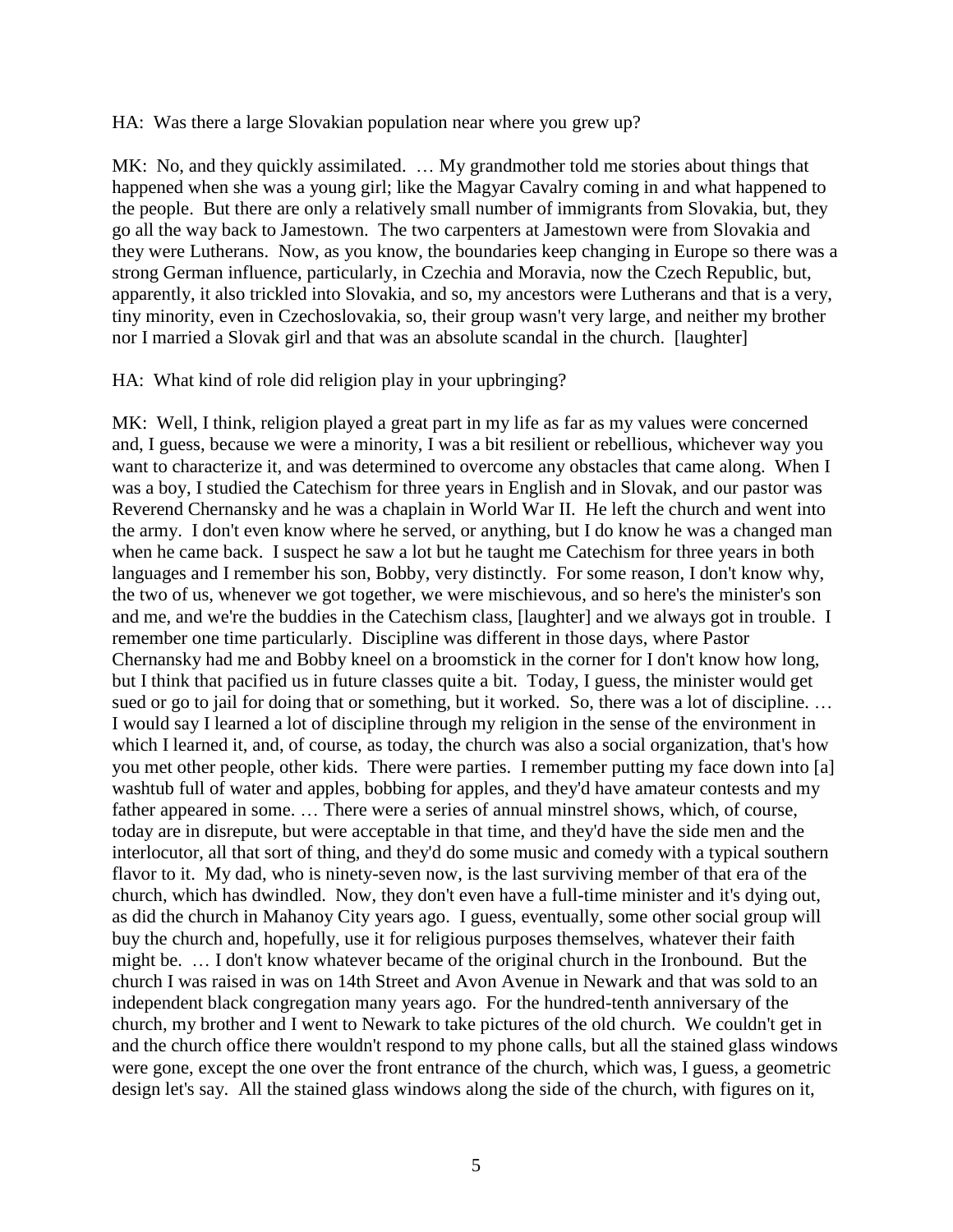were gone. We don't know whether they were destroyed during the [1967 Newark race] riots, or whether the congregation that was using it intentionally removed them, or covered them up, or whatever. We were taking the pictures and a couple of guys in a utility truck stopped and said, "You guys have a problem?" We said, "No." We were parked in front of the church, and he says, "You better get out of here." We finished taking our pictures and we left, but apparently it wasn't the right place for us to be and a couple of passers-by were just trying to protect us. ... That's part of the whole history and evolution, too, I guess.

SI: What drew your parents to Newark after they had been living in New York? Was that because of the community?

MK: To be close to the family, yeah, to be close to the community, yeah. They were isolated in the Bronx. They were in the Pelham Bay section of the Bronx, Fteley Avenue we lived on. My father used to take me to the Bronx Zoo before he went to work in the morning, and we'd walk through the zoo, and I really don't remember it but he didn't even have to pay. He just walked in and they would be feeding the animals … at six in the morning or whatever time it was, so that was one of our excursions. His lease expired and he had to scramble to find a place. He hadn't found a place in Jersey yet, so I don't know how long, but I think just a month or two, we lived in the Fort Apache section of the Bronx, because that's the only place he could get a lease at that time, but that was brief.

SI: Do you have any memories of the Bronx?

MK: Not really. My wife had an acoustic neuroma, which is commonly called a brain tumor. Technically it's not, until it's advanced, but, at any rate, she was being treated at Columbia Presbyterian [Hospital]. We went and we had lunch in a Dominican restaurant there in Spanish Harlem and I said, "Honey, I'd like to show you, you know, where my family lived when I was born." So, we went straight up Broadway and across the river into the Bronx, and I went two blocks and turned around and left, cursing myself for putting my wife at such risk. It was like a war zone. I don't remember what year it was, but, you know, all abandoned, boarded-up buildings and young men congregating on all the corners. I just decided it wasn't that important, so I hightailed it back into Manhattan and, I think, we went to the Cloisters, gave her a little sightseeing, and then we came back home to Jersey, the Garden State.

HA: You were brought up speaking English and Slovak, is that correct?

MK: Yes. Yes, but when my grandmother passed away the use of Slovak also passed away, and so, you know, I can talk pidgin Slovak but I can't have an intelligent conversation of any kind.

HA: Have you maintained any of the cultural practices or anything, or did that mostly die out with your grandmother as well?

MK: Well, the things that died out were the great food and dessert. My Aunt Betty was the baker of the family. We used to love to go to her house, especially at holidays, because I don't know how many days she'd spend, but she'd bake up a storm, you know, and I remember when she lived in Hillside. She worked for Bristol Myers [a pharmaceutical corporation] in Hillside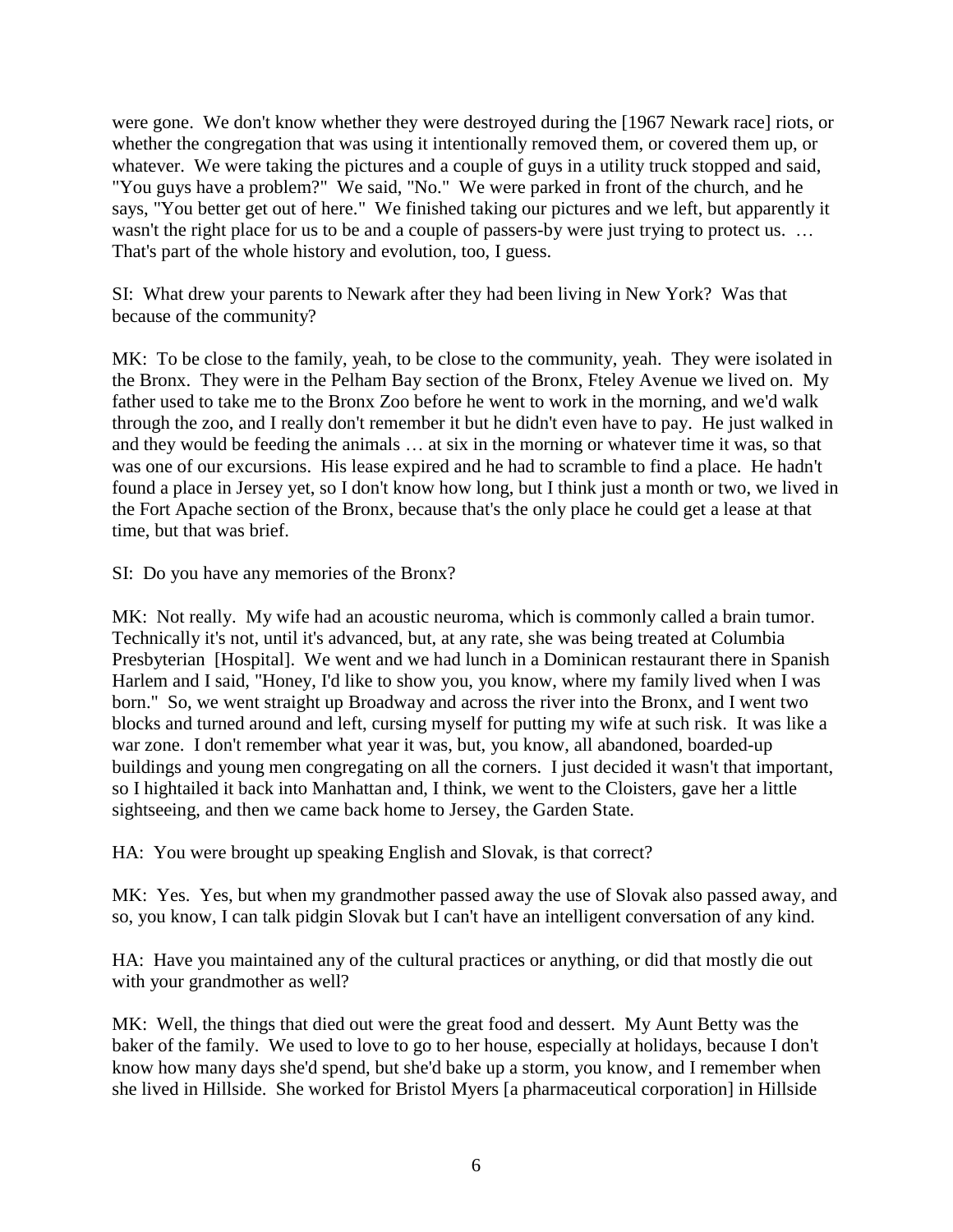and she had a home in Hillside. She had been widowed when my cousin, Betty, was one year old. Her husband worked for the … he worked for the Hollander Fur Company, again, in the Ironbound section in Newark. People walked back and forth to work. Somebody went into the tanning pit and didn't come back out, so, a succession of one, two, and three men at a time went down to try to save them and they all died because of the gas, in addition to my aunt's husband; Remias was their name. There were two young Slovak boys, who had immigrated and they had absolutely no family at all over here, so, all of them are buried in Hollywood Cemetery, not Hollywood Memorial Park, Hollywood Cemetery on Stuyvesant Avenue in Union Township, New Jersey. The Hollanders put both boys in a single coffin, in a single grave. … Then, to help my aunt's family, they gave work to my aunt and her mother as servants in their home. One of the highlights of my life was a day in Deal, New Jersey, which was always a very affluent community, more so almost back then than it is now, to the Hollander home, summer home, down there. The [Hollander] family wasn't there. We pulled in, the chauffer was washing and polishing the limousine. It was one of those homes, big homes with the carriage entrance and all of that stuff. I remember going into the kitchen, which I thought was huge. I don't know how big it really was but to a young kid, it was a huge place; big, stainless steel table and stainless steel double sink, big double sink. Of course, they had a cook and it was your summer vacation to get to work at the summer home, that's the only vacation people of their class would ever get. So, the cook and my grandmother were in the kitchen snapping the ends off the beans and shucking the corn, and whatever, for the evening meal and the chauffer, eventually, wandered in. I remember it as a very pleasant experience. Here were these humble, hard-working people, all working together to prepare the evening meal, and socializing while they were doing it. I remember that happening in my home, too. … The only company was family and everybody helped, so whatever the meal was, all the women would be working on it out in the kitchen and socializing, while they did [it]. It was a custom at least amongst our family, so that was the same thing that happened at this huge home down in Deal. Then, my grandmother offered to give me a tour of the house, but said, "Don't touch anything," and I didn't touch anything. I remember thinking I was in a museum because, you know, they had *objet d'art* [French for art object] in the way of things around the house, and gorgeous furnishings and carpets, so I was very impressed. … I didn't get to see the second floor, which were the bedrooms for the family, but my grandma took me up to her bedroom up on the third floor. I guess it's actually two and a half stories, and she had a room the size of a closet, walk-in closet, and a cot-like bed, a tiny dresser with a little tin radio on top. It was about [this] big, four by six, or so, and that's where she lived when she was down there, and the radio was a gift from the family to her at some point. But they got trapped by World War I and that had a tremendous impact on the lives of my mother and her two sisters.

SI: Were they working for the Hollander family at the time when your mother was still in Europe or was that afterwards?

MK: Oh, no, no. That was afterwards, after they were grown and married. I can't give you years. I mean, I was already born, and I remember it, so I must have been an adolescent, [or] maybe six years old, or so back then.

SI: What do you remember about the neighborhood you grew up in, in Newark correct?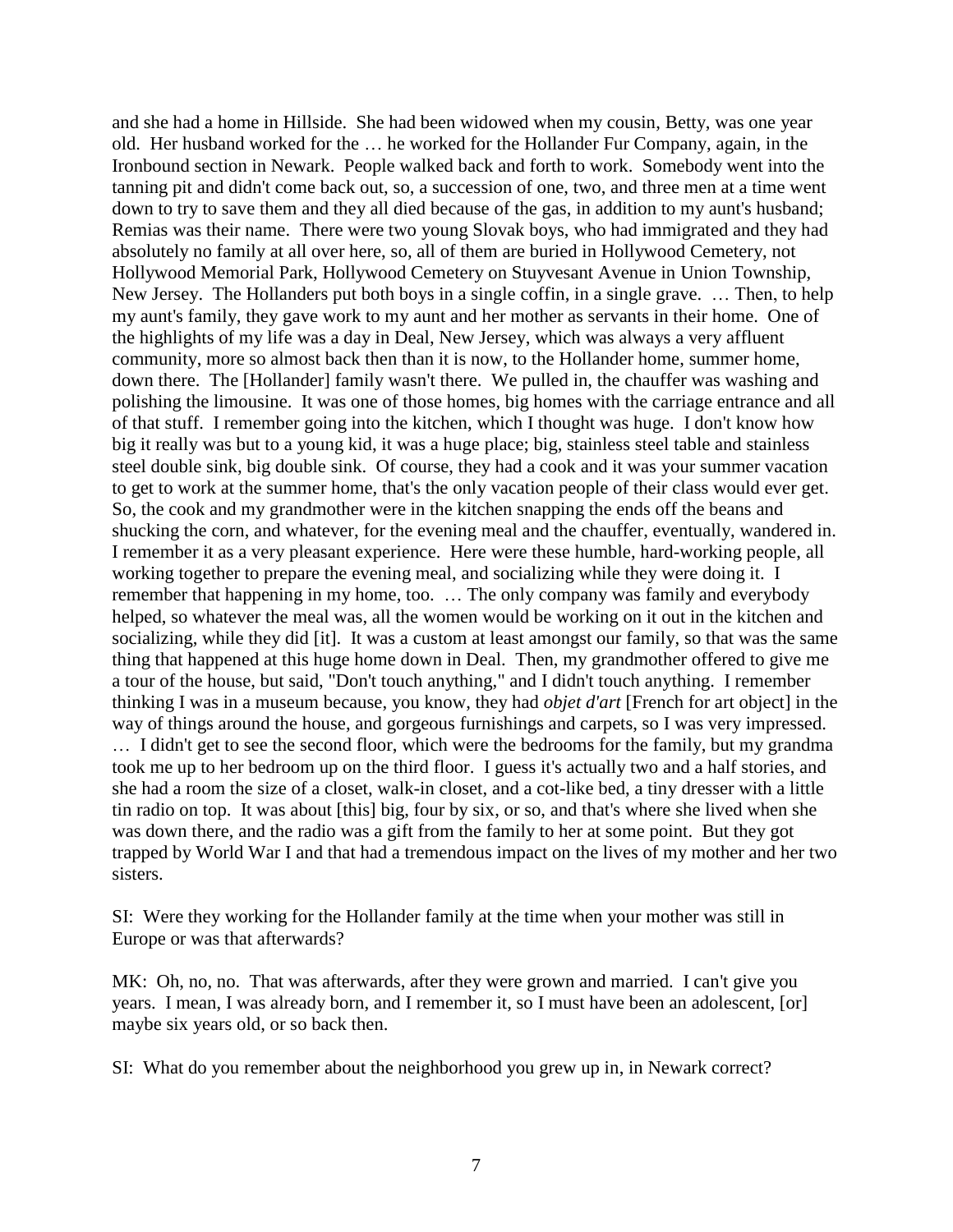MK: Yeah, well, no, it was in Irvington. Of course, I remember, as I said, nothing about the Bronx because they left there when I was four. One of the things I remember was that I had purportedly, according to the pediatrician, rheumatic fever, and, as a result, I wasn't allowed to go out and play with other children. So, I'm a great fan of old-time radio because radio was my companion. … I'm an avid fan. I still go to the convention in Newark once a year and I have a modest collection of old-time radio shows, including broadcasts from D-Day, and so on. I went to kindergarten at the Florence Avenue School. My brother was born [in the Bronx] … because my mother wanted the same doctor. My poor father had to drive a lady in labor all the way from Irvington, New Jersey to the Bronx, New York to deliver my brother and, fate is funny, the same thing happened to me. I was stationed at Little Rock Air Force Base in Jacksonville, Arkansas when my first son was born and I had to drive eighteen miles of two-lane, Arkansas country roads to get to Little Rock, Arkansas for the delivery of my son. He was a placenta previa [when the placenta covers part or all of the opening of the cervix], so they did an emergency surgery to deliver him and, fortunately, everything was fine. Another family who lived behind our house in base housing, little duplexes, little ranch houses, which were connected together into duplexes, and another family lived behind us, had the same problem. That lady had the most beautiful blonde, blue-eyed little boy, but she also had placenta previa, and unlike my wife who knew something was wrong, and had me call the doctor and the doctor said, "I'll meet you at the hospital, one-two-three," even though it was an eighteen mile trip, I was pretty fast. [They] couldn't get any help, there was no hospital on the base or anything, their baby was born retarded because of it. So, I have been very lucky. So now we get to the point where my brother is born, and the point of that is they [my parents] couldn't have the apartment, having another child ended the lease, because there weren't enough bedrooms in the apartment, so, we moved to a little bungalow, which had one furnace in the basement and one warm air vent coming up from the furnace and that was all the heat for the house, the entire house. I went to, I forget the name of the school, it wasn't Boylan Street School, it was a block up, and so I finished kindergarten there. My dad bought, from a widow, a house on Coolidge Street in Irvington, twenty-five by a hundred foot lot, two stories, for five thousand dollars. He assumed the mortgage, and so we moved there. Within a couple of months then I started first grade at Chancellor Avenue School in Irvington. Down the hill from there was a pharmacy where Jerry Lewis worked as a boy, as a soda jerk. I never met him, I should have, or I should tell people I did, I guess, I don't know. Then, I went to Irvington High School. Why Rutgers? Because it was close and because I knew of it. We did have a guidance counselor. I don't know why, but he didn't think I would go to college, [or] I would be accepted. He wouldn't help me apply for a scholarship. … Naturally, financial assistance would have been good. I don't even know how I did it, but I got myself into Rutgers on my own. My parents couldn't help me, but they did pay my tuition, two hundred bucks a semester for eighteen credits, and I lived on campus. I was non-Greek and at the end of my first year I got a Trustee scholarship. Then, advanced ROTC [Reserve Officer Training Corps] and, naturally, we got a modest stipend for that, and I worked at Eagleton Institute as a busboy. I worked when our new library was built. I worked packing the books in the old library. Boxing them and putting them on the truck to take over to the new library. Geez, I worked all four years, but I can't remember all the jobs. Oh, I sold programs at the football games and that was interesting. I brag about it unabashedly. I wore a fedora, with a big "Ike" button, you know, with a brim folded up against the front of the ... hat. You may have seen characters in old black and white TV [shows] with hats like that and all kinds of buttons, pins all over it, and over my shirt and my favorite line was, "Get your girl a souvenir program." … The first time I was on the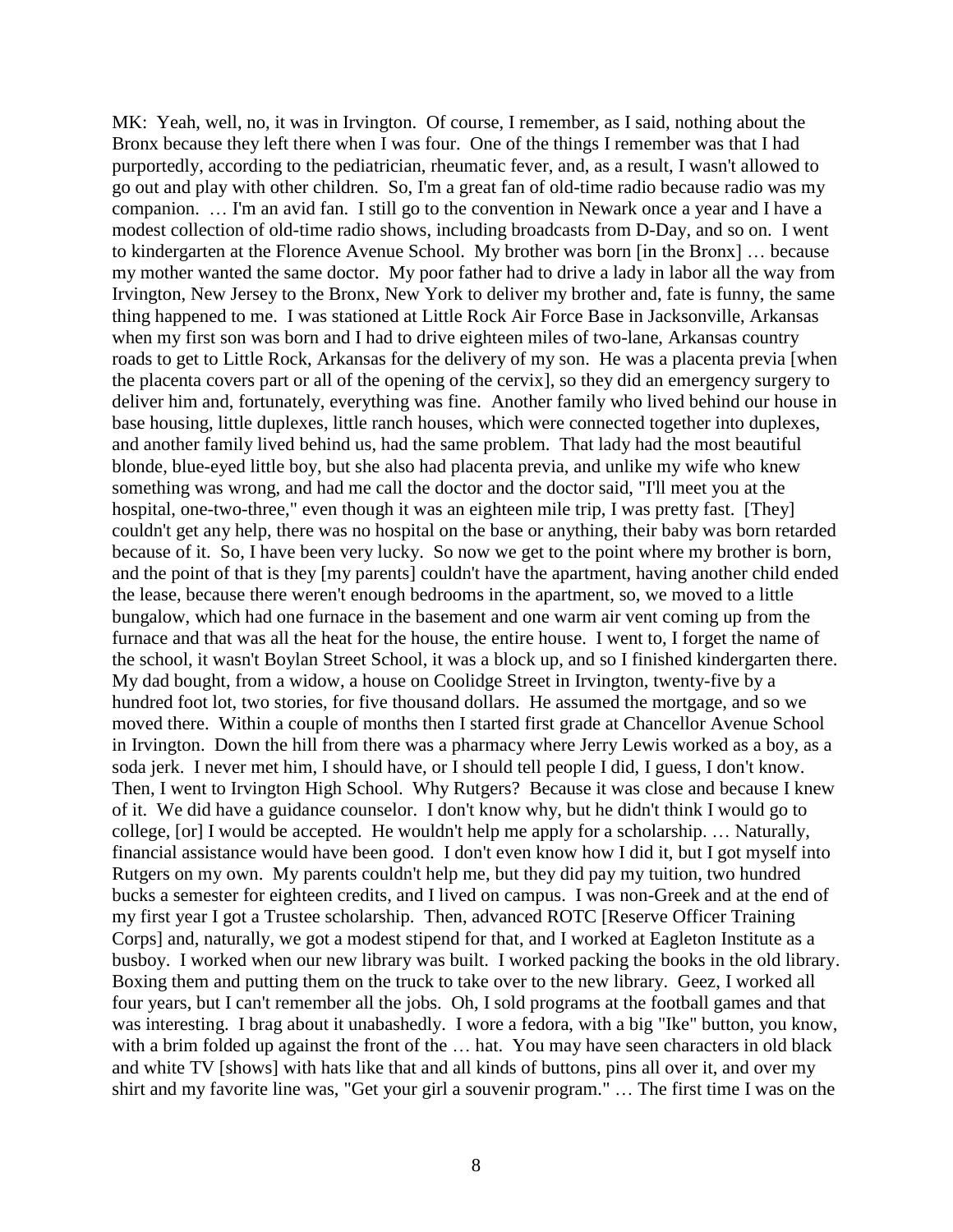visitors' side of the stadium, at the main entrance to the visitors' side, and I sold so many more programs than all the other guys that they complained that I was getting all the business. So, they moved me to another location, and, again, I sold many times more programs than the other guys, so they kept moving me all over the stadium, but, I guess, I was a good hustler because I always outsold everybody else no matter where they put me. But that was my favorite shtick, when everybody came in with a date, [I would say], "Get your girls a souvenir program," and I remember very distinctly one incident. A very well-dressed preppy-type, blond-haired, fairskinned maiden, who told her boyfriend, "I don't need a program." It is the only time I didn't sell a program to a guy with a girl. So, that was how I managed to sell and, naturally, I yelled and made noise and attracted people. You don't wait for people to come to you when you're selling, you reach out for them, and the other guys would stand there and wait for somebody to ask for a program, you know. You can't sell that way.

#### SI: Had you like worked in high school or even earlier?

MK: I started when I was in grammar school, yeah. My first job was forty cents a day. At three o'clock, after school, I'd walk to a kosher butcher shop on Mill Road in Irvington, and it was my job to scrape the blocks. The way they cleaned the butcher blocks in those days was, which are those tables, very thick wooden tables, everyday that table had to be shaved with a steel brush until it was bare wood, no blood, again. So I had to shave all of those blocks and after I shaved them I swept up the sawdust. They had sawdust on the floor to absorb blood, okay, so I swept up the sawdust and I spread the fresh sawdust for the next day and that was my job, forty cents a day. There was a competition across the street, another kosher butcher, and he, for more money, he offered me a job as a delivery boy. I had to provide my own bicycle, and so I traded over to them and got a pay increase being a delivery boy. That was right by Stuyvesant Village, which was a largely Jewish community, garden apartments as they were known, and that's where the customers were, so it was not too bad. I'd fill up my basket and go to whatever homes, or apartments, that had ordered things. I did a few things in the shop, too, with the [butcher], you know, they were kosher, so they had to soak the meat in brine in order to get all the blood out, and so on. I forget, I did various things involving that, no cutting or anything, and then I traded up to Gable's Delicatessen and Liquor Store on Stuyvesant Avenue, Morris Gable and his wife, and I'd work there six days a week, everyday after school, as a stock boy. It was like a small grocery store and liquor store and delicatessen, so he had canned goods around the walls. Behind the counter on the wall shelves, he had the booze, and he had the big glass case with cold cuts and sausage, and things, and there I would actually serve customers, cutting meats and things like that on the rotary knife. That was an interesting experience because it was a liquor store. I had to go to the State offices in Newark, had to have my picture taken for a photo identification as a juvenile working in a licensed premise. They did a background check and stuff, so that was an interesting experience for me. In addition to that, I had several homes where once a week in the summer-time, I'd mow their lawn and clip their hedges, which kids no longer do. It's a business for adults doing their home gardening and such. My price was five dollars to mow and clip the hedges once a week, and then, in the wintertime, we used to go out shoveling snow, and that usually was good for five bucks, too. As far as school is concerned, I wish I could remember all their names, I had wonderful teachers. I know I owe a lot to all of them; they all, you know, put a stamp on me somewhere. I went back to visit my grammar school when I was home on leave from the Air Force one time and they still had on display this big four-by-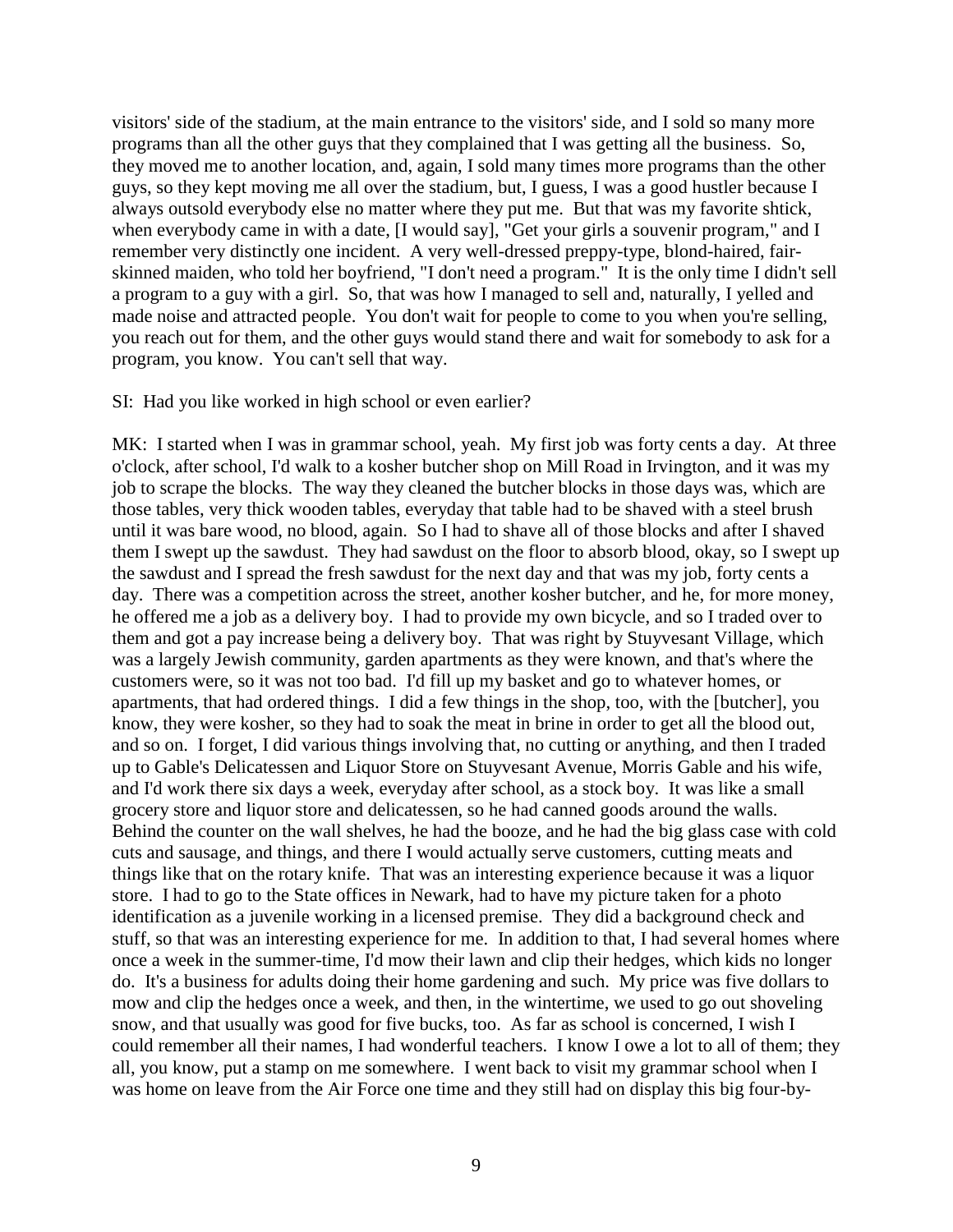eight topographical map of New Jersey that I and some of my geography classmates made out of papier-mâché, painted, and then varnished, and, by God, all those years later, it was still hanging up on the wall outside the geography class, and I was touched by that, and it was in good shape, too. So, we did a good job of building that, but, of course, under the supervision of the teacher. I remember Mrs. Schweibach, "5Z" was our class, and she had a voting machine brought in once a year for her classes and she'd teach you how to vote, and so, I have voted every year since I'm twenty-one. So, that made a big impression on me and, as a matter-of-fact, when I was in the State Legislature, I looked up into the gallery at one session, and, lo and behold, I see Mrs. Schweibach there. She is with her class in the gallery of the legislature teaching her kids about civics. So, when we got a break, I went up into the gallery and said, "Hello," and gave her news about some of our other classmates that she had known, that I happened to have for her, and, you know, I gave a little pep talk to her class and that was nice. During the war, she was responsible for the arrest of a neighbor. Mrs. Schweibach was Jewish; her neighbor was German, and she noticed, over a period of time, that his basement lights would flicker and she became suspicious. In those days, like now with terrorism, if you see something strange, you're supposed to report it. So, she reported it and it turned out he had a shortwave radio and he was transmitting to a submarine, whatever it was that he had, I don't know that, but he was arrested and the radio was seized.

SI: Do you remember when you were younger, during the war, any news about the *Bund*?

MK: Oh, yes, yes. There was a lot of prejudice against German people in those days, you know. They, just like the Slovak people, had what we call a Sokol Hall, I forget what Sokol means, but it was a place where they had athletics, indoor athletics, you know, basketball and whatever, and they had a stage where they would put on plays in the native tongue and they had a bar which apparently all charitable organizations must have, a bar, and the boys, you know, would play cards and drink their beer and the ladies would all be out dancing in [the] auditorium area at the party, whatever, dinner and a play. So, they had their organizations and they were subject to prejudice and there was always a rumor about how they were plotting against the Americans. Of course, that was all hysteria. Some of the things I remember about World War II, which is what you had asked me, is the change in the Pledge of Allegiance. I'll stand up for this, let me know if you're not picking me up. When I was in first grade, I think it was true that this happened in first grade, right? … After Pearl Harbor, it took a little while for them to realize it. We were taught in school to stand at attention and we would say, "I pledge allegiance to the flag," and you'd point your hand to the flag, with a straight arm, which, of course, was the Nazi salute. So, after the government got wise, you know, shortly after Pearl Harbor, we were all taught to keep our hand over our heart, not [point] from the heart to the flag, but to keep it on the heart, so there was no Nazi-like salute involved. I remember wearing a cellulose name tag, dog tag, on a little string, which they gave us. We'd have our name and address and they would be [put] in this little slit, into this little cellulose container, and it had a hole at the end that they put a string into and they put that on and, of course, we had air raid drills and things like that.

SI: What was the tag for?

MK: For identification.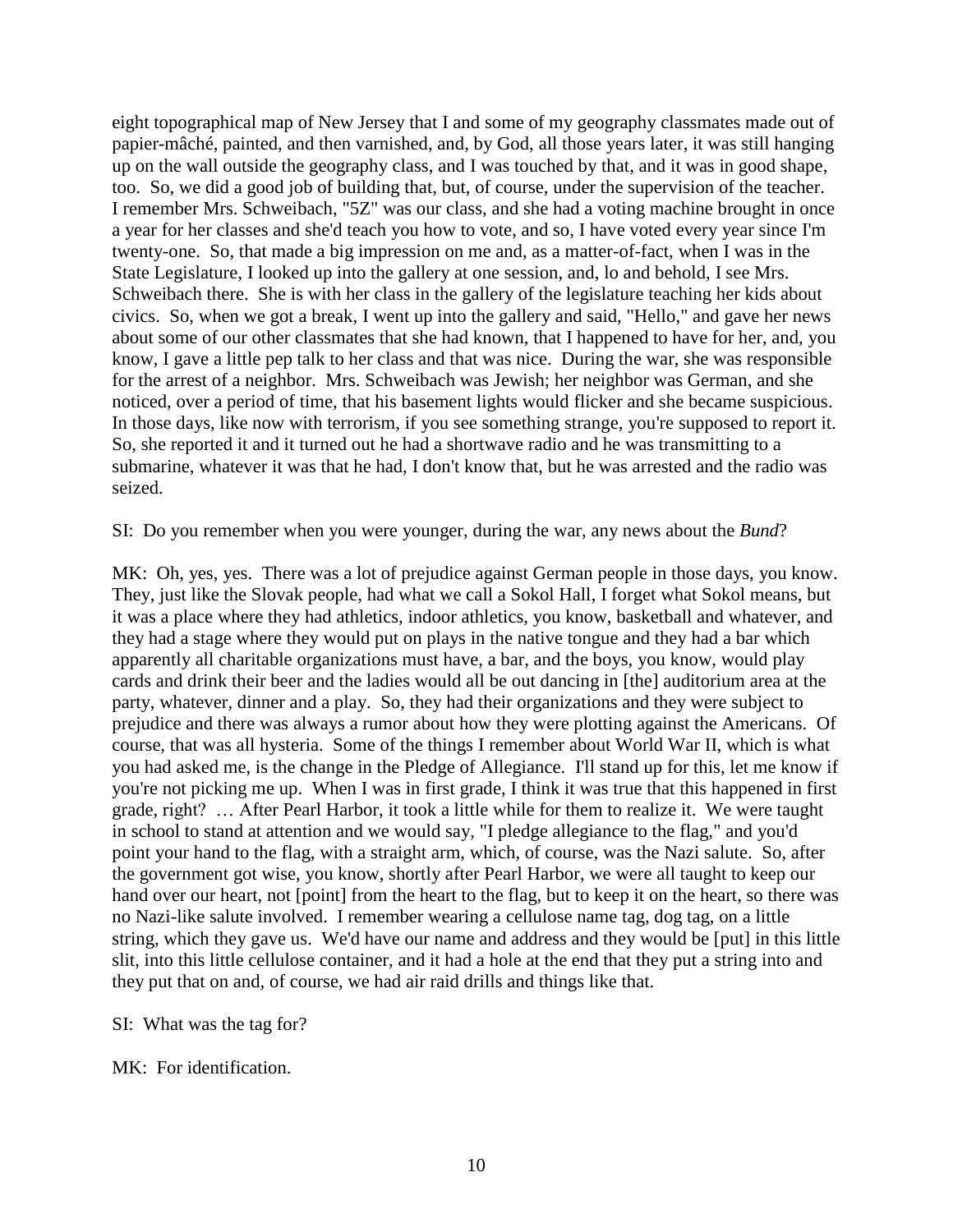SI: In case of an attack, or did it have to do with the air raid drills?

MK: Yeah, sure, in case we were killed in a bombing so that we could be identified, that's what we were told. Fortunately, it never happened.

HA: Did you have blackouts?

MK: Oh, sure. That's another interesting experience, very minor, but New Year's Eve 1941, my parents were going to the church for the … adult New Year's Eve party and my grandmother was still living. My maternal grandmother was living with us at the time and she was going to babysit us and I asked [to stay up] and before they left my parents told my grandmother I could stay up till midnight. At midnight it was the custom for the churches to all ring their bells and for the factories to all blow their sirens, or whistles, I should say. So, my grandmother brought her alarm clock, into the living room, so we can watch the time and [we are] listening to the radio. Midnight came on the clock and nothing happened, and my grandmother [was] shaking her clock and listening to hear if it's ticking, and they're celebrating on the radio. Well, it turns out because of Pearl Harbor, the whistles and the bells were only to be used for air raids and so they didn't go off at midnight, for the first time, and that was my first New Year's Eve [to stay up] till midnight, so, it was a little disappointing. But it's another one of those tiny little bits of how your life is and the environment is affected by something like a war. The biggest thing I remember very distinctly is on the way [to school] because we would walk to school in the morning, home for lunch, back to school, and then home again at the end of school, was, of course, all the families who had people in the service had a white pennant, with a red fringe around it, and a blue star. The Blue Star Highway, Route 22, wherever it is, is for veterans in World War II. When they lost the family member, the star, the pennant was changed, and the pennant with the blue star was retired, and, again, it was a white pennant, rectangular, but with a V-point at the bottom with a gold star, and that meant that that family had lost somebody in the war. The same thing going to my grandmother's house; we'd take the bus to the corner of Hensler and Pulaski and walk down the street, and I don't know why, but I was always looking to see if any of the blue stars had changed to gold, and that made a big impression on me. I didn't see a corpse, I didn't go to a funeral, but it just stuck with me that that family had lost somebody because their pennant had changed. At lunchtime … we'd be dismissed at noon, take me a while to get home, and I'd get my Campbell's tomato soup and a sandwich from Mom and she'd be listening to the *Kate Smith Speaks* show, which was on after the five minute news at noon, until twelve-thirty, and so I'm also a fan of hers. Of course, she's famous for collaborating with Irving Berlin to make *God Bless America* the unofficial national anthem.

SI: Do you remember where you were when you heard about the attack on Pearl Harbor?

MK: I was five years old, I don't remember that. I remember V-E Day [Victory in Europe] because my father let me string tin cans to the back of the car and the whole family hopped into the car and went down to Broad and Market, [in] Newark, where it was much like Times Square, you know, the streets were covered with people and everybody was celebrating wildly. I don't remember V-J Day [Victory in Japan] as well. V-E Day was a real big deal.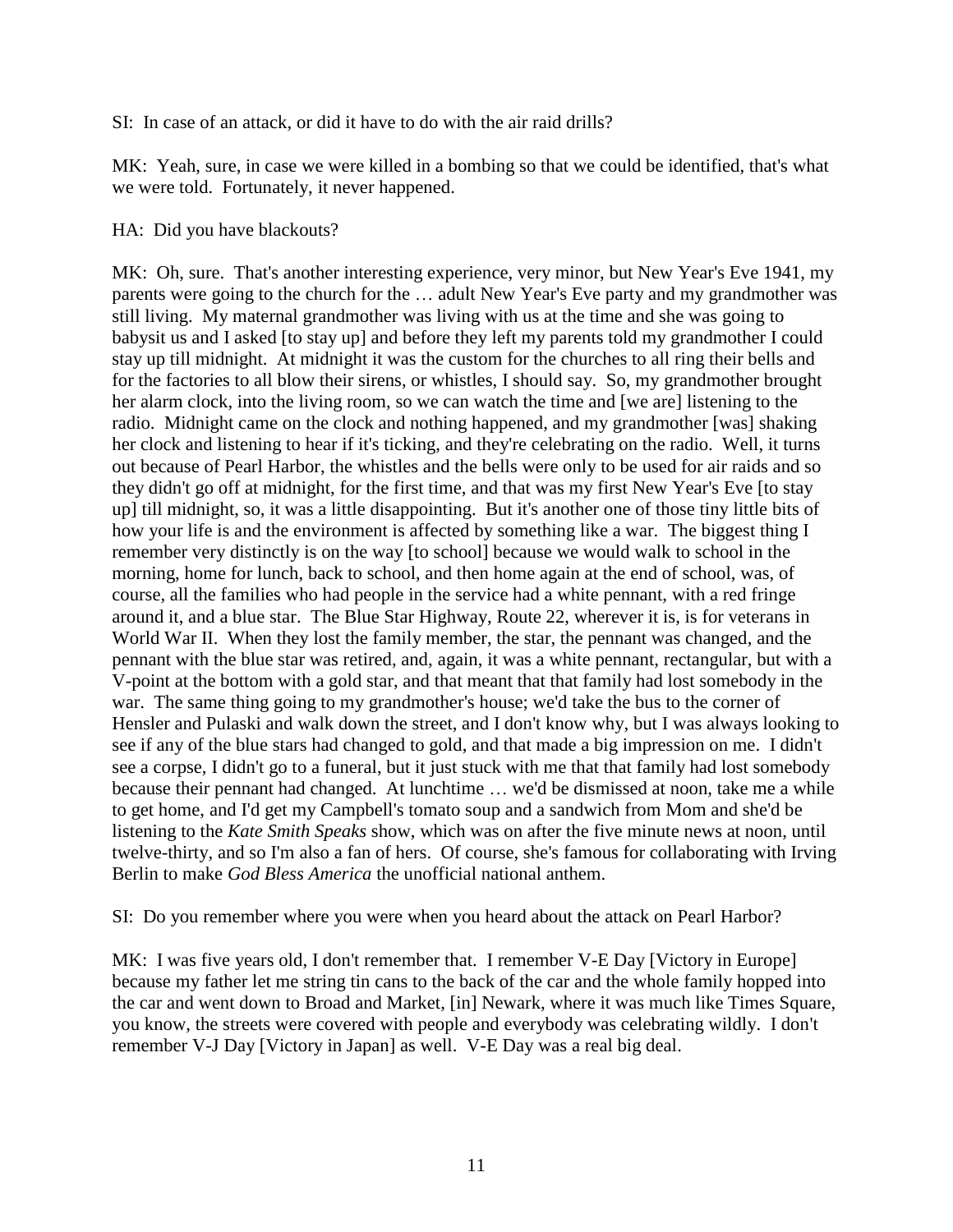HA: I know that you were really young when this was going on, but did you ever think as a young boy that maybe you would be sent off into the war in the future? Did that ever cross your mind? Was that something you worried about?

MK: I think we all wanted to go. It was a sense of obligation. In those days people loved their country. It's not like now.

ML: Do you remember rationing during the war?

MK: Oh, yes. I remember saving tinfoil, string, scrap iron. Mom would save the drippings from her bacon, or whatever, and take it to the butcher shop in the coffee can. … I remember the Victory Gardens. We'd drive to Newark and people along all the highways and byways, they'd have these little gardens on the edge of the highway and folks would come from their homes and tend these gardens. Of course, other people who had property would, you know, have their own gardens on their own property.

SI: These other ones, by the highways, were public?

MK: No, individual. Dad had a, I think it was a B stamp on his car, but I know that we had to severely restrict our driving because he couldn't get much gas, and you couldn't get tires, so you didn't want to wear your tires out. I remember, I believe it was a Sunoco station around the corner from my house, it's long gone, [gave out maps]. But we only had a car for a few years in my life, most of the time we didn't have a car, and toward the end of the war we had a car, but we didn't have one at the beginning of the war, and that came from a wealthy family that my ... aunts were working for. My dad got it cheap; it was a 1936 Chrysler, faded and dented but it went. They used to, in the old days, gas stations gave out maps. You didn't have to buy them as you do today, and that was one of their promotional things for their brand. Well, during the war at least Sunoco, I guess, did; they published war maps of the world and they'd have the Pacific Theater on the one side and the European Theater on the other and, naturally, it was old news and cleansed of any intelligence value, but they would show a map of Europe and where the line of battle was and they had various symbols and they had explanations on it. I remember Lowell Thomas' picture was on the front of the map when it was folded. He was a big news broadcaster of his day on radio. I used to go to the man, and my father wasn't a customer, and I felt terrible, but I always said, you know, if he had an extra map, could I have it. He was a nice guy and he always gave me a map and I followed the war on the map. Anyway, even though I was very young, I can tell you this, World War II had a big impact on my life, maybe emotionally and mentally, or psychologically, whatever you want to say, but I felt it very keenly.

ML: Did you follow it on the radio?

MK: Oh, of course, but in those days you [have] got to understand, I mean, a long news broadcast was five minutes. The only time they did more than that was Pearl Harbor, V-E Day and V-J Day. Then, the news took over regular programming pretty much and, of course, all during the war there were bulletins. The Kraft Food Company and … Johnson Wax, these were closely-held family corporations back in those days; they weren't publicly traded. Both of those companies announced that they felt it was in the interest of morale and the general well-being of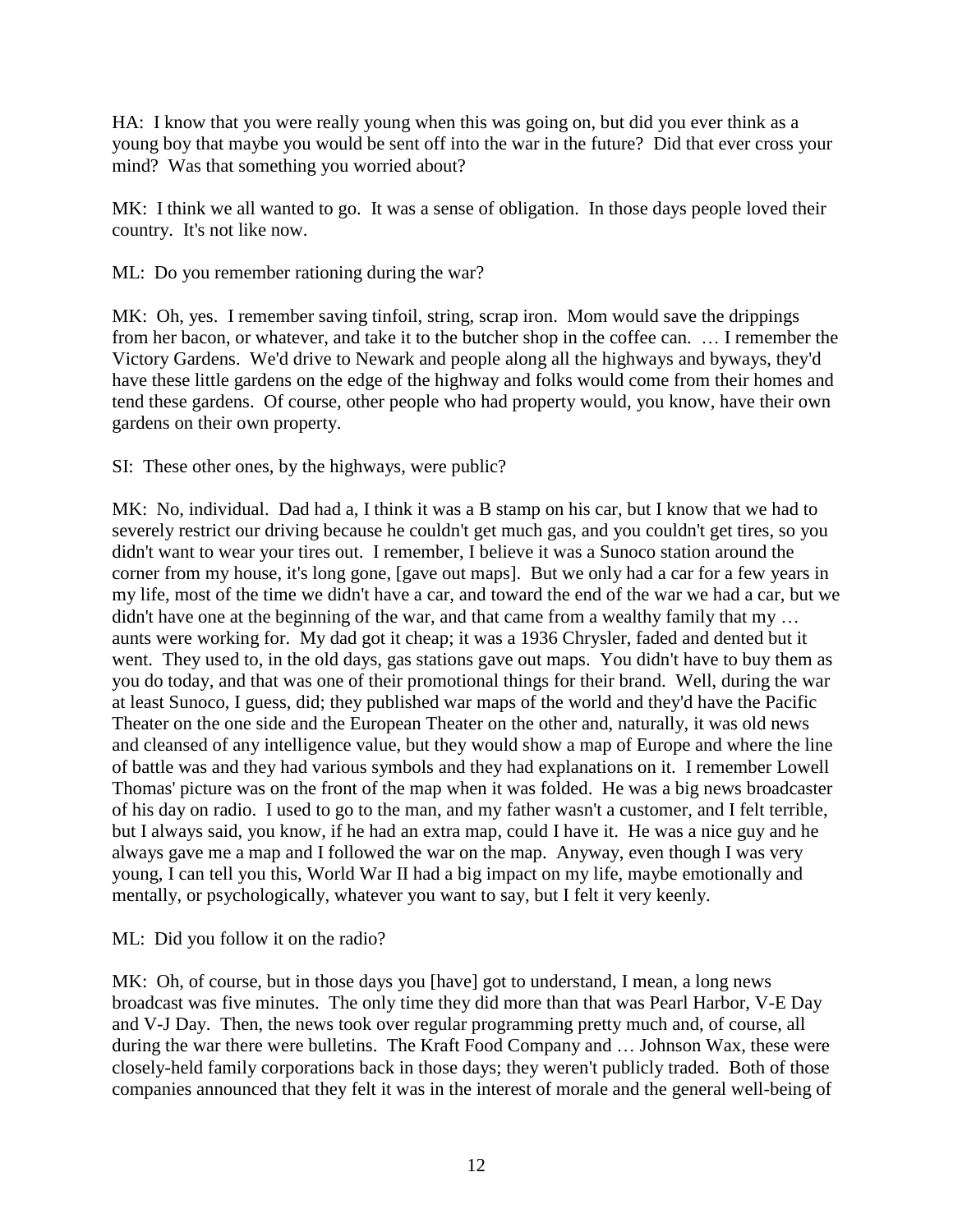the American public that their programs, which were comedy programs, continue during the war. They had actually been considering taking them all off the air and the decision was made to continue the programs, but both companies said that they were going to allow their programs to be interrupted for any news bulletins about the war. Eddie Cantor, I remember, I have one of his programs that was interrupted. So, yeah, I do have some shows where there was war bulletins interrupting the show. *Fibber McGee and Molly* and *The Great Gildersleeve*, that was Kraft and Johnson Wax, they were very patriotic. You know, a lot of shows about scrap drives and rationing with motivational propaganda.

HA: Do you remember when FDR died?

MK: Yes, that was a big day, very depressing. I would say it was similar to the assassination of John Kennedy. He was a very fatherly figure. He very effectively used radio on his "fireside chats" and he, I think, of all presidents, all presidents before and after, had the closest relationship with the individual American of any president, and, of course, being a war leader, it was very traumatic when he died. In addition, of course, in those days they kept secret or minimized his disability and his health, so, it was a real smack on the side of the head when he passed away.

SI: Most people were not aware of how sick he was.

MK: Everybody, when they heard it, cried. If they heard it on the radio, or somebody came up and told them, it was like losing a member of your own family.

SI: You mentioned the scrap drives a moment ago, do you remember if they or bond drives were organized either through your school or any youth groups or the church?

MK: I remember doing it and, I think, we had a curb pickup; a horse-driven wagon came and we had everything out at the curb and the fellow on the wagon would pick it up and put it in the wagon. We, also after the war, continued that, because there was a black man who came around, I forget how often, and if you had any junk, they were called junkmen, and anything you didn't want [he would pick it up]. We have garage sales today, but, in those days, you would put it at the curb on the day that he was scheduled to come through your neighborhood, and he'd pick it up and put it in his wagon and then he's go to some big, centralized junkyard and he'd sell it to them and, the poor guy, that's the way he made his living. There were fellows [that] came around in those days; I remember a man with cerebral palsy. He had, you know, the conventional customary posture of somebody with cerebral palsy and so he had that one good leg and drag the other and he had what to me seemed to be a huge suitcase and, I don't know, what is that? Three to four feet long and two and a half feet deep, and he'd lug that around door-to-door and he sold thread, needles, pins, shoelaces, pot holders, that he had there for the housewives. There was a recent story about a guy, kind of like an Amway guy, I don't remember the title of it, but it was an intellectually challenged person who sold door-to-door.

SI: I forget the title, but there was a movie on TNT with William H. Macy [*Door To Door*] that may have been about the man you are referring to.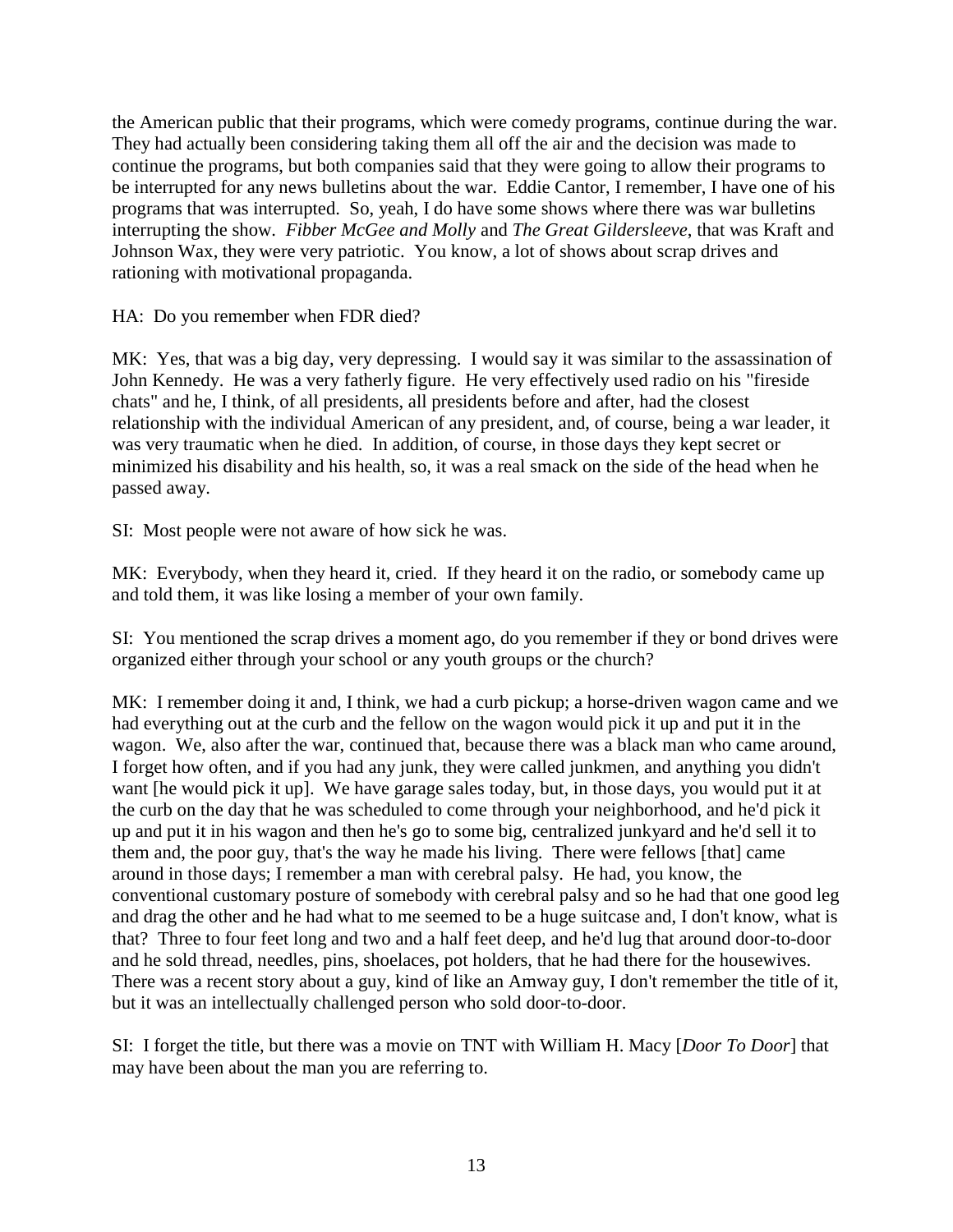MK: He was terrific and very similar to this gentleman that used to go around our neighborhood. There was another fellow that came around with a little handcart. It had wheels on it. It was just like a steel frame, with a table on top and a grinding wheel, and, I think, it was done by pedal. I think, he did it by pedal and he went door-to-door sharpening scissors and knives and repairing umbrellas. Now, how those things come together I don't know, but that's what he did and that's how he made his living, making pennies at a time, sharpening things for the house. He had a bell that he rang as he went down the street and the women would grab a knife or a scissors out of the kitchen drawer and run out to the sidewalk and he'd sharpen it for them, or they'd grab the umbrella because one of the doohickeys was broken, or the tip was off, or whatever, and he repaired it standing out in front of your house. He made a living.

SI: Did your family maintain any contact with anybody in Europe?

MK: No. Oh, ration stamps, okay, I remember the ration stamps and how they had to go over them and figure out what they could go to the store for, in case the store had it. At school, bonds were eighteen dollars and seventy-five cents for a twenty-five dollar bond, war bond, and at school we'd buy war bond stamps and, I think, they were a dime and we had a little book and we'd buy a stamp and put it in the book, and buy another stamp, and, then, when the book was full we'd get a twenty-five dollar bond, would have eighteen seventy-five in it. So, I remember that, that was done right in school. I remember going to the movies and the Red Cross would pass a canister up and down the aisles raising money and, of course, in those days it would be a double feature, it would be a serial, you know, those cliff hangers where they showed you a chapter every week. There would be cartoons and there would usually [be] a race. When you bought your ticket, I remember when movies were a quarter. I don't remember cheaper than that. You'd buy your ticket for a quarter and they'd give you your admission ticket and then they would give you another ticket with a number on it and they would usually be, like, one through twelve and you would randomly get a number and they would have a film short, which was a race. It could be a steeplechase, it could be cars, it could be horses, it could be on foot, but it would always be full of silliness, you know, people falling down, and falling off the horse, and all that kind of stuff, and whoever won, whatever person or animal won, if you had that number you got a free candy at the counter, and they sold bonds at the theater.

SI: Did you usually go into Newark to see movies?

MK: Oh, no, no. Movies were a very local thing in those days. Irvington, which is a small, small town, a few square miles, we had the Sanford Theater on Springfield Avenue near Florence Avenue School. We had the Center Theater right in Irvington Center. We had the Liberty Theater, which was also on Springfield Avenue near the Elizabeth River, where it's channeled in concrete but it runs through Irvington. There was another theater on Chancellor Avenue. Those are the only four I remember off hand, but there probably were even more than that, so it was really local neighborhood.

SI: It is interesting that that was happening even in the very local movie theaters, selling bonds, etc.

MK: Oh, sure, sure, and whether it was packed or empty.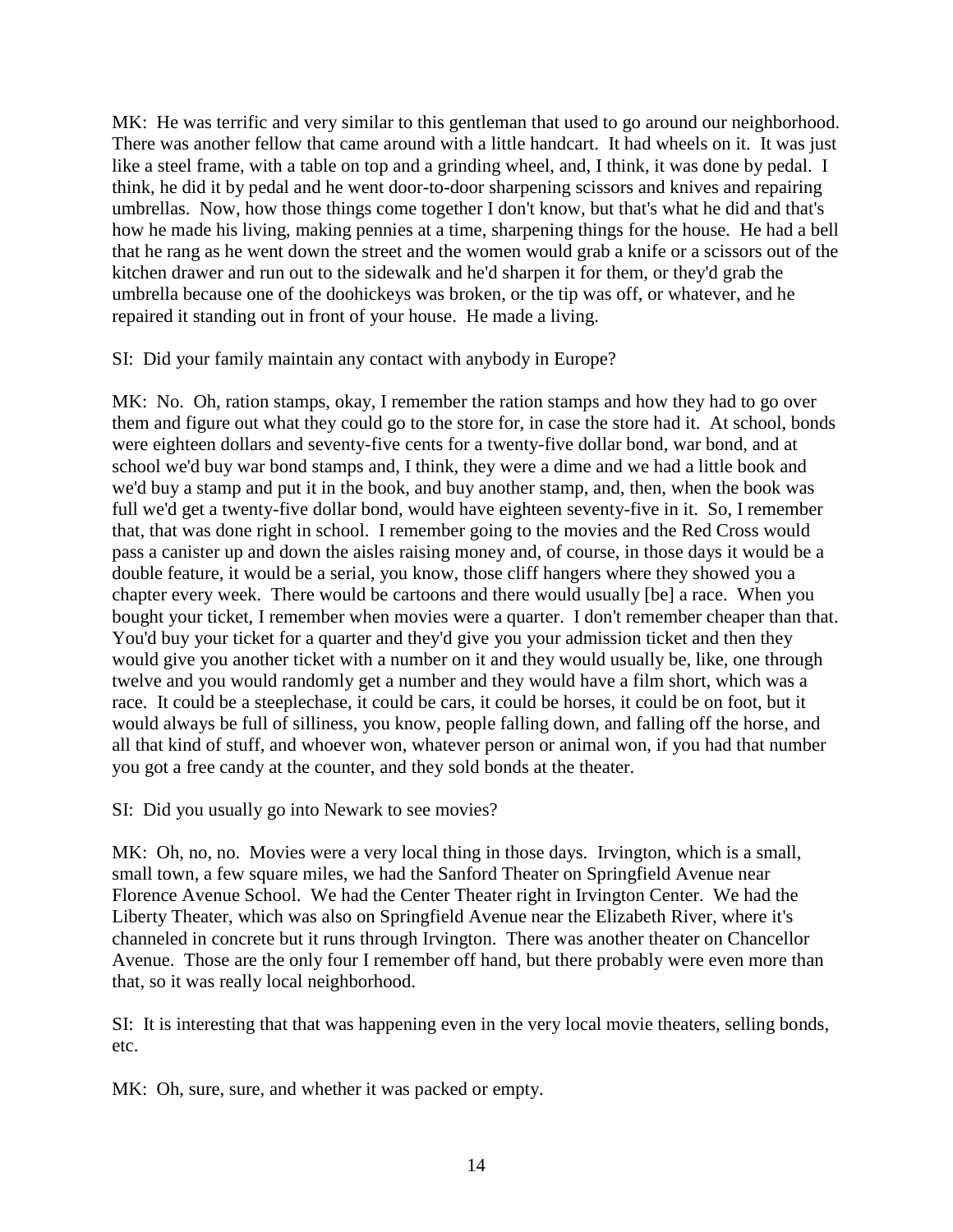SI: Do you remember any of the newsreels?

MK: Yes, a lot of newsreels, and because it was audio visual, those always had a big impact. But, of course, unlike television which gives you the news before it happens, if their speculation is correct, it was all news. But it had immediate impact as a current thing, not something that was past, forgotten, and so on. It had an immediate impact as though it were happening right then.

SI: Did anything in particular stand out in your memory as being shocking?

MK: No, it's a cultural aspect of America to sanitize things. The Islamic terrorist today, they will put out on Islamic television pictures of Americans being beheaded. In America, they won't even show the pictures of the people jumping out of the World Trade Center. Death is sanitized. It's only in recent years, I'd say, starting … in the sixties, that gore was shown. You know, when I was a kid, if somebody got shot, there was no bullet wound, there was no blood. He said, "Ah!" and fell, you know that was it. It's very vivid now and exaggerated as a matter-of-fact. As you know when you bleed, you don't bleed that bright red. But the newsreels weren't gory, you know, they'd show explosions and things, but they didn't show you what the troops saw, you know, the body parts and the blood.

SI: I just remembered that in all these documentaries they point out how the first time Americans saw bodies in the newsreels it was very shocking to the public. I was wondering if you remembered any of that.

MK: Oh, they definitely showed corpses in the Pacific, always the beach scenes. … They'd have the beach scenes with the guys floating in the water and stacked up on the beach. Yeah, that [was] shown but not body parts and intestines coming out and that sort of thing, which is the reality that the guys on the ground saw.

SI: Did your family keep in contact with anybody still in Europe? Were they concerned about how they were faring during the war?

MK: They did until the end of World War II. Now, my maternal grandmother had her savings in what was called a savings and loan, and those were outfits that mainly invested in mortgages and made mortgage loans to the local people for homes and things. So, she had her money [there] and the savings and loans took the biggest hit in the [Great] Depression, so, when the Depression hit, my grandmother lost all her savings in the savings and loan. After the Depression, she sent her money back to the bank in Europe. At the end of World War II, the Communists seized her bank account and took the farm away from her. So, she lost everything, again, and yet, when she died, she had somehow squirreled away in a savings account, in a savings bank, as opposed to a savings and loan, five thousand dollars. Nobody could figure out where the heck she ever got five thousand dollars.

SI: Do you remember if they were doing recruiting in the movie theaters, at least in Irvington?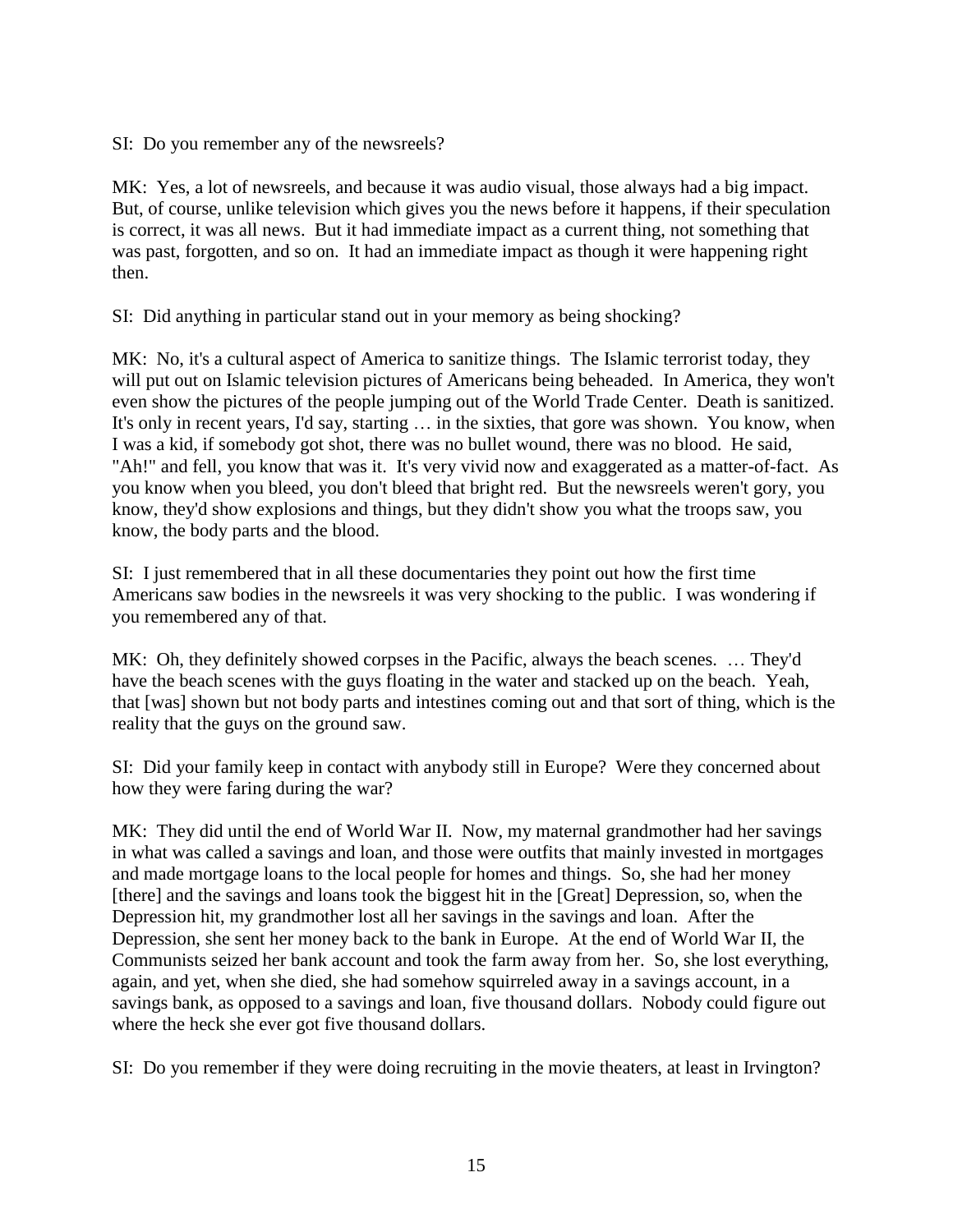MK: That I just don't have any recollection. I don't say it didn't happen, but I don't remember it. I know some guys got drafted and some guys volunteered, but, you know, that was just neighborhood news and that's all. I know there were posters all over, all the time, you know, the "Uncle Sam Wants You" and a lot of the home front-type posters, "Keep Them Flying" and things like that for civilian workers. So, I remember recruiting posters for every branch of the service, but I don't remember where the recruiting station was. I think it was in Newark. … The draft board I remember because I actually appeared before the draft board when I was a boy.

SI: What do you mean?

MK: When you register for the draft.

SI: Back during World War II?

MK: No, that was after World War II. Sorry, I'm overlapping.

SI: Do you remember if there was any kind of stigma attached for people who were 4-F [physically or psychologically unfit]? Were there men in your neighborhood who didn't go to the war?

MK: Anybody of draft age who wasn't in the service had a stigma, whether it was 4-F, or what, yeah. "Why aren't you over there with my kid, or my husband, or my uncle, cousin, whatever?" So, socially, they had to explain themselves, you know. Once you explained yourself, then that was it. But I remember when I got out of the service I worked for Prudential and there was this little, old man, you know, very short, typical of his generation when they didn't have that much protein and a five footer, but a silver-haired, very likable, charming, elderly man and he sort of adopted me and I sort of adopted him and we were good friends. Then, I remember one time we had a conversation in which he said to me that, I maybe had asked him if he'd been in the service, or what, we were talking about World War II, and he disclosed to me that he never served because he had a hernia. So, he didn't have his hernia repaired until the war was over so that he could be 4-F and avoid the draft, and I never liked him again after that. I didn't bother with him anymore; it just disturbed me. But, he had no shame, or anything. I mean, to him, he was smart and it was an accomplishment. Hey, you know, there was black market and draft dodgers, even in World War II, which is probably the time that, culturally, America was the most united that it ever has been. You [have] got to remember there were two sides even during the Revolution [Revolutionary War]. Americans weren't all on one side, so this fighting over whether we should go to war and stay at war, or finish the war, whatever, it's as old as the origin of our country. It doesn't stop the Tories and the Loyalists from killing each other. [laughter]

SI: Well, it's interesting to hear some of the ways that played out, like my grandparents told the story about a painting yellow stripe on the guy's car because he got some way out of the draft; you know, that there was this strong reaction by the public against draft dodgers in World War II.

MK: Oh, yes, oh, yes. No sanctuary, no forgiveness.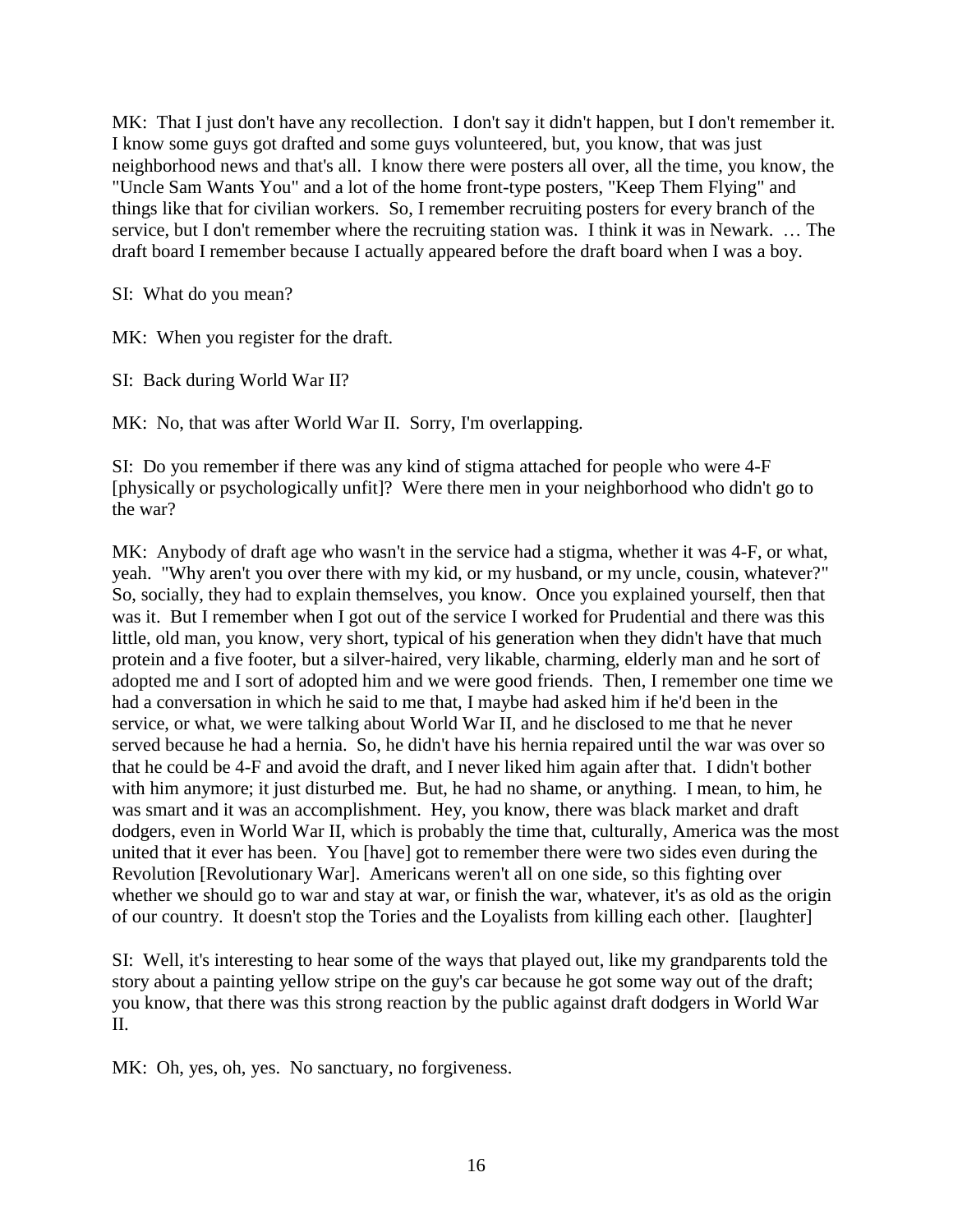SI: You mentioned the black market, were you aware of black market activities in your area?

MK: It was just something you heard about. I mean, there were public service announcements about it, you know, "Stay away, you'll get in trouble, you're helping the enemy" and all that sort of thing. But organized crime and even individual business people were into it. I remember my mom wondering why a certain person got a piece of meat and she couldn't get that piece of meat at the butcher shop, and the reason was that other person was a big customer and the butcher was massaging his good customer. Whereas, we didn't need as much meat because we couldn't afford it and so if that was the last one, she didn't get it, or if it was the only one of that cut of meat.

SI: Is there anything else you recall about World War II that you would like to share?

MK: Well, we didn't have, really, I don't recall any Japanese in our areas. I said it was mostly Germans. Somehow it didn't rub off on the Italians. I remember that. I don't remember the same attitude towards Italian Americans as towards German Americans. Italy, you know, their activity was mostly in Africa and I just don't think it had the same impact on Americans as the war in Europe proper.

SI: So, we talked about V-E Day and then you were still on Chancellor Avenue School until 1950.

MK: ... You're right '50.

SI: Which is around the time of the Korean War starting.

MK: Yes, the Korean War, so-called "forgotten war." The thing that impressed me is I see and hear the news about these guys dying and yet there was no evidence of a war at home. World War II, we were all in the war. In the Korean War, just the poor slobs over there were in the war, and their families. You know, you didn't see any evidence of the war in any way, shape, or form, in your community, unless it was your neighbor or your relative, and that made a big impression on me; what a contrast that was.

SI: Did they still have the things such as the service flags?

MK: I don't recall that at all.

SI: So, you didn't even have that reminder in the neighborhoods?

MK: No. I don't know whether it was, I haven't thought about it before, but I don't know whether it was a conscious effort of the government at that time to downplay the war, or what? You [have] got to remember, Harry Truman always felt he was fighting World War II war fatigue and the Korean War didn't fit in with that. I often think, if Harry had been fired instead of Douglass MacArthur, whether we would be facing the anticipation of China taking over the world as we are today. No one will ever know. If he had taken them on then, when they were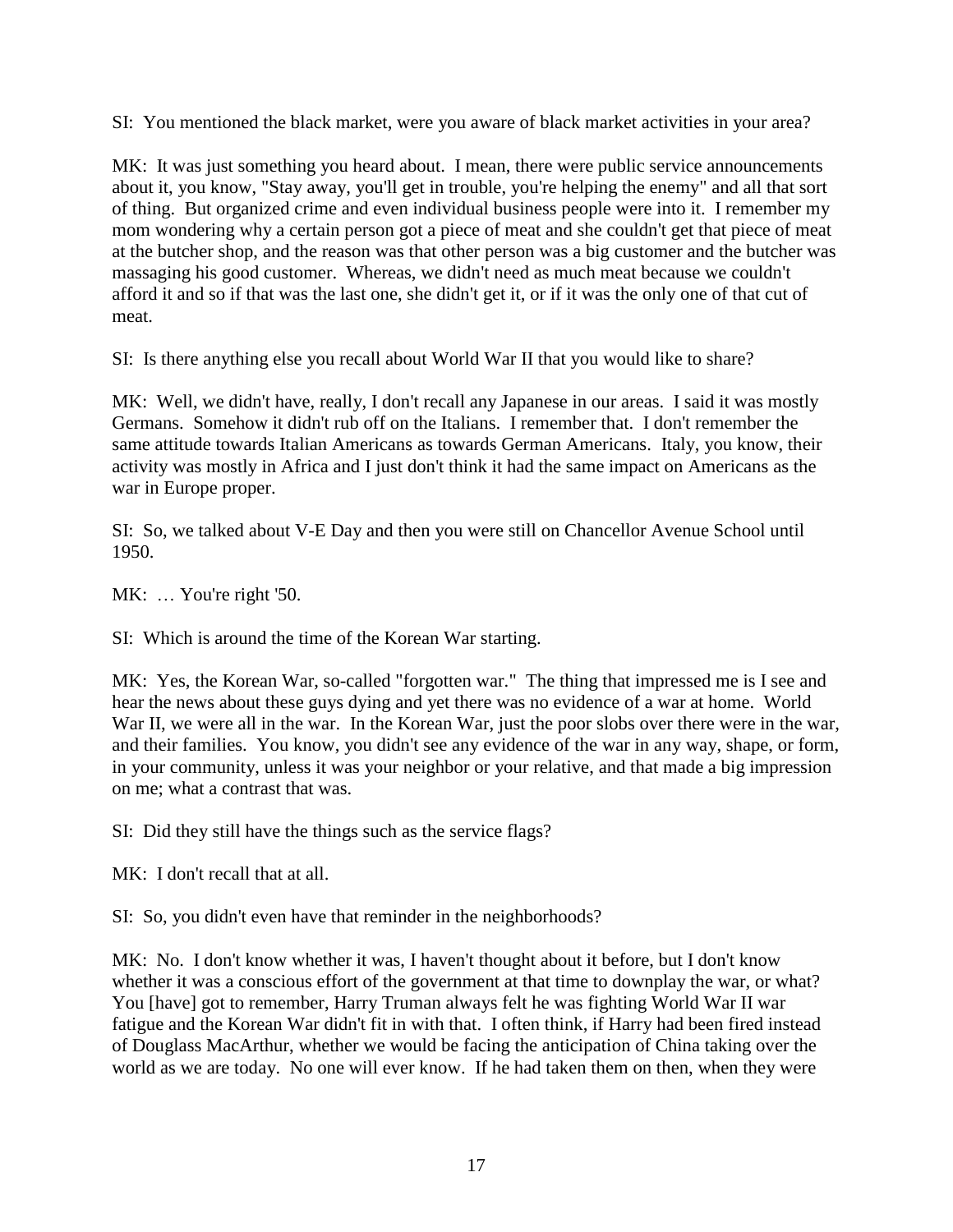relatively non- technical; you know, they just threw their soldiers into the mouth of the cannon; they didn't have any technology, military technology. Now, they have everything.

SI: Do you remember communism being presented as the big threat in the forties and fifties?

MK: Oh, sure. I have absolutely no animosity to Eugene McCarthy at all.

SI: Joe McCarthy.

MK: You're right. Wrong McCarthy by far, philosophically, too, as well as politically. But, yeah, Joe McCarthy was a hero in our time. Hollywood was the enemy. That hasn't changed. To me that's still the same, they're still the enemy within. But they were back at that time, too, with the so-called witch hunts and blacklists, and so on, and, of course, through the Rosenbergs we know that there were Americans who were selling out, idealistically, I don't think, necessarily, they got paid, but I don't know if they did it for the money, really. But, yeah, there were people that were disloyal and some for idealistic reasons. They thought communism is the utopian society. I hope everybody now knows it's not.

SI: Do you remember having to do drills against a nuclear attack in school, or how you felt about that prospect of a nuclear war?

MK: Interesting. Our World War II air raid drills we got down under our desks. Our atomic bomb air raid drills, we went out into the corridor and sat with our backs against the wall with no windows. So, the drill changed and the reason was to stay away from the radiation flash and the concussion. Now, there was concussion with high explosives in World War II, but it just wasn't the same, so we didn't have to go out in the hall; we just had to get under our desks to protect ourselves from the glass.

SI: How seriously did you take this threat of communism and nuclear war when you were in high school?

MK: I think there was a high degree of apprehension in American society. People built air raid shelters in their backyards underground and, of course, it was propagandized to scare people. Books, movies, radio shows, really promoted fear of nuclear holocaust and that was before they even knew about nuclear winter and how really bad it is. The image of the atomic bomb was mainly radiation and concussion, you know, but now we know about nuclear winter and the after effects of that.

HA: Did you or your family take any precautionary steps? Did you guys have a shelter or did you stock up or anything like that in the event of a nuclear explosion?

MK: No, we didn't. My family didn't have a stash of any kind and the bomb shelter was the coal bin in the basement. My parents, I don't think, even though everybody had an apprehension, my parents didn't have any morbid fear. They were very confident that it wouldn't happen. I don't remember their reasons, but they were confident it wouldn't happen.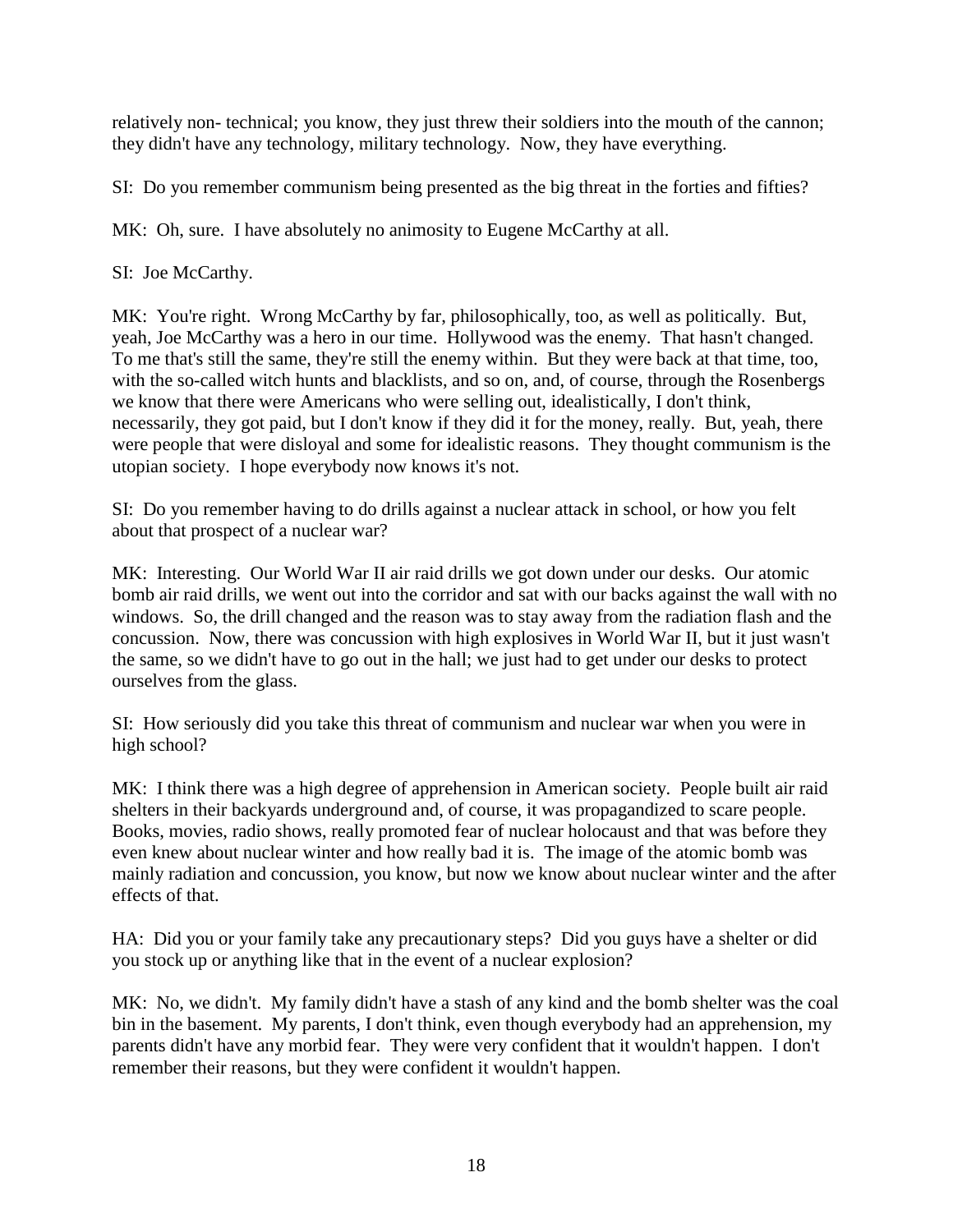SI: Were there other people in the neighborhood who gave in to the paranoia or had bomb shelters?

MK: Yes, yes but they were a minority. As I say, it was an apprehension but it wasn't overwhelming; most people just went about their daily lives. One thing you did do whenever you went anywhere, you watched for the bomb shelter signs so that if there was a need, you know what direction to run in, to get to the shelter. In those days, they had in commercial areas, they had signs there identifying shelters that people could use in commercial buildings for bomb shelters.

HA: Did they have drills to prepare people to run to the shelters if needed?

MK: Yes, the air raid sirens would go off and there was.

HA: How often was that?

MK: Not very often; nothing like World War II. World War II I remember the neighbor with ... in fact I have a Civil Defense [helmet] at home. It was a World War I doughboy helmet, which is the pie-shaped helmet, with the … it was painted white and it had a red and white triangle, striped triangle, on the front, and that and his flashlight, that was his armaments for air raids and there was a warden on every block and when it was lights out, blackout, he would walk the street and chastise anybody that had any light leaking out of their house, and so on.

SI: The other thing happening in the late forties and early fifties is with the GI Bill and the growth of the American economy after the war.

MK: And growth of the American middle class.

SI: Yes, how did that affect your neighborhood and your life?

MK: I remember people who never had a car getting a car. I think that was the biggest impact that I saw. No question about more people being able to get a higher education, or learning a trade, going to a trade school. We minimized trade schools in our society but they're very important. Any day when you read the obituaries there are people in all professions, from the top to the bottom, from common laborers to CEOs in there, and all those people are part of the beehive that make the beehive work. I remember a family, a World War II veteran, lived in Metuchen, came home and he took a training course in television repair; that was a very big thing, the TV repair shop, they were in every town. He started out as a TV repairman. He got into TV sales, appliance sales, and, eventually, became the major appliance dealer in that geographical area and had a slow-witted brother that he took into the business and gave a living to on top of it.

ML: How important was education for you personally? Was it assumed you would go to college?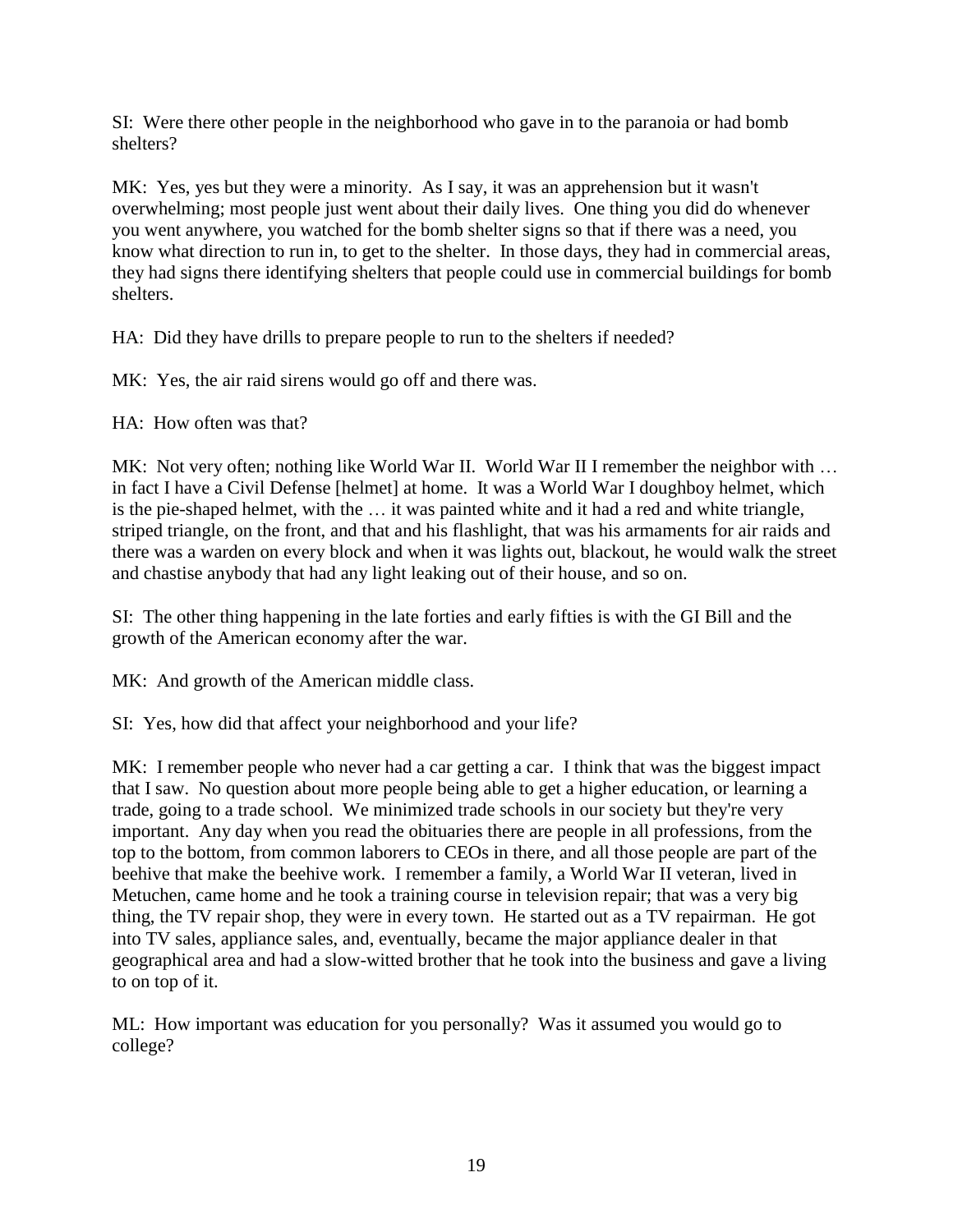MK: I always assumed I would go to college. I think my parents always assumed I would go to college. In my time, education was almost worshipped. It was the most important thing in the family, getting the kids to college. Now, I don't know if that was true with all families, some families, or what, but in my family it was. I always assumed I would go to college. Now, my motivation in part came from a maternal cousin, Paul Petrucha. He was the first person on both sides of the family to go to college. He lived in Mahanoy City, [PA]. He was in college when the war broke out, and for pilots they looked at the college kids the most, along with their physical, because they wanted the sharpest guys they could get for flying and if you couldn't be a pilot then you're a bombardier because you needed sharp people for that, too. He was a naval aviator, and I don't know how he's officially listed, but he was lost at the Battle of the Coral Sea. Now, they picked up his radioman and his radioman had no idea what happened to him so we don't know if he was killed and went down with the plane, or whether the sharks got him. A lot of guys were lost; both sailors and aviators were lost to sharks. I don't remember that in the Atlantic, but in the Pacific it was very common. And that's also why I wanted to be a pilot.

SI: You mentioned in high school your civics teacher was very important to you?

MK: Well, that was in grammar school, but in high school, he just passed away, Coach Wneck. He was my history teacher, also, and, again, we weren't taught current events the way kids are now. Kids are not taught history, they're taught current events. We were taught history. But at a presidential election time, as a part of civics and history, the teachers would always talk about the campaign and the issues and things like that, not in a partisan way, in any way, but just as a civics exercise. I don't remember them getting into local elections but presidential elections were a big thing and … I couldn't vote but we had a mock campaign and election in our class … I think I was Eisenhower.

SI: So, you would pretend to be Eisenhower?

MK: I'd give speeches and, yeah, we'd have debates and give speeches, and stuff like that, and we'd have elections; the class would vote.

SI: So, would you say that was your favorite area of study?

MK: History and civics, yeah, but I liked Beowulf too.

SI: I was wondering if sciences were pushed heavily then? I know later on they were.

MK: No, they weren't. No, they weren't, okay, and neither was math. All right, now, I took all the math classes. We only went up to geometry in those days, but I remember very distinctly my chemistry teacher in high school. In those days, we'd only use soap and he taught us about a new thing that was on the horizon called "detergent" and he said, "The only reason they can't sell it," and he told us how he took baths in detergent. He says, "But they can't sell it to people because it doesn't foam," and that was, of course, a chemistry challenge for the industry, to find a way to take the chemicals that produce detergent and add to them chemicals, you know, that could be compounded together that would also cause the foaming, and detergents never caught on until they were able to chemically do that. But he told us about it, and I thought, later on I realized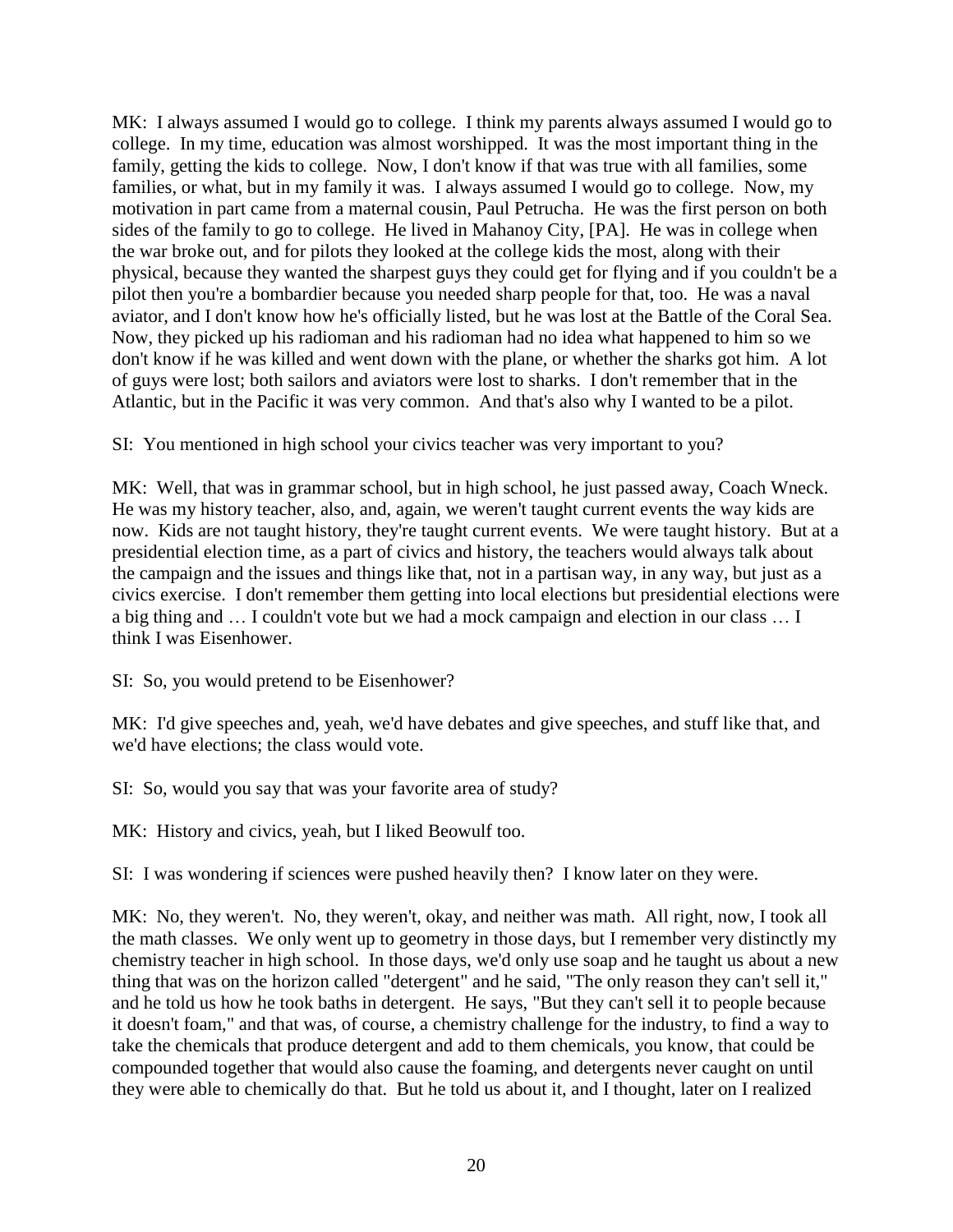how smart he was. In addition to which, I sailed through freshman chemistry, because there was nothing in freshman chemistry in college that was any different than he taught us in high school. That man gave us a brilliant education in chemistry. God bless him.

SI: What other activities were you involved in, in high school?

MK: The senior play and the marching band and the orchestra. I was second trumpet.

SI: When did you start playing an instrument?

MK: In grammar school, everybody was offered music lessons and I remember my parents digging down deep and coming up with seventy-five dollars for a trumpet.

SI: Do you still play?

MK: No. No. You got to keep that lip, you know, it's got to be a strong muscle for you to play. I stopped playing after high school. My dad also played the trumpet. My mother gave my wife, who gave my oldest son, a gold piece he [my dad] got for playing trumpet at one engagement.

SI: Was it difficult to balance these extracurricular activities and working? You're working in the deli at that point.

MK: I started in grammar school, and I was, yeah, I was working for Morris Gable when I was in high school, but the school became overcrowded and went to two shifts a day, so there would be a morning high school and an afternoon high school. Then, I was able to get a full-time/parttime job, and I went to work. … I don't think that was till my senior year and I went to work for the Prudential Insurance Company. That's when I learned about taxes. [laughter] Oh, and I worked for the recreation department, playground employee, you know, doing crafts with the kids and sports. I was part of a barbershop quartet during the election campaign for Edward J. McKenna in Irvington. They had those phony non-partisan elections, you know, in those days, form [of] a government.

SI: So, what would you do, sing campaign songs?

MK: Anything, anything, we were just along for the ride, just make noise and entertain the people at the party, the various campaign stops.

SI: How did you get involved with them?

MK: Oh, I was on the board of directors for [Cat's Corner Canteen?]. We ran a dance every Saturday night at Florence Avenue School and I remember what a big deal it was when we finally got a vending machine and we could sell cokes. We had a big Wurlitzer jukebox and the board would pick out the records we would buy to keep the juke box up to date with the current songs. In my time, we only had one chaperone, a little old lady, and never had any kind of incident, fight, or problem of any kind. It was a happier world. They had abandoned them, because even a cop couldn't keep control. That was years afterwards, of course.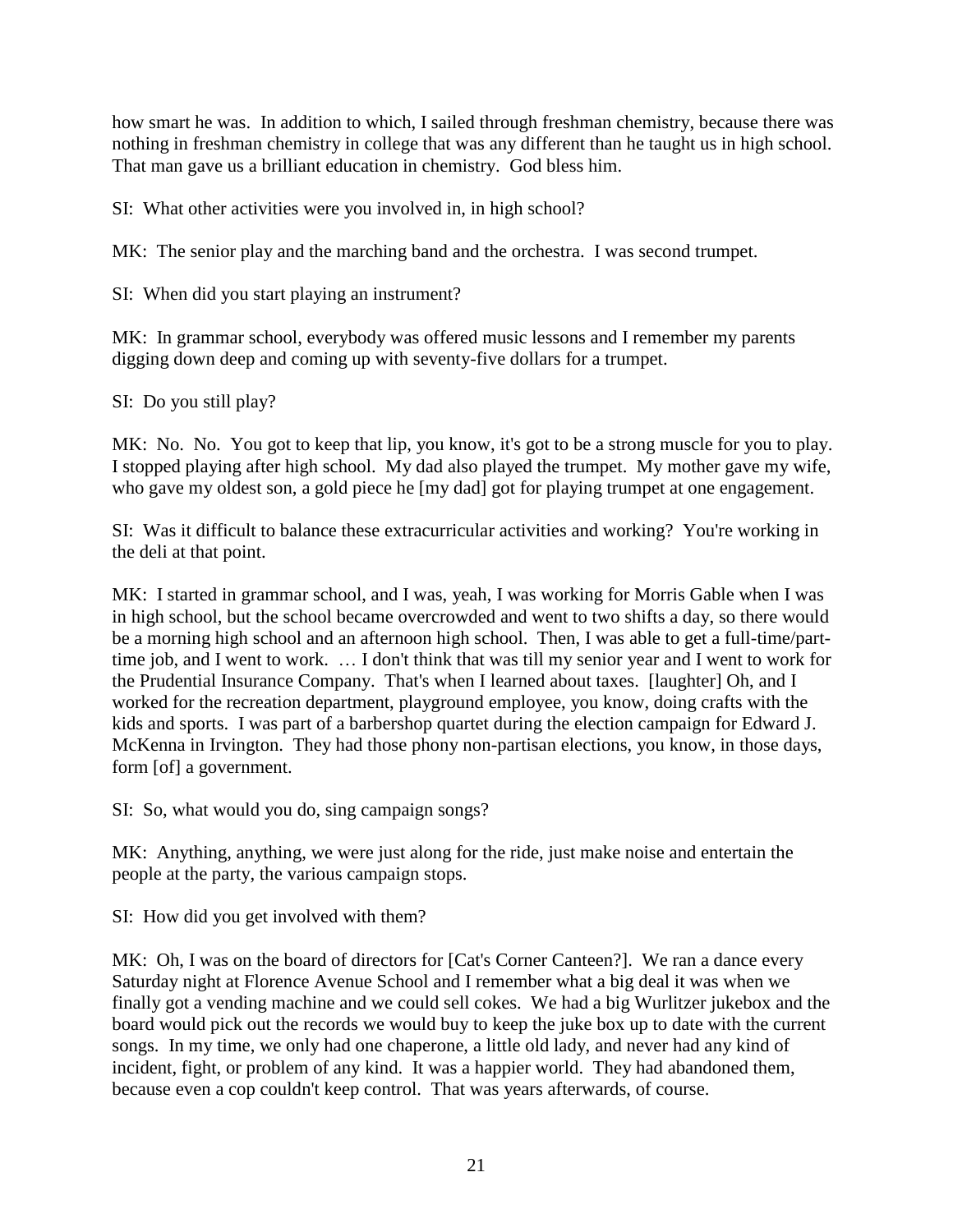SI: How did you get involved with the campaign?

MK: Oh, I was also a Boy Scout and a DeMolay in high school. I started Scouts in grammar school and I started DeMolay in high school.

HA: What is that?

MK: Demolay is like a junior Masons.

SI: Did they have fraternities at your high school?

MK: No, not that I remember. We had clubs.

SI: Did you have any interaction with Rutgers before you actually came here? Did you ever go down to a football game, for example?

MK: Never went to a football game; went to all the high school football games; tough to be in the marching band without doing that. That was my first race riot, when we played Asbury Park in Asbury Park. There was a huge fight, started with the team, and then, of course, the people poured out of the stands. I remember having two groups of friends, one were the kids that were all going to college and the other ones were all the kids that weren't going anywhere. I don't remember why or how that happened and I have always felt, again, very fortunate that my friends who were college bound had the bigger influence on me, or I might have gone to the "gray bar university" instead of Rutgers. I remember, I do know kids that did end up in prison for a variety of things, including one of my neighbors. What do you want to hit next?

SI: That was interesting that it was one of these neighborhoods where you were either going to make it or you are not going to make it.

MK: Yes, yes.

HA: Was the neighborhood split fifty-fifty this way?

MK: Yes, I think, as I recall, half the kids went to college and half of the kids didn't.

HA: What kind of things did the kids that stayed behind do?

MK: Well, some of them would go into their family's business, if they had one, and the others would just get a job. You know, it's great if you love what you do, but, really, at least in my time, you weren't looking for happiness. You were just looking to have enough money to live. The old studio system in Hollywood, those people were all employees on a payroll, even if they were stars, and even though they lived much better and made much more than the average person, it wasn't obscene like today. You know, where people get ten million dollars for a single motion picture, or something. They lived a much more routine kind of life. They might have a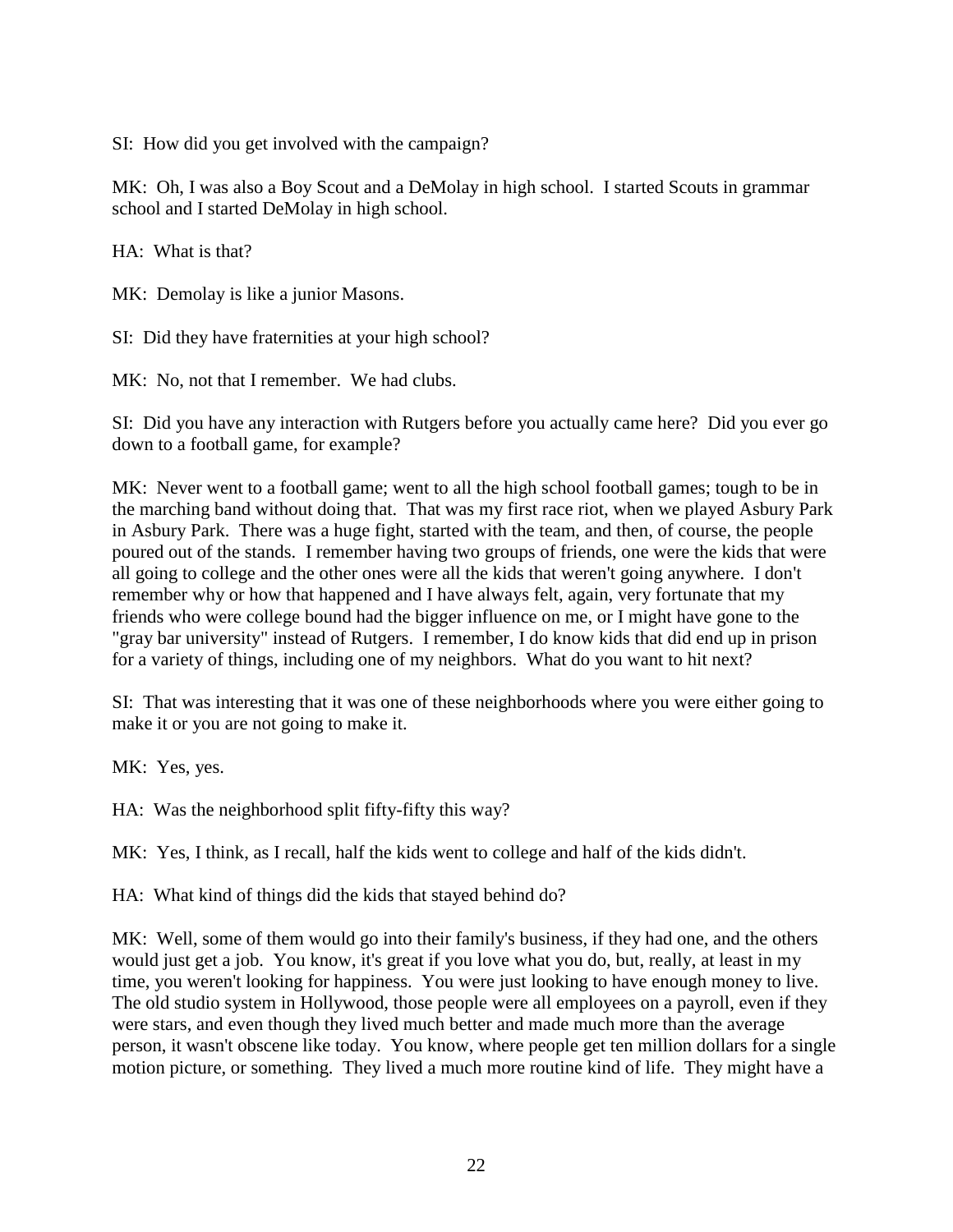boat, they would get to visit Europe, or something like that, but that's about it. It wasn't having a home on every continent, your own private jet, and all that.

SI: Same thing with athletes.

MK: Oh, yeah, athletes. Joe DiMaggio's highest pay was a hundred thousand dollars. Ted Williams, I don't think, ever made more than a hundred thousand dollars, and there are guys that had, you know, could have a four hundred batting average; not these guys who are heroes when they got a two-eighty batting average and they're millionaires. Remember, logic has nothing to do with it.

SI: What do you remember about your first days at Rutgers?

MK: Very easy. We had no car, at the time, so my parents had arranged with somebody to take me to Rutgers and that was done and we came here; first time I'd ever been in New Brunswick. We came on Route 27, which was the way to come, in those days, and Route 3. The Parkway wasn't the Parkway yet, but a section had been built in Essex County… Route 3, it was called, and so we took that down to Route 27, and Route 27 into New Brunswick. We got to College Avenue, near Somerset, and … there was a building, it said "Admissions" at the top of College Avenue, by Somerset Street. It was just half a block in. So, I saw "Admissions" and I said, "This must be the place where I come for registration." I had a suitcase, a laundry box that was also a suitcase. I used to mail my laundry home to Mom and she'd mail it back to me and it was a big fiberboard box with straps around it and a little metal frame that you would slip Mom's address [in] and then you'd pull it out and flip it over and it had my address and, you know, it'd cost cents to mail it in those days. I had a radio, so, both arms were full. I go to the admissions building and it's locked. Well, it turns out registration was at the old gym. So, I had to schlep all the way down College Avenue to the old gym to register. So, that's how dumb I was. Don Taylor will tell you he got off the train, from Pennsylvania, grabbed a cab, and the cab driver took him all over the Heights, and everything else, before he finally delivered him and took the only five-dollar bill he had from him. [laughter] Ask him about that if he doesn't fess up to it. So, you know, we were green kids, naïve, unsophisticated in large part, and so our college years were really very important as being formative in our lives. In the college years we had guys who volunteered to go fight for Castro because he was a hero, before he finally took over. Batista was a terrible dictator. I remember being in the Commons having dinner while the Hungarian refugees from the Hungarian Revolution were getting their free meal on one end of the Commons where they all sat together. There wasn't really any intercourse that I recall, or socializing between us. We looked at each other across the room, so to speak. They would all be wearing hand-me-down clothes that were given to them. I remember we had a lot of Korean War vets and a lot of them lived out on the Heights in veterans' housing, and had families, and they were the best students. They were very serious students. We looked up to them. They were almost father figures to us, heroes.

SI: From people who were in the classes with the World War II vets they said that it really changed the dynamic of the classroom; how just a regular freshman would see a professor as almost a God-like figure, whereas, the GIs would not talk back to them, [but] challenge them, challenge things they said, bring up different ideas.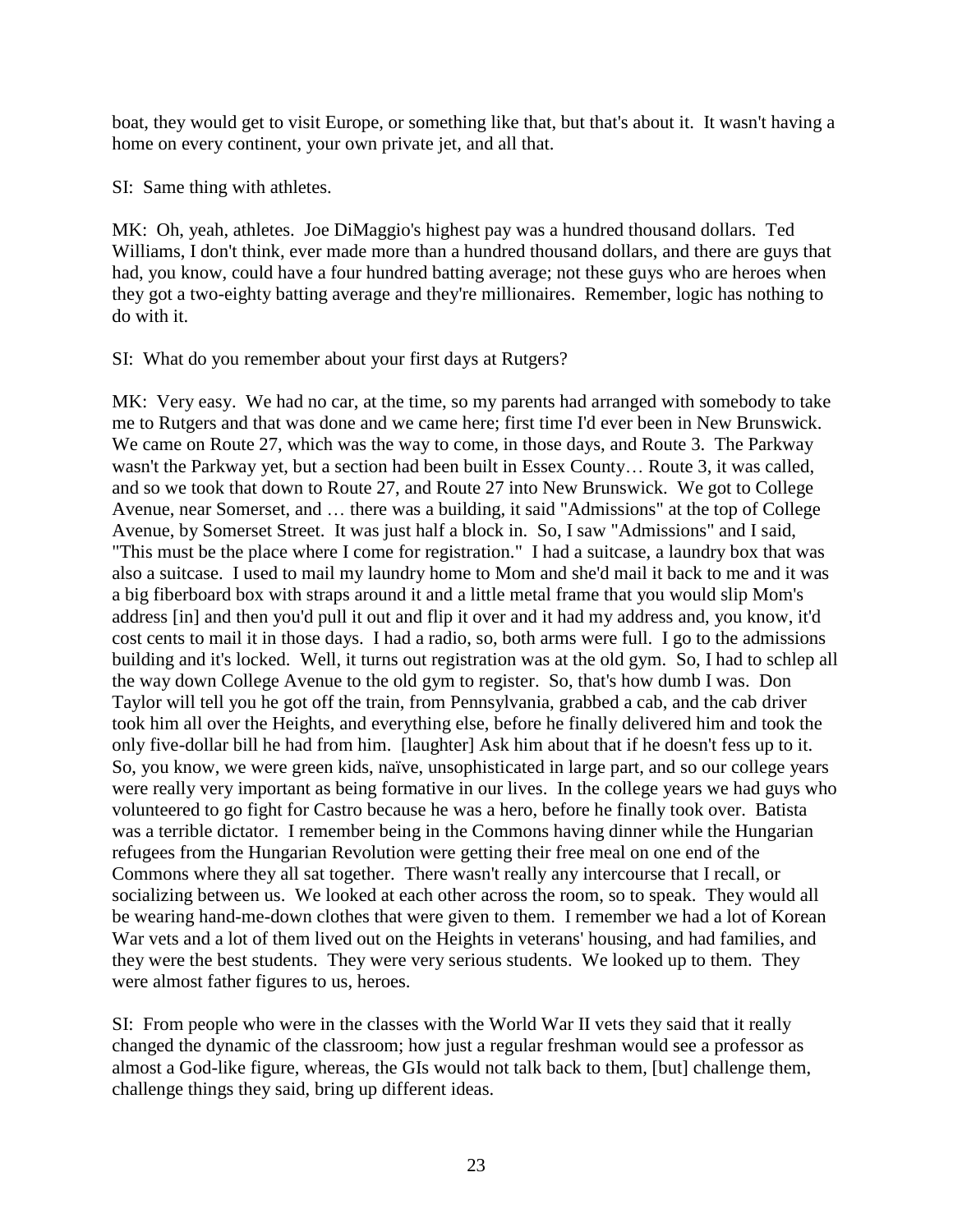MK: Closer in level, you know, between the average guy and his professor there was a huge difference in level intellectually, socially, and so on. Whereas, the GI was much more sophisticated and knowledgeable and, therefore, you're right, and more adult and, therefore, there was more interaction with faculty.

SI: Would you see that in your classes, would the GIs speak up?

MK: Yes. But we did, too. I mean, I can't say [all], there's always classes where there are certain students that, you know, they just want to put in their hour and get out, but, yeah, I remember having discussions with faculty, answer questions, or ask questions when they called on us. I had no problem with that. I enjoyed it. Didn't really do a lot of it, but when I would be able to be alone with the [professor] and have a conversation, I always enjoyed the heck out of that. There was more distance between us. It's not only the level with the vets, it was also lateral distance. The faculty and the average guy were farther apart laterally, as well, and you didn't really, outside of the classroom, get to spend much time with faculty, whereas, the vets also took advantage of that.

SI: Some of them would live where the faculty lived?

MK: Yeah, and socialized, or at least in, you know, the teacher student relationship, have extracurricular social contact.

SI: When you first came to Rutgers.

MK: And I think the [professors] looked on them differently, too. Let's understand that, you know, that they were more mature, that they've been through more. They were treated with, I think, more deference by the faculty.

SI: When you first arrived on campus was there any kind of freshman hazing?

MK: We had to wear the dink and the tie and we had some crazy scrimmage in what is now a parking lot behind the old gym, that was a dirt field. I think it was supposed to have grass on it but it was a dirt field, and the freshmen, I think, it was freshmen against freshmen, but the university arranged a scrimmage and the entire freshman class was involved in pushing this huge rubber ball around the field. I mean, the ball had to be like six feet in diameter, or something, and you'd have half of the class on one side, half on the other, trying to push the ball and everybody falling in the dust and the sweat, you know, made the dust stick to you and turn to mud and all. As a matter-of-fact that day, after the scrimmage, the coach of our hundred-fifty pound football team asked me if I'd go out for hundred fifty pound football, and I told him I couldn't because I had to work. So, I was never involved in sports, or many extracurricular activities here at school, and, again, I can't remember all the jobs. I remember behind the old gym there was a Hungarian couple [who] ran a luncheonette and in the evening, I'd go and you'd get, maybe, a hotdog, or a hamburger patty, or a couple of slices of beef or turkey breast, mashed potatoes and a vegetable and a glass of milk for a dollar. Nice people.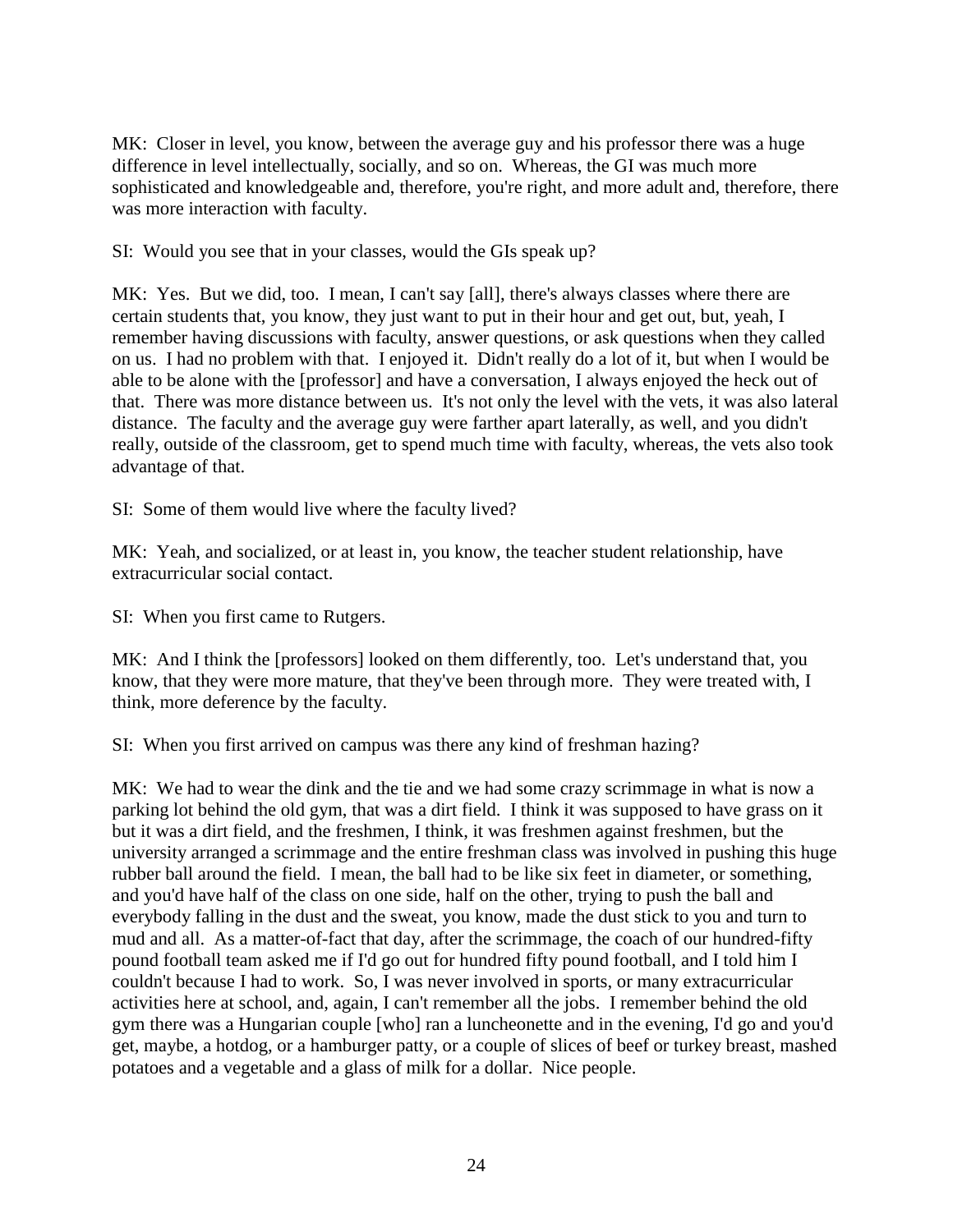SI: Did you mostly eat in the Commons, or did you go to these luncheonettes?

MK: I mostly ate in the Commons, oh, I don't know, the first couple of years, and then when I started to get … I used to eat in the dorm, too. I had a hot plate and I have corned beef hash or stew, canned stew. If I wanted to go and have a beer at the CT [Court Tavern] on Saturday night I had to skip a meal during the week to have the money to do it, you know.

SI: So, was it mostly financial reasons why you didn't join a fraternity or was there other reasons?

MK: Yeah, financial reasons, yeah. You know, there was an initiation fee, and all of that stuff, and I didn't have the money for that.

SI: How important was it to be a part of a fraternity then, or was there a split between the nonfraternity guys and the fraternity guys?

MK: There were a lot of non-Greeks. Back in the old days, we lived in the Quad which was a real nice close-knit community. Demarest Hall was the next new building and then, finally, the three towers. I think, my senior year, I lived in Livingston Hall. I don't remember what floor but I had a nice view of the river, it was nice, Johnson Park. It was a treat to get to go to that little Hungarian place, you know, that was a treat to go there and have a meal. That was a night out, so to speak, but not alone, you know, [there would] always be somebody from the dorm, a roommate, or somebody down the hall or whatever, you know. One of the things I liked best about college is what I call rap sessions and that is a bunch of guys would get together in one of the rooms in the dorm and we'd just talk about current events and our courses and what we were curious about, or thought we learned and it was really great to have that kind of socialization on an intellectual level. We also talked about girls and sports, but a lot of it was really current events and philosophy.

SI: You mentioned that some people actually volunteered to go fight with Castro. Politically, where do most of the students fall? Were they conservative or liberal?

MK: I don't remember the students being Republican or Democrat. I do remember that there were communist sympathizers, socialists philosophically. I took [political science] so I knew students that were of that philosophy, but I don't remember, really, political lines and, in those days, I don't recall liberal and conservative really being key words. It was more socialist or capitalist.

SI: Did you actually know any of the people that went to fight with Castro?

MK: Nobody did. It was just, you know, spontaneous reaction amongst the students, you know, when we'd have our rap sessions and everything and guys would say, "I would like to go to Cuba and fight with Castro." Nothing ever came of it.

SI: Okay, so nobody actually went.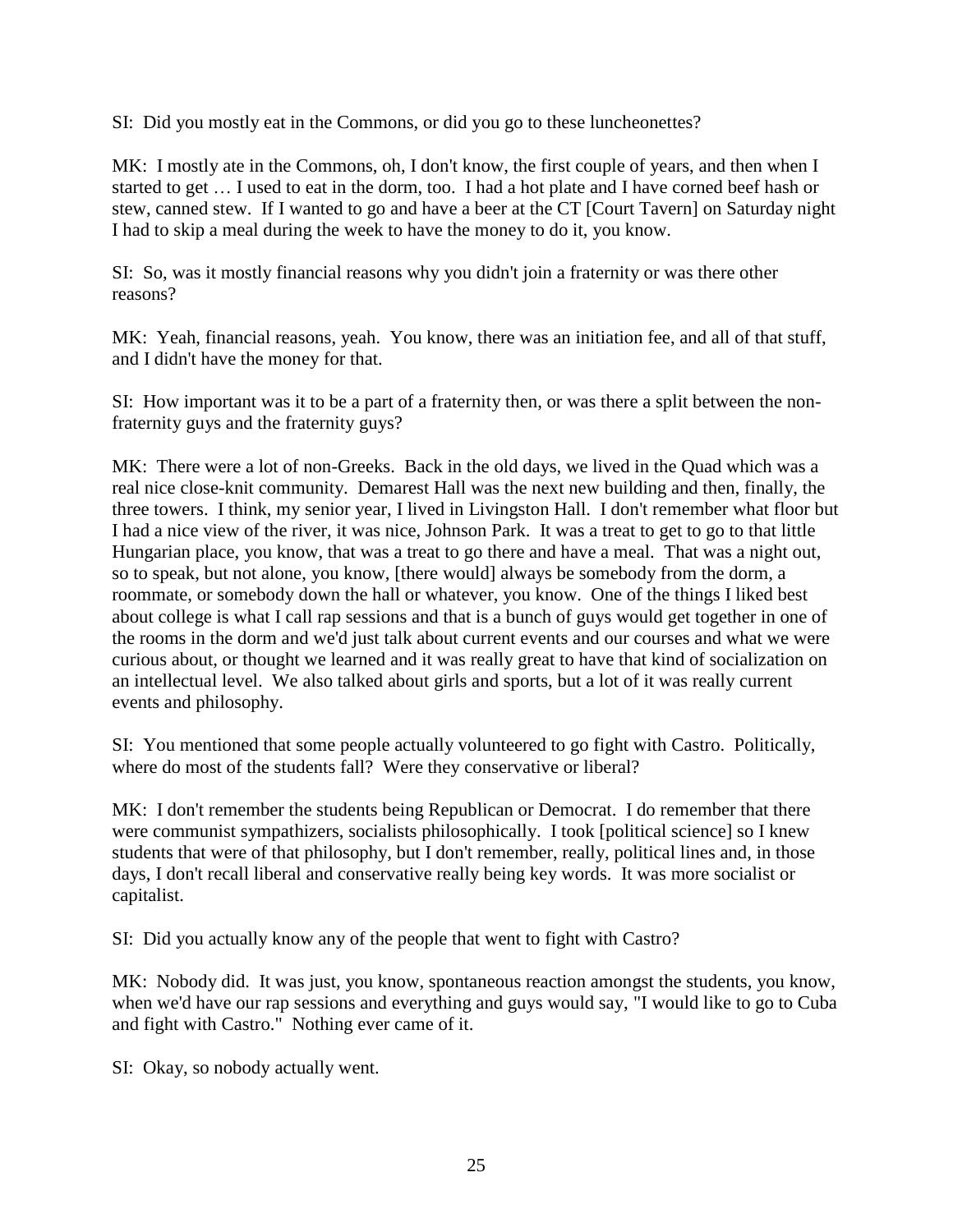MK: I don't know whether it was a bravado, or what, but it was philosophical thing; freedom, democracy, that was the goal.

ML: Were you politically active in college? You said you wore an Eisenhower badge on your hat.

MK: I did not associate with a political party until I went to law school, and that was after my military service. Politically, the way I always thought of myself was an American. Authors weren't trying to break the clay feet of our idols in those days, you know, and you didn't think of your historical leaders as Republicans and Democrats. You thought of them based on their achievements without regard to affiliation.

ML: So, you would support Eisenhower because he was president, not because he had a certain viewpoint?

MK: Right, right, and, of course, he was unique because of his leadership in World War II. In one sense, he did a great job, but, you know, I can find fault with the way he managed the war. I always thought General [Mark] Clark should have been at least not promoted for what he did at Anzio. Of course, he [Eisenhower] really surrendered a lot to Churchill and Montgomery, even though the government made the Soviet Union a mock ally, the relationship wasn't the same as the relationship between the United States and England, of course, and thank God. So, I don't really remember that much impact by Eisenhower on the Soviet or Eastern Front. I remember that when our troops landed in North Africa that the French forces fired on them, so I never considered France an ally.

ML: Now, in your classes, did your teachers have a certain political slant?

MK: I never sensed a political … Mrs. Schweibach taught us how to vote; she didn't mention who to vote for or why. Stanley Wneck, he taught history without any political slant, and civics without any political slant, very fair and balanced.

ML: How about when you got to Rutgers?

MK: I sensed and this is where conservative and liberal does come in. I considered the engineering professors conservative and the liberal arts professors as liberals, philosophically. I hadn't thought of that in years. It just popped into my mind now.

SI: Did you go into political science immediately as your major?

MK: My freshman year I believe I was a, I don't even know if we had majors the freshman year, but I was going to be a physics major. When I couldn't handle calculus, that took care of that. So, my sophomore year I became a [political science] major. Everybody told me I should be a lawyer, even in high school they were telling me that, but, of course, I wanted to be a pilot. My senior year of school, I took flying lessons and earned my civilian license. We were the first and, I don't know, to my knowledge, maybe even the last class of ROTC students, who had to get our private pilots license in order to go to pilot training in the Air Force on active duty. It was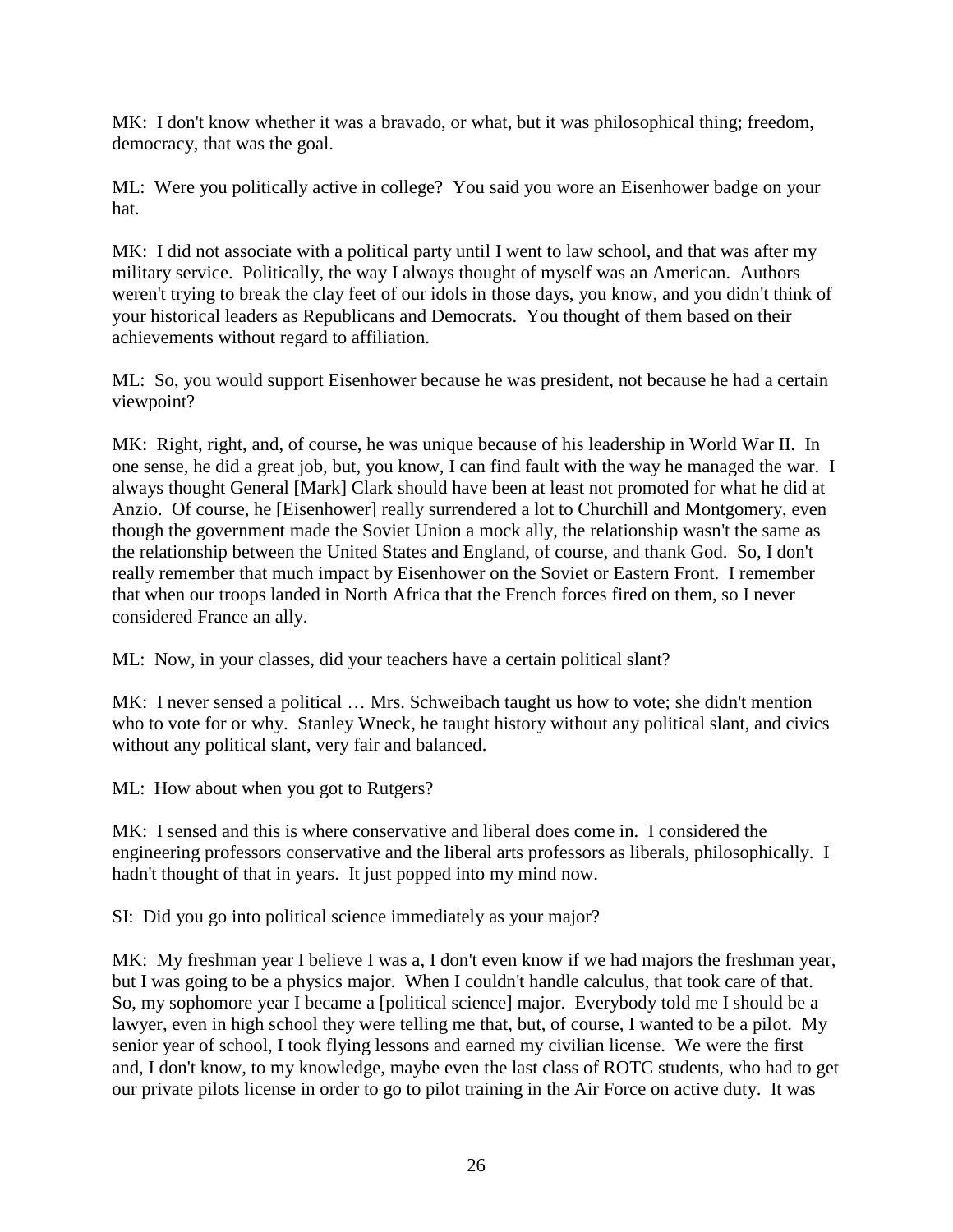provided to us for free, but if you couldn't get your civilian license, then, you weren't going to go to pilot training. We had Army guys, they flew out of Hadley Field, which is now a shopping mall and I flew out of North Brunswick airport, which is now an industrial park, and I flew an Aeronca [Aeronautical Corporation of America aircraft] and I can't even find a model of one. They are as obsolete as the B-47 [B-47 Stratojet jet bomber].

# SI: Was that an Aeronca Chief [a single-engine, two-seat, light aircraft from 1945]?

MK: All I remember was Aeronca, I didn't know Chief, or anything else. All the planes were the same at the field and they were all called Aeroncas, so the Chief may have come later. I do remember that no matter how you landed, you had to come over wires and drop into the field because it had a short runway, so a lot of times you'd crab in, in order to fall faster.

# SI: What is that?

MK: Crabbing. You would cross your stick and your rudder, almost like to go into a spin, and that would increase your rate of descent so your approach to the field was much steeper. Princeton airport, I don't know about now, but when I was still flying, when I flew out of Princeton airport, it was the same thing; you had to come in over, I don't know why, I guess the wires came after the fields and on the approach, if you know, the wind was from the West, you had to drop in, steep descent, use full flaps.

SI: So, when you first came to Rutgers, ROTC was mandatory for the first two years.

MK: Yes, the draft existed. Everybody knew they were going to go into the service, because we were going from the Korean War to the Cold War, so there was a need for people in the military in large numbers, at that time. The first two years, ROTC was mandatory and, after that, you had to be accepted into advanced ROTC to continue. But, you know, I believe, I'm trying to remember, on our graduation day, in the Air Force alone, a hundred to a hundred-fifty students were commissioned as officers in the Air Force. I mean, now, if you get one or two a year it's a lot. I remember very distinctly my junior year talking to my flight, nobody wanted to be in ROTC except for that handful of us that were going to go on in it, you know, talking about [it to] the guys, you know, spit shine their shoes even though I told them I knew they really weren't into it at all but as a matter of pride, you know, shine up those shoes for the parade. We used to go to Buccleuch Park; you'd have thousands of kids there parading around doing drill and ceremonies and all. I was here when the Scarlet Knight … the Chanticleer was retired and the Scarlet Knight became our school mascot and that was initiated by the Class of 1958. We became a state university, of course we're not anymore, we're just a state-assisted university, but back then half the budget was from the State. Now, it's only like one-third, so I don't think they've earned having an "NJ" on our football helmets yet. I guess that's about it. We actually had a poll here. I voted against becoming a state university. I guess because as a poli sci [political science] major, maybe not as a poli sci [political science] major, maybe as a political creature, I believe in small government. I didn't think it was really, economically it was virtually necessary, but I wasn't for us becoming a state university. I felt that it would be more trouble than it was worth and in some ways it has been. Based on the way the University President was countermanded publicly and rebuked by the Governor, over the union organization of middle management on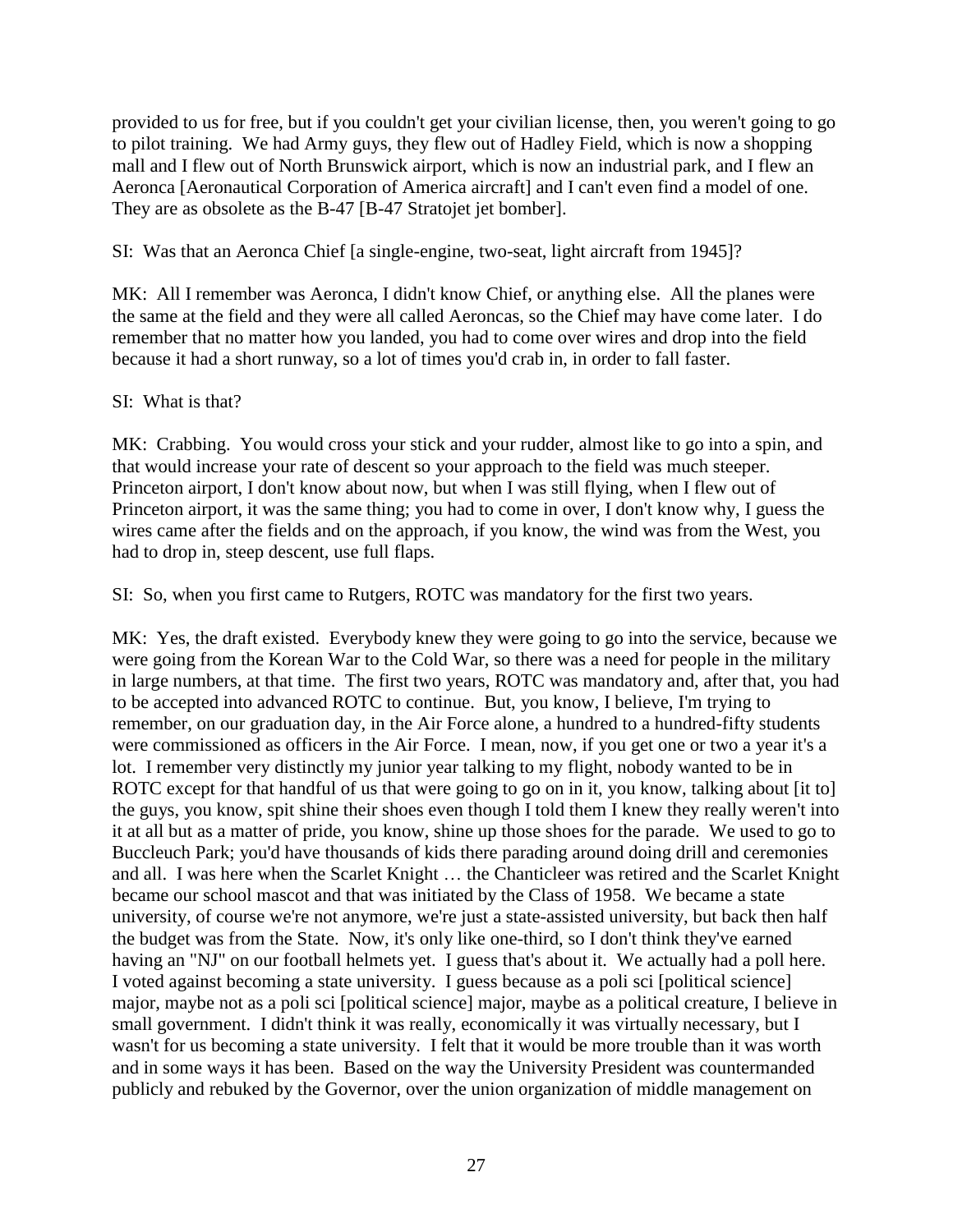campus, I have every confidence the politicians will do for Rutgers what they did for UMDNJ [University of Medicine and Dentistry of New Jersey] and turn it into a political patronage pool.

SI: It is interesting to hear that the students were so involved with that change. Does anything stand out about that changeover?

MK: Well, of course, even in the university, amongst faculty and staff, there was a division. I remember one other big thing that happened, though, was the *Targum*, which was a weekly [student newspaper] and I don't know whether I could say censored, but, naturally, it was much more reserved in those days, non-controversial, and there was a big photograph on one edition and it was a picture of a girl from the neck to the waist in a tight sweater with a three-quarter profile, naturally, the bosom being the point of the picture and that was one heck of a scandal when I was in school. Can you believe that? There was no skin even, all it was, it was a picture of a sweater with a body in it and it was a scandal, absolute scandal. The editor and staff of the *Targum* went through hell and, you know, we couldn't see what the heck is scandalous is about that. [laughter]

SI: So, the *Targum* would mostly focus on like sports and things like that?

MK: Yeah, sports, and, you know, constructive things. What this team was doing, what that club was doing, what this student was doing, what this faculty member was doing, you know, it was really reporting. In the old days, the *Targum* and your local newspaper, the editorial pages were the opinions but now it's an opinion from the front page to the last page, there is no news anymore.

SI: Would they comment on things like the change over to being a state university, or any particular bond drive going on?

MK: Yeah they reported on it, but they didn't engage in the controversy about it at all, you know, just the facts.

SI: Within political science, did you develop an interest in any one particular aspect, or have a particularly favorite professor, or course?

MK: Well, Professor McCormick was always the most popular. He was history and, you know, all the poli sci [political science] majors were very deep into history, as well as the specialized poli sci [political science] classes. I'm terrible about names. I always marvel at some of my classmates when we get together how they can snap off names. I have a very bad time doing that. I can see their faces, but, I can't think of a professor I didn't respect. I disagreed with some of them because of their political philosophy, but, I can't think of a professor I didn't respect, and I think of most of them very fondly. Oddly enough, the one guy I didn't like very much was Colonel Walter S. Hammond, the professor of, what did we call it in those days? It's aerospace studies now, but professor of [PAS?], aeronautic studies. He was a SAC [Strategic Air Command]-type. He walked with a riding crop, wore the aviator glasses. I always wondered why he didn't have a corncob pipe. You know, he was a MacArthur-like figure and I got my first taste of military politics. We had a speech contest and my speech was on intercontinental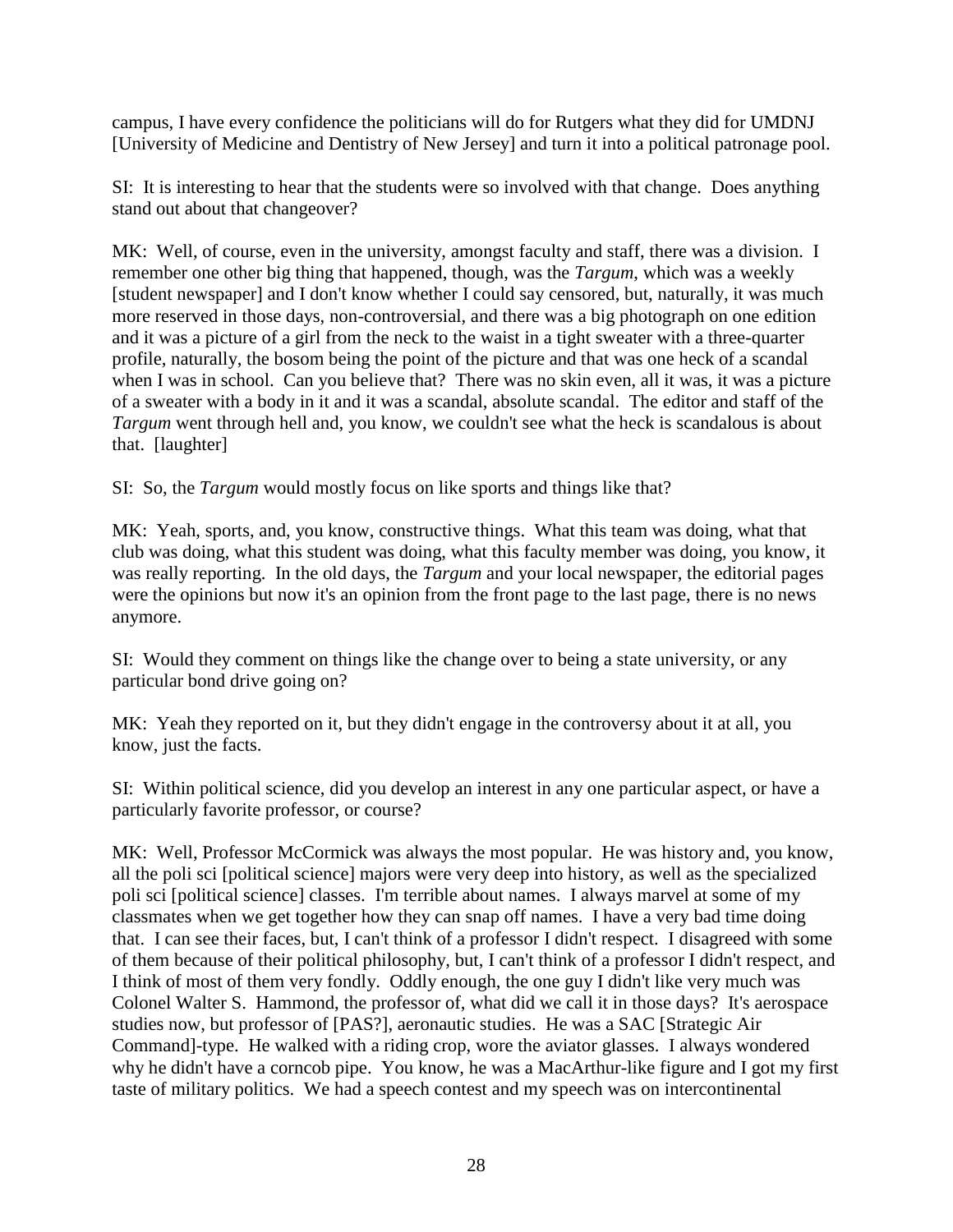ballistic missiles, as a brand new thing then, but I made the mistake of saying they would replace piloted aircraft. Well, of course, they never did and the reason is, they weren't as effective a deterrent as aircraft. When the Soviet Union would tick us off, we could send our bombers up flying all around and the Soviets could see them. They can't see that missile silo in Missouri so, psychologically, the bomber and, of course, the B-52s [Boeing B-52 Stratofortress, long-range, strategic bombers] are still in the business of deterrence and delivery. So, Billy Austin, to become an All-American the next year in football, Billy Austin's speech is "What ROTC has done for me." See he was more politically astute. [laughter] He knew what would play to the profs didn't he? So, he won the award, but the award committee was three officers, the colonel, and two captains. One was Captain Hudak, real nice guy, and, believe it or not, the two captains came up to me and told me that they felt I gave the best speech, but to please understand that they had to vote the way Colonel Hammond wanted them to vote. I thought that was really something, for an officer, professor to come to a student and say that, don't you? I was really impressed with that. Their honesty and their desire, you know, to motivate me and let me know that they appreciated what I had to say. Of course, intercontinental ballistic missiles became a primary factor in mutually assured destruction.

SI: Was this a topic you picked because you believed in it or were people assigned topics?

MK: Oh, I remember, as I do to this day, reading the paper and getting the news on the radio, as well, and I always kept up with current events and that was simply scientific reporting in the news media and I used the data I collected from the news media to create my speech. I remember even using the audio visual aids because in the paper they had like half-page pictures of a ballistic missile being launched from Iowa, or somewhere, and going over to Moscow and the track and the political geography, and I used that during my speeches [as] an audio visual aid. We didn't have much in the way of audio visual back in those days, so having a large picture like that was helpful to me.

SI: You mentioned the refugees on campus eating in the Commons. Can you tell us what you remember about them coming into the area and any other places where you saw them?

MK: Well, they reinvigorated New Brunswick's existing Hungarian community. As you know, for the whole country, the Hungarian Heritage Foundation is right here in New Brunswick on Somerset Street. There are still a couple of Hungarian delis available in the area. The Hungarian restaurants, I don't know if there are any left in town, are there? In those days there were three or four.

SI: I know Robert Wood Johnson [University Hospital] just displaced one.

MK: Oh, yeah, the one downstairs ... yeah that was the last one, I think, wasn't it? And of course then there was Aranka's out on Route 27. Oh, I remember once, very real big occasion for me is Dean [Howard J.] Crosby took me to dinner at Connecticut Farms, not Connecticut Farms, Colonial Farms, it's now an Irish restaurant out on, yeah, you go out Hamilton and it becomes Amwell Road in Middlebush, it's an Irish name. See that? I told I'm bad with names, but it's not Steak and Ale. Anyway, if you get a chance, go there, it's a nice place and they have good food [O'Connor's Beef 'N Chowder House]. But I remember Dean Crosby taking me there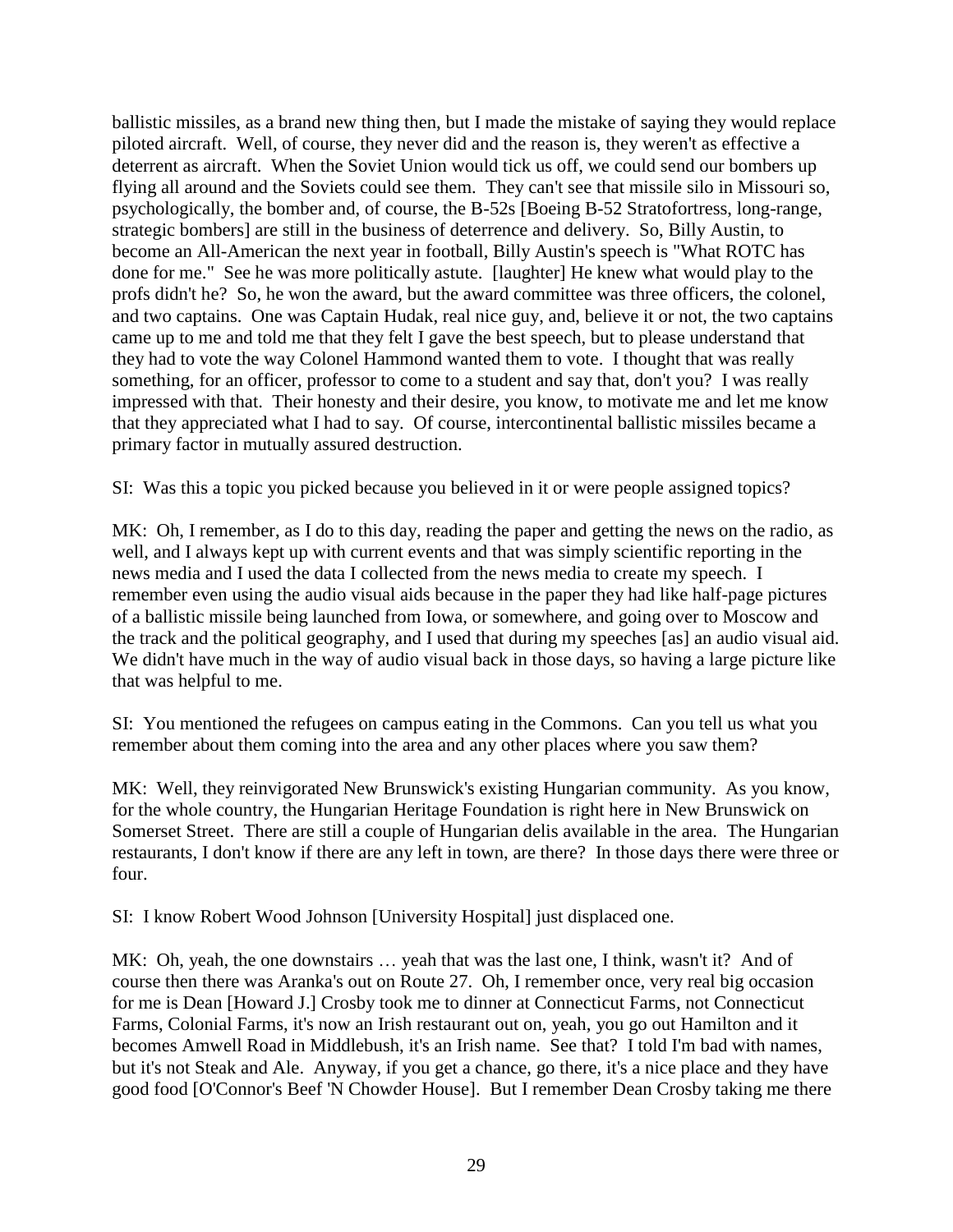and I was very impressed with the place. It was a little more formal and a little less pubbish, it was more restaurant and less pub, back then, in my recollection anyway.

# SI: It was Hungarian?

MK: No, that was American. I just thought of that because Dean Crosby was a great guy. You have to remember there are fewer students and we did have a closer relationship with staff than anybody can have today and, you know, Dean Crosby was one of the guys. We all looked up to him, but he was a guy nobody was afraid to talk to and he was interested in everybody. Of course, I also, oh, another big thing in my life here was my encounter with the president and the provost. Provost being Mason Gross of television fame, and the president was Lewis Webster Jones. I had purchased, for seventy-five dollars, a '47 Ford with no shock absorbers, and the clutch wasn't too good either, and it was visitation day. High school kids came to the campus and had tours, and all of that, and I met a high school girl and she had some friends and I had some friends and my '47 Ford had about six or eight kids in it and the car had a small rear window like this. Anyway, but, in addition, to go into reverse I couldn't release the clutch, I had to pop it or it wouldn't catch, so I thought I was clear. I was nose-in, behind the Commons, and I was going to back up, so I popped the clutch and gunned it. Wham, caught just the left rear end of Mason Gross's car. No damage to my Ford but his left rear was smashed in. He jumped out of the car; I got out of my car; all the kids got out of my car, and you never heard a sailor let out a string of profanity like Mason Gross. He was bright red. He was cussing up just one word after the other, some I don't think I ever heard before. [laughter] And here is Louis Webster Jones, pulling on Mason Gross's arm, trying to get him away from me. They had topcoats on, he's pulling the sleeve of his coat and telling him, "Calm down," and he's trying to pull him away. So, this went on for sometime. Oh, the kids were scared to death. They thought I was going to be killed and so the president finally gets him to leave and he says under his breath, he says, "I'm trading it in for a new car anyway," and so he didn't take my name or any information and he just drove away. But I think it's also that he had calmed down and realized in front of these high school girls, and everything, that he had somewhat overstepped his bounds and so I got off with nothing. He didn't even know who did it. That was funny. [laughter]

SI: That is the different side of Mason Gross.

MK: Well, it's part of my college life. I mean, I got to meet the president and the provost up close and personal. [laughter]

SI: It's interesting how close you can get with the administration like Howard Crosby. He was Dean of Men then, right?

MK: Yes.

SI: Were you involved in any activity that would bring you closer contact with him or you just got to know the students better?

MK: Well, I actually met him because I got in trouble. We used to have an annual event, which was a boat ride to Bear Mountain on a cruise ship, and I got drunk as a skunk. You know, I had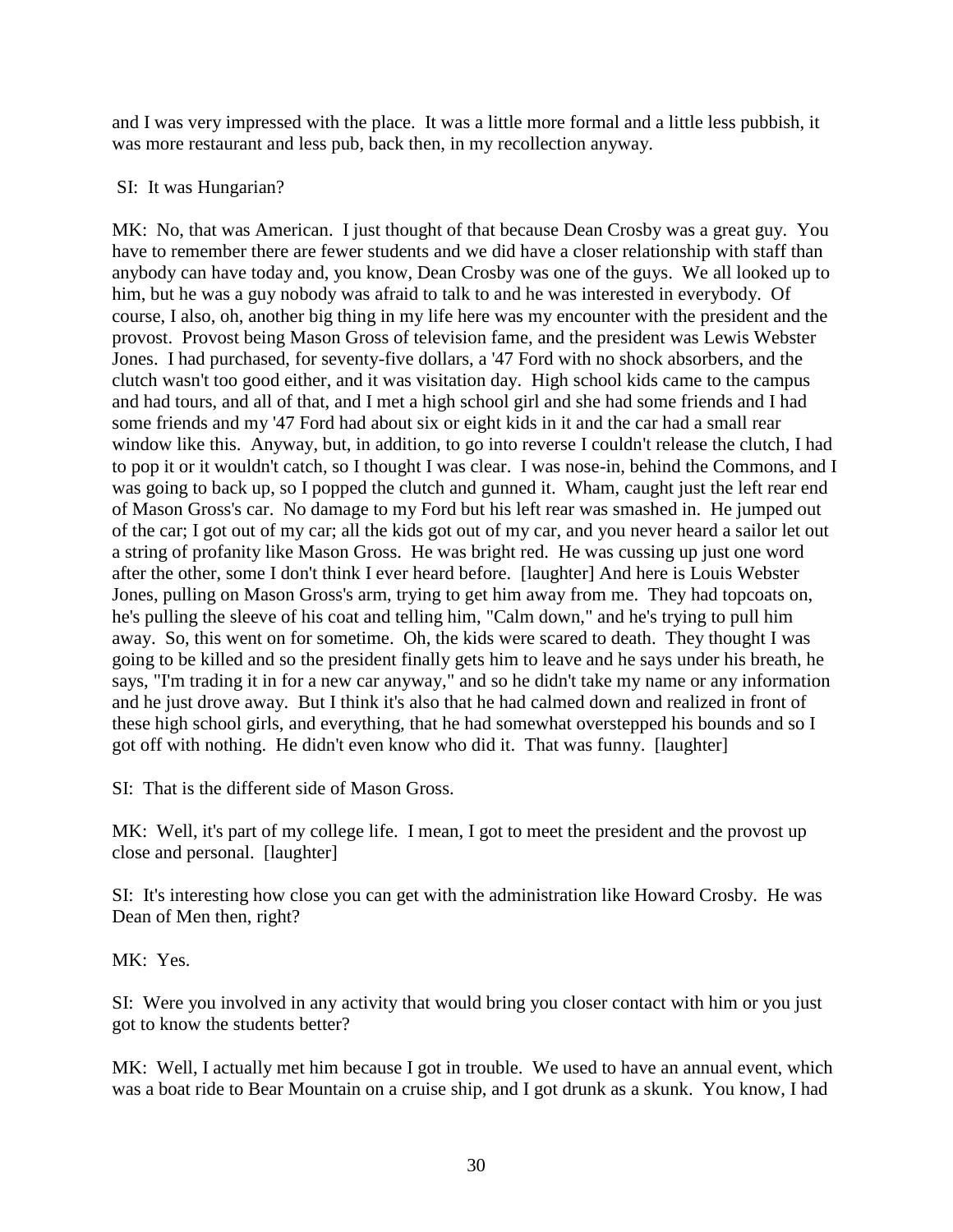never had much to drink as a kid and, if anything. I don't remember anything as a-matter-of-fact, and so, I was stupid and I got drunk on the boat ride to Bear Mountain. So, Dean Crosby sort of got in touch with me afterward to see if he had a drunken skunk on his hands in the class, or whether it was just a matter of over-partying, which it was, so we sort of became friends because of that. Because that would have been his job, if I was a troubled student, it was his job either to get rid of me, or to straighten me out so I could be a functional member of the class.

SI: Can you tell us about your senior year, when you had your obligation to ROTC coming up, what was going through your mind? Did you think that you wanted to get it out of the way right away? You mentioned that you really wanted to be a pilot. Did you have anything lined up, for after graduation like people often do now?

MK: No. You don't know where you're going, or you don't even know when you're going to go on active duty. I went on active duty August 27, 1958 and I couldn't even get a job after graduation, because everybody knew I was going into the military service, and so I ended up working for my Scoutmaster's family in their print shop on Mill Road in Irvington and then that almost knocked me out of flying, because one day I was casting lead ingots for the linotype machine, and I leaned over a little too far and a bead of perspiration dropped from my forehead into the mold, and the lead exploded in my face and I got it in my eye. They immediately rushed me to an eye doctor and, fortunately, I didn't have any burn, or anything. The moisture of the eye cooled the lead quickly. I closed my eye fast, my eye was sealed by the lead, couldn't open it, and I had no eye damage. I was very lucky. I had a lot of luck in my life. I could have walked away from that blinded and never been a pilot. So, no, I had no plans except to be a pilot, that's all I knew, and so I was called up in August.

As I said, nobody knew when they were going to be called up for active duty. Usually within a year, but you didn't know when and you wouldn't know where you were going, except Lackland because everybody entered through Lackland, that was called the gateway to the Air Force. So, everybody went there for their one month of orientation and it was kind of funny. Here you've been an officer drilling the troops at Buccleuch and you go there and some noncommissioned officer is drilling this bunch of shavetailed lieutenants, it was funny. They got a kick out of it. That was a fun job for an NCO to be able to tell a bunch of officers to "halt" and "attention" and everything else.

SI: Do you think they were a little harder?

MK: No. I never found drill and ceremonies in any way onerous, or difficult at all. We were the first class that had a ceremonial drill team. I was on that; I remember going to Andrews [Air Force Base] for the national competition. It was the first year of drill and ceremonies team at Rutgers and we came in second and they really, they were very proud of us, that we were able to do that in our first year.

SI: Was that the Pershing Rifles?

MK: No, the Pershing Rifles were the Army. What was our name? The Scarlet Rifles. It's different now isn't it?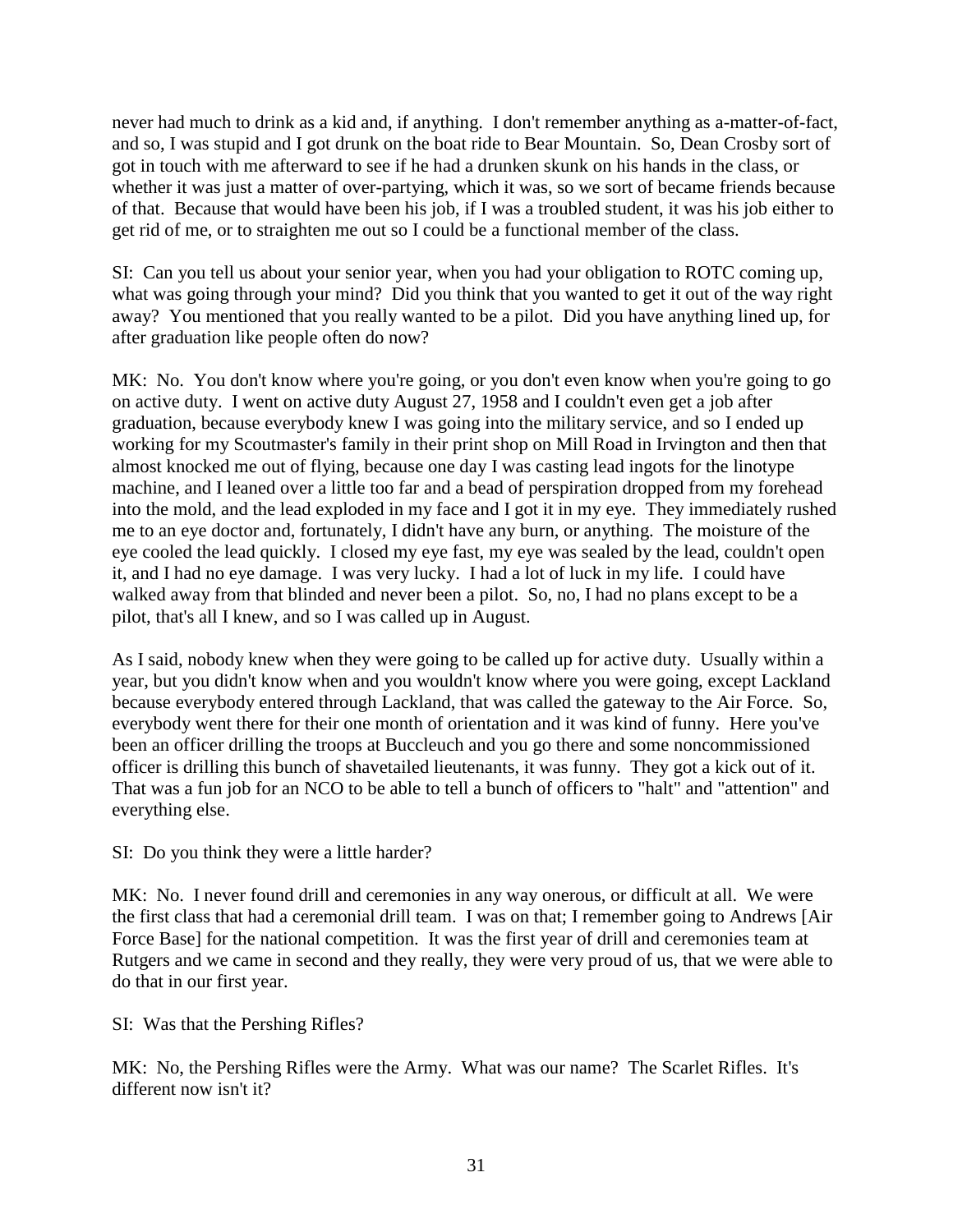SI: There is a number of different

MK: Queen's Guard.

SI: You guys were the Queen's Guard?

MK: No, you have a Queen's Guard now, don't you? Then, it was us, we were the Queen's Guard then.

SI: Yes, they existed from the 1950s.

MK: I know we're the opposite of whatever is now, or different than whatever it is now. So, if it's not Queens Guard now, then it must have been that. I remember the Scarlet Rifles but you know I was an active alumni and I go to the reunions, so I may just be confused in the sequence of the names. I'm trying to remember. I think, we were exclusively Air Force though. I don't think we were merged with the Army cadets.

SI: How much time did that take up?

MK: Isn't that interesting? I never felt I didn't have enough time. I may not have been in a fraternity but I was involved in all kinds of things, including work, and I really never felt a lack of time. So, I really can't say. I know we had a practice frequently. I think, we did it behind the gym and in the gym. I can't remember it as a time; it's just part of everything I had to do, everyday.

SI: We have spoken with Joe Carlani from the Queen's Guard and he was explaining how you would do these drills, which you would do. Get graph paper, plot them out, and everything had to be very precise. Apparently, a lot of engineers got involved with it because of the precision and having to plan it out and all that.

MK: We didn't. It was all oral. This is what we have to do, this is the count and this is the command, and you memorized it, and that was it.

SI: So, how long were you at Lackland?

MK: I was there twice as long as you're supposed to be there. I was there for two months and the reason was I couldn't cross my eyes. One of the tests in your vision examination, is they put a ruler up against your nose that has a slide with a little metal frame and letters in it and you have to be able to read those letters within a very short distance from your nose, which requires you to virtually cross your eyes, okay? I couldn't do it. That meant I couldn't be a pilot. Probably one of the best summations in my life, I got the doctors to extend me for a month. Again, where that luck came from I don't know, but the doctors agreed to extend me for a month and they gave me eye exercises to do. At the end of the second month, I go back for the eye exam. Those doctors used penlights, pencils, pens, sticks, everything imaginable and after like fifteen minutes, I crossed my eyes, they passed me, and I became a pilot. You're never going to have your face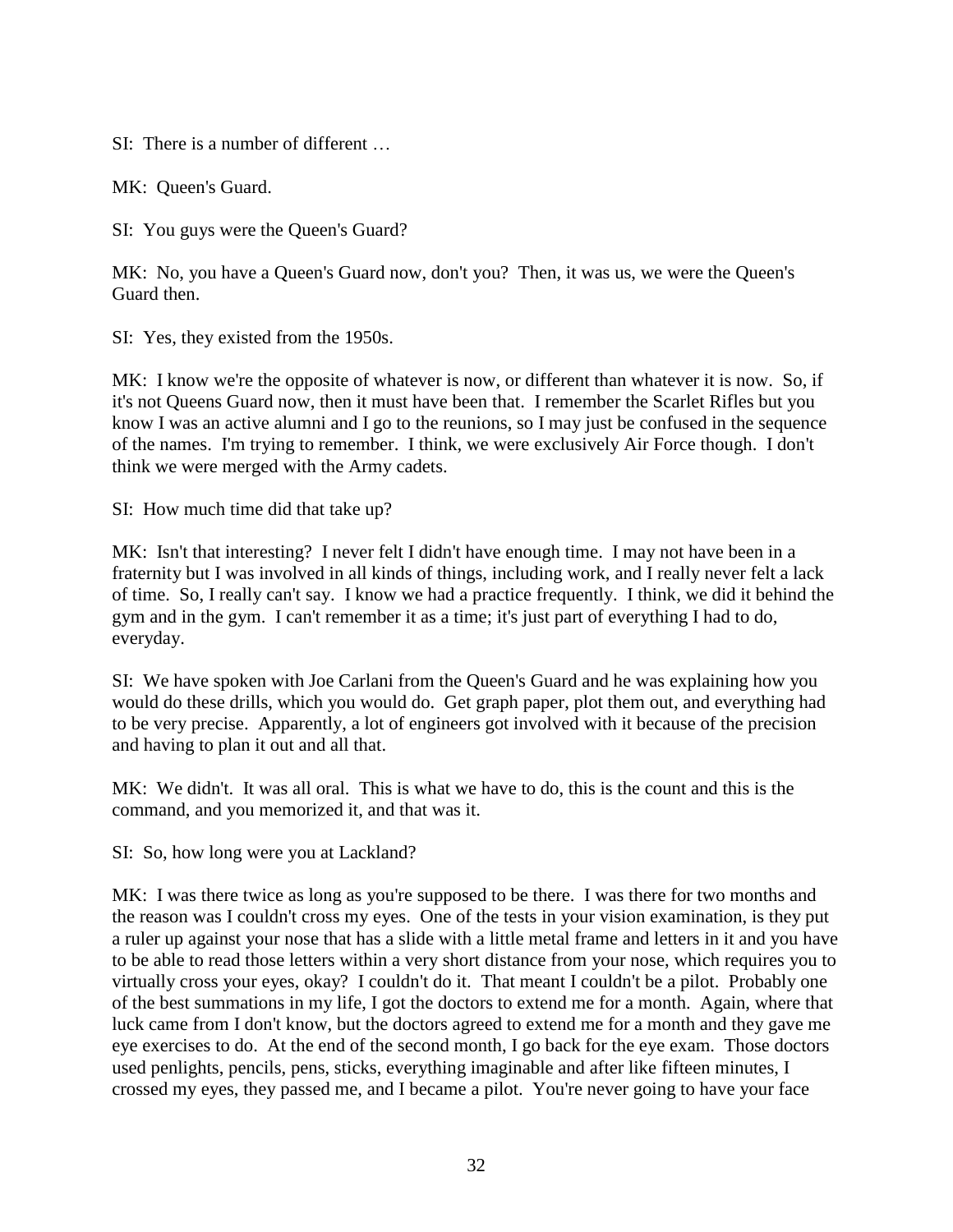that close to the instrument panel unless you're going to crash, you know[laughter]. But it was a requirement and all they required of me is to cross my eyes once and those guys signed off on me, I love those doctors, there were about three of them, all in there trying to help me because, I guess, I impressed them with how much I wanted to be a pilot and how could I ever thank them for what they did, beautiful people willing to bend the rules? I had to do it but it wasn't quite the way it is usually done, and so, then I went on from there to pilot training.

# SI: Other than that, Lackland was just young officers training?

MK: The most impressive thing about Lackland were the drainage ditches. All over the field, you've got these ditches that are like ten-feet deep, with steep slopes, and boardwalks across them where the sidewalks run. I had no idea what they were. I thought, you know, maybe it's like a military trench or something in case of an attack, or whatever. It's for flash floods. They had to have that kind of huge drainage system and, as you know, to this day you read in the newspapers about tragedies in Texas from flash flooding. They don't get much rain, but they tend to get it all at once and you can't really build a drainage system for the peak, and so they had all these open ditches surrounding the field where all the runoff had to go in the event of a flash flood. That was an interesting little bit of trivia. I joined the Kelly Bank, which was known as the Air Force Bank. I bought a car and another young officer, a kid from Denville, New Jersey, bought himself a used Corvette and got rid of his car, which was a customized, white, 1954 convertible, with black and white leather upholstery. I don't know what he paid for the Corvette. I paid him a hundred-fifty bucks, two hundred-fifty bucks and with that. I drove from Texas through New Orleans to Spence Air Base in Moultrie, Georgia. The biggest thing that happened in Moultrie when I was there is they landed a faucet factory, so you didn't have to be in the pig business to make a living, you could do something else.

# SI: Was this your first time in the South?

MK: Yes. I still have Ku Klux Klan literature somewhere in my basement that I picked up at the newsstand. They had Klan literature on all, you know, freebies, at all the newsstands. I think, I picked that up, though, not in Moultrie. I did have a little problem in Moultrie because I dared to date a local girl. You got to remember that back in those days in the South, the word "nigger" not only included black people, it included Catholics, Yankees, and Jews. So, I got some heat for dating a local girl.

# SI: Did somebody call you that?

MK: Yeah. My instructor, Spence Air Base was a civilian field. We had military personnel, but we only flew with military pilots for check rides. Our training rides were with civilian, almost all military reserve pilots. So, my instructor was a redneck and he tried to wash me out because of this local girl. But I passed my check ride, and they just gave me another instructor, and I had no problem; I finished up. It was a different South in those days, and the same thing, when I got to survival training at Stead Air Force Base in Nevada. When I first arrived, somebody tried to single me out and the other prisoners hid me. We were, I don't know how many of us in the cell, shoulder to shoulder, belly to belly, no room to move; it's part of the, you know, the training, and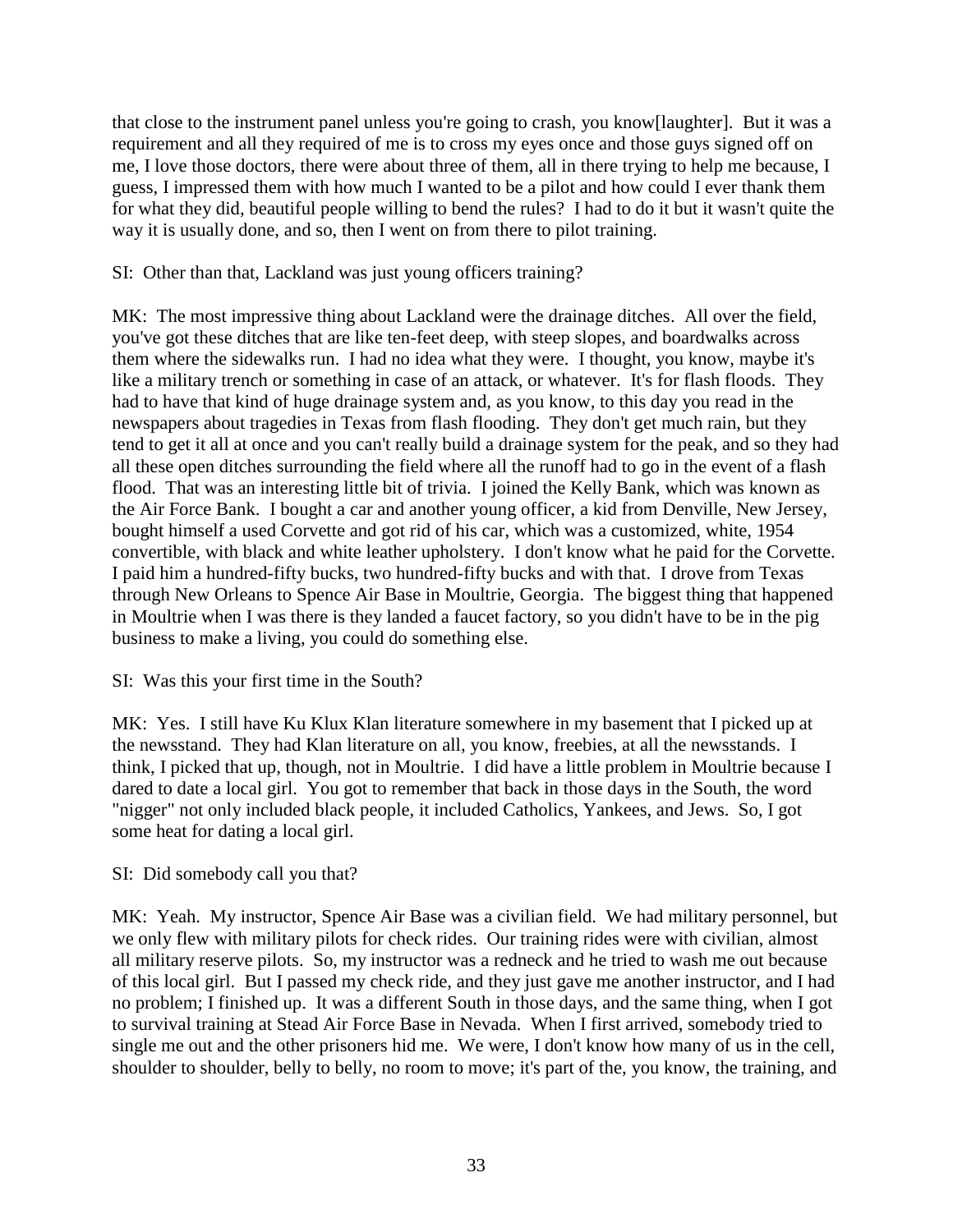so they were looking for me and the other guys pushed me, and it wasn't easy to do, you know. They, eventually, slid me to the back of the cell where they couldn't reach me and whatever it is they were planning for me didn't happen. Oh, and I got in trouble at Spence because of the word "mother." On a social evening, one of the wives of one of the officers did a belly dance, and, you know, it was a small place, you know. We were sitting on the floor and she was, you know, three feet away from us, and I said, "mother," and an officer called me in after that [and wanted to know] why did I offend the lady by calling her a mother, and I explained to him it meant, "wow." That was a slang word when I was young and, I guess, that eventually evolved to "MF" unfortunately, but it meant at the time and you said it, "mother," you know, and that meant "wow." So, I explained that and I said I wanted to apologize to the lady directly, but he said it wasn't necessary so he apparently had a good explanation for it and he didn't care. I got golf lessons at Spence, but I always enjoyed chasing the ladies more than chasing the little ball so I took my lessons and moved on. But that was part of being "an officer and a gentleman" in those days.

SI: How much of a social world was there in the Air Force in the late 1950s?

MK: Oh, very, very important. Your wife had to go to the cocktail parties that the base commander's wife threw at the Officers' Club; had to play bridge. We would take turns, squadrons, putting on a floor show at the Officers' Club once a month. I was the MC of ours while I was there. My wife went to her first cocktail party and she wouldn't drink the sherry because she was pregnant. She didn't believe in drinking while you were pregnant, never was a drinker, but, you know, she would drink cognac and wine, but not when she was pregnant. Then, she got seated, she wanted to play bridge, but the base commander's wife wanted to play canasta so my wife said, "I don't know how to play canasta," and she said, "I'll teach you and all," so they're sitting together and the base commander's wife says, "What rank is your husband?" My wife said, she said, "He's a lieutenant," and the base commander's wife went, "Oh," and her nose went up about a foot, and my wife says to her, "and he's a lot younger than your husband." Holy cow and, yet, I was offered a job as supply officer for the entire base. I could never figure that out. I would have thought that she would have told her husband to give me latrine duty, or something, you know, but again, a lot of luck in life. I didn't get the job by the way because they were cutting the orders. What had happened was I was a combat crew member in the Strategic Air Command. I married a naturalized American. I knew that meant I'd be stripped of my clearance, top secret. You had to be top secret. Now, my squadron commander, who, with his wife, had introduced me to the lady I married, had moved on to what was called the "Missile Site Activation Task Force." They were going to put missiles silos in Arkansas and he was going to be in charge of that, so he left our squadron, and we got a new squadron commander. I didn't like him much, but I went to him and I said, "Look, I'm marrying a naturalized American, I'll lose my clearance, and I just wanted you to know." [He replied], "Oh no, nothing will happen. Don't even worry about it." What's wrong with this guy, you know? So, I go to the chapel. Now, at the chapel, one of the jobs of the chaplain is this marital orientation for people, but they don't do it for officers, just enlisted men, that's part of your social class distinction, okay. I told him I voluntarily wanted to do it and he agreed to do it. So, I went through marital orientation with the chaplain. There are forms that are filled out, he signs things, I go to my squadron commander. He says, "You didn't need to do that." Life continues. Well, I don't know, a month or so after our marriage [tilt?], I'm stripped of my clearance; I'm taken off combat crew duty.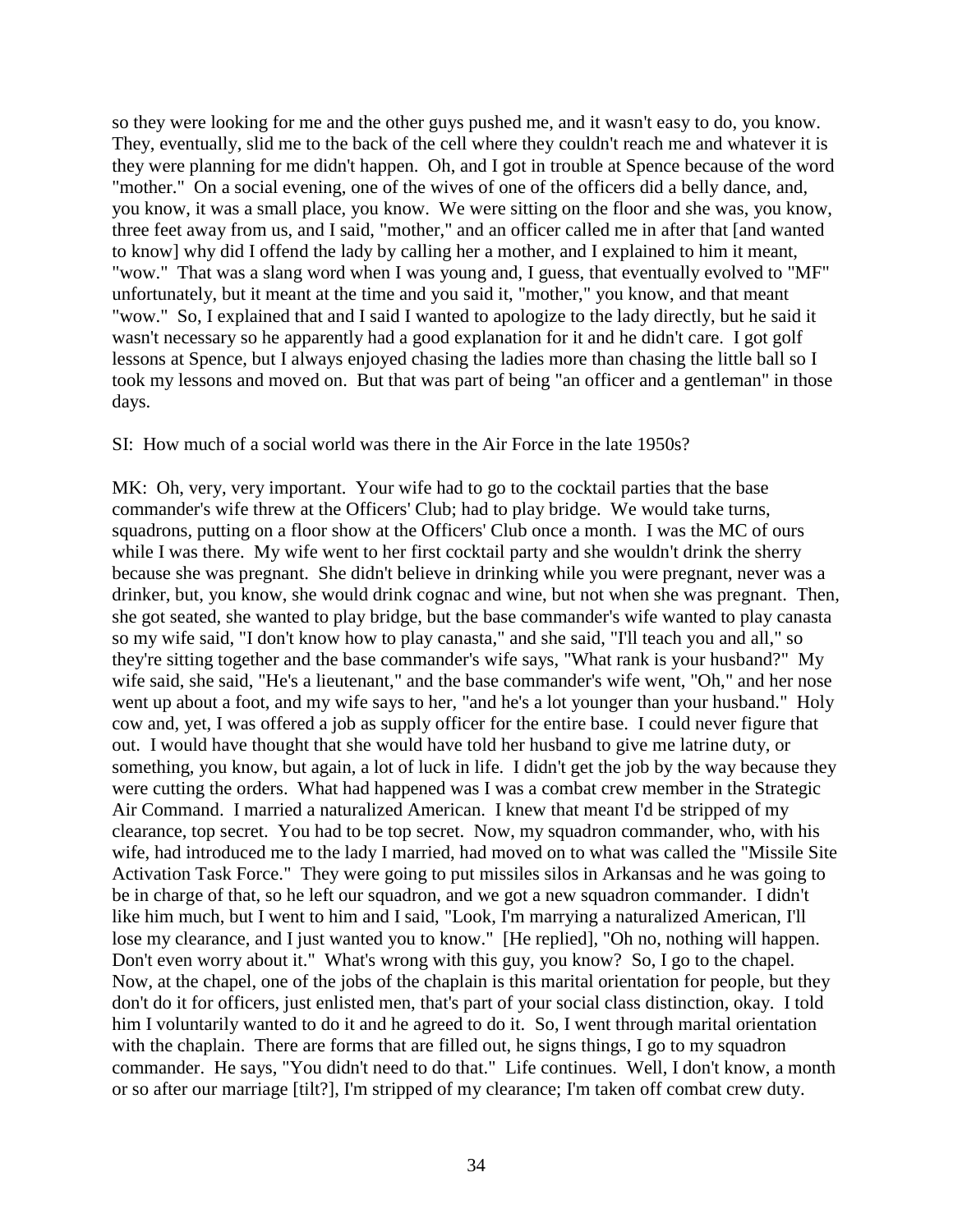My squadron commander is down a crew; he's going nuts; I'm in the clear. I did everything I could to tell the man I was going to create a problem and he absolutely refused to see it. So, I was on ground duty and they made me personnel and equipment officer and that meant I was responsible for the parachutes and survival kits for the aviation crews. I had a great NCO [noncommissioned officer]; he did all the work, I was just, you know, a nominal head. I had to sign certain things and authorize certain things, but, you know, they packed the chutes and kept the supplies and the survival kits current, and so on. The one thing I did accomplish is, we used to have to go to personnel and equipment before our flight to pick up our chute, and the survival kit was built into it. It's a fanny pack parachute, not a backpack, and it was, actually, the upholstery for our steel seats, and then at the end of a flight, which was often eleven or twelve hours, you'd have to schlep back there lugging this sixty-pound chute and turn it back in, and it was a real burden on the crews. So, I had flown into a couple of other bases because of weather problems, runway problems, whatever, and gotten to see how they did it, and at one base, they would have a truck come out and bring your chute to you, and pick it up when you parked. At another place, the chutes were in the aircraft. They weren't assigned to a person; they were assigned to an aircraft. So, because of staffing, money, various things, what I managed to establish is, we kept the chutes in the aircraft. You didn't have to lug them back and forth anymore, so I was very proud of that. Today, you'd get a medal for that, I didn't get any medal or anything. I didn't have a ribbon for it, but, anyway, I was very proud of that. So, I spent six months on the ground. I didn't lose my flight pay. They let me fly four hours of qualification with the local ground pounders, you know, staff-type people who weren't on combat crews, and get my flight pay that way. Then, at the end of the six months, I went back on crew duty, but, in between, because of the way I was performing as personnel and equipment officer, apparently headquarters noticed it. They lost their supply officer, so they offered me the job of supply officer for the base and I accepted. The orders were actually being cut at wing headquarters and I, again, go into the squadron commander's office to tell him. He threw me out and got on the phone and that was the end of that. So, I didn't become the supply officer; I stayed on got crew duty. I can understand his position, but it's just I was so naïve. If I didn't tell him, once it happened, it might have been harder to, you know, undo it, but I was honest and I told him and he pulled it out from under me. The reason it made a difference to me is combat crew duty is a lot harder on the family. You know, we had at Little Rock Air Force Base, we had a mole hole, which is an underground alert barracks, so to speak, reinforced heavy concrete and covered with earth, and that's where we would live for a couple of weeks, so you were isolated from your family completely.

SI: The loss of the clearance was only for six months?

MK: Yeah, until they could run a complete investigation of my wife.

SI: When you first joined the Air Force on active duty, did you want to be a bomber pilot?

MK: I wanted to be a fighter pilot. As a-matter-of-fact my highest scores in pilot training were in formation flying, in aerobatics. We would actually go out in a formation of four planes and three of us would be solo and the lead plane would have a student and an instructor pilot in the back seat and he would score us all. I remember distinctly one of the other officers told me nobody ever got that high a score before and I was flying the tail position. We flew in a diamond and I was in the tail position and I hung in with them all the way, see, you don't know it, but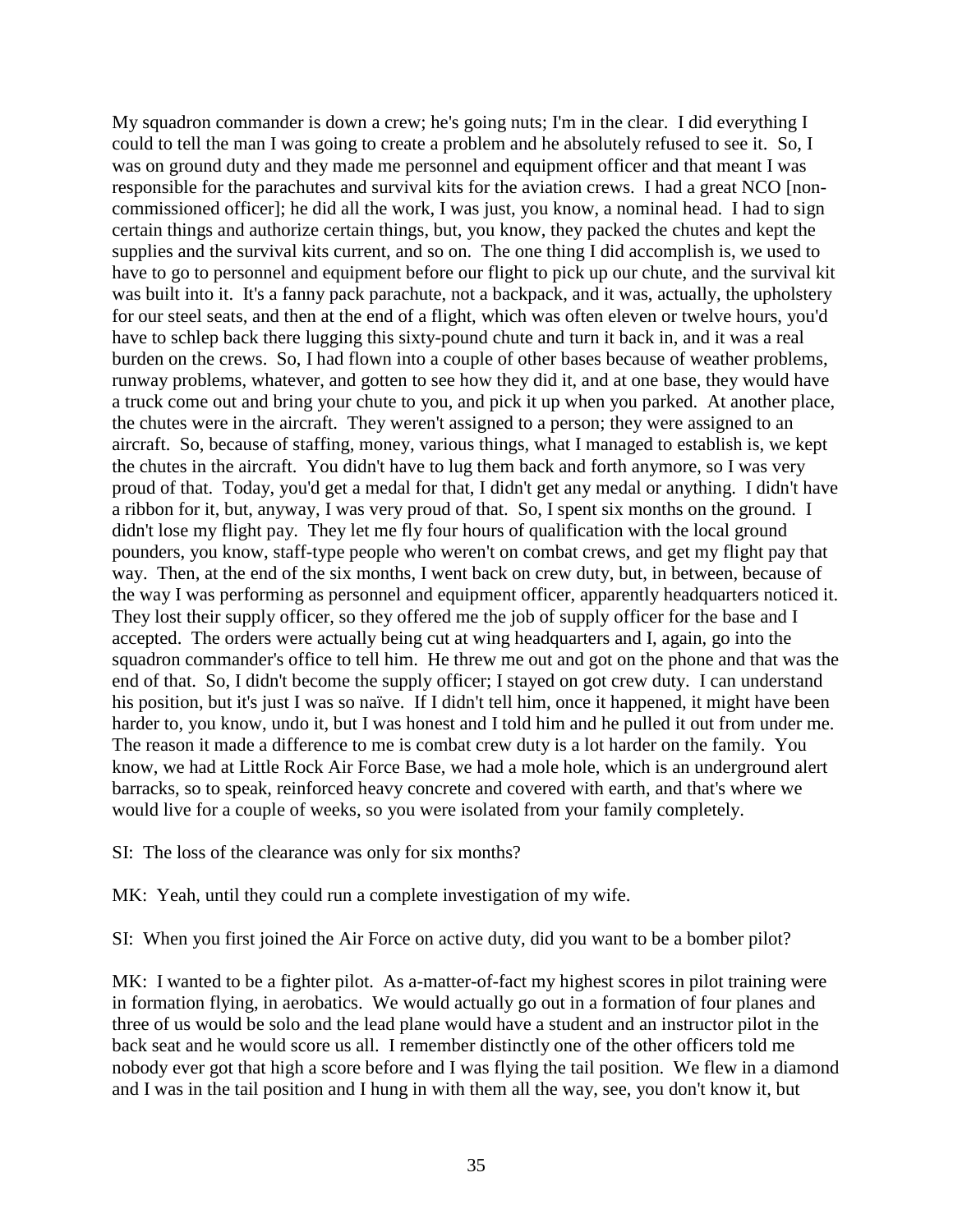what he's doing, he's doing loops, rolls and everything else. All you're trying to do is stay on him so you're flying visual, you're not flying instruments, so you don't really know what he's doing and so it's challenging and I loved it. I loved it. So, it turns out I chose bombers because I felt the Strategic Air Command was the crème, and they were. I mean, they worked harder than anybody else in the air force. I came to rue that a little bit but I felt they were sort of the difference between the Army and the Marines; the Strategic Air Command was the crème of the Air Force so I chose Strategic Air Command. I wanted to go into B-52s but I ended up in B-47s. I wanted to go to a northern base; you get to make three choices, you know, first choice, through the third choice. They sent me to Little Rock, Arkansas, the instructors had a laugh. I didn't get anything I wanted. It wasn't even on my list, you know, either the assignments, geographically or functionally. So, what else you want to know?

#### SI: How many bases were you in training before you went into the SAC?

MK: Well, according to my discharge, four. Spence, they have it down as Air Force Base, it was called Spence Air Base, because it was really civilian quasi-military, but they have it down as AFB here, which is in Moultrie, Georgia. I went there … it says here, "dates from to" right? Now, what does it say? It says October '59 and I think that's when I left it. I don't think that's the starting date. McConnell Air Force Base and that's a leaving date I know, February 1960. That was ground school for B-47s, okay, and then Little Rock Air Force Base, which had two wings, one was a training wing and one was an operational wing, and I went to the training wing for my in-flight B-47 training. I left there in June of '60 and went down to the other end of the field to the operational wing, and, according to this, I also went to McConnell Air Force Base for thermo-nuclear weapons delivery something. It's kind of strange, you know, the principle of "need to know." Even if you have a top secret clearance, you shouldn't be told anything unless you need to know it. They gave us intensive weapons training. We had to memorize the wiring diagrams for a hydrogen bomb. We had to learn all the mechanical parts. We had to learn where every part was. You couldn't access the bomb bay in a B-47. You couldn't take one screw out of that bomb and do anything to it, and, yet, we spent hours and hours, and we took written exams, every alert we had a written exam. We spent hours in instruction and I never could figure out why; except I think I know now. I have the feeling they taught us wrong information so that if we were captured, we'd tell the captors the wrong thing, because what other purpose, even sending me [on temporary duty] to McConnell, I couldn't do anything but drop it. So, I only suspect it must have been part of some kind of a disinformational campaign, because there was no reason for us to know. "Need to know," we didn't need to know anything, just how to drop it. Big mystery. I never really talked to anybody, to find out, who might have known. I know my old squadron commander, again, who with his wife introduced me to my wife went on to the Pentagon. He retired when he found out he wasn't going to get a star and he retired a full bull and he's living in Florida in a military retirement community and he called me. I went to law school, five years, nights. You could go four, five, or six years, nights, and get a law degree, so I chose the middle of the road. I needed one night a week with my family, so I had that one night a week with my family, which ended up being a study and library night, anyway, but he called me my third year out of the five and said, "I can't tell you why but pack a bag and don't make any long range plans." That was at the time, as you know, Lyndon Johnson did bomb the North during the Vietnam War, but, I guess the State Department convinced him if he wanted peace, he had to stop doing that, so he stopped bombing the North. When Nixon was elected, he intended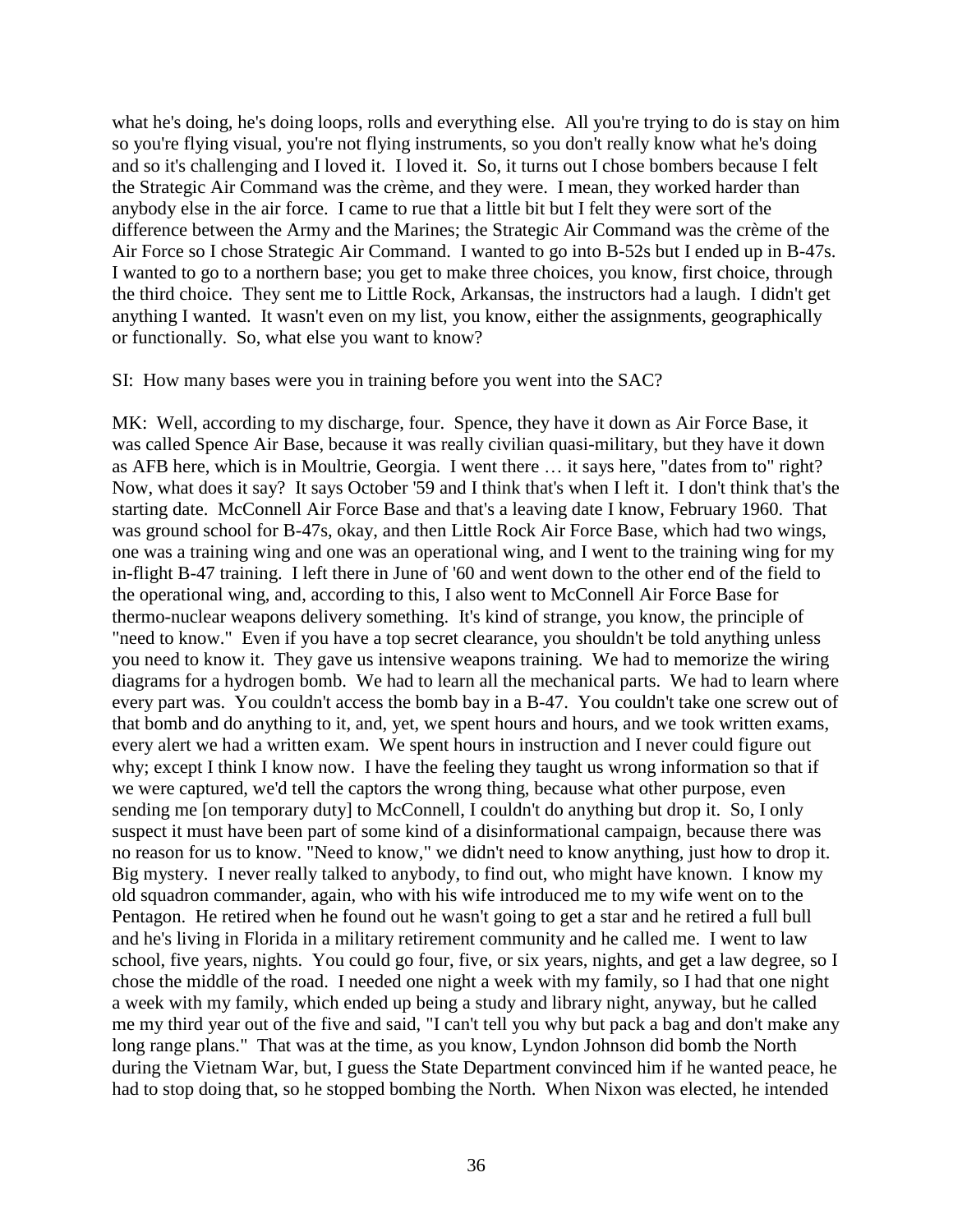to bomb the North again and so they were doing feasibility studies on how to do that. One of the plans was, I had flown my plane to … Davis Mothan Air Force Base in Arizona, which is the bone yard of the Air Force and that's where old planes that are being retired from duty go and are put in mothballs. Then, when [at a] certain time the bureaucrats have decided it's totally obsolete, then it becomes beer cans. One of the times I almost got killed was coming back from there. We delivered the plane there, and I forget the point we were working on, that was a digression.

SI: We were talking about the Vietnam War.

MK: Oh, yeah, and the bombing. All right the feasibility study was, at that time the B-47s were in mothballs. The B-52 was the only nuclear bomber. They didn't want to have to decrease the strategic fleet to use them in Vietnam. On top of that, the B-52 is a high-altitude bomber, which with modern missiles makes it a sitting duck. Then, why are they still flying? Well, the cruise missile eliminates that risk. They can get to fire their bomb from hundreds of miles away so antiaircraft missiles aren't really a consideration. That's why it has survived. But, at that time, it didn't have the cruise missile yet. It did the high explosive carpet bombing in Vietnam. But that was a risky deal diverting, I think, it was seventy-five B-52s, from the strategic fleet. So, they were doing a feasibility study on taking the B-47 out of mothballs and bringing back all the B-47 crews on active duty and putting them back in the plane. The B-47 had the advantages; we were a low altitude bomber. We went in on the deck all manually. We didn't have any electronics in fact, except for [Very High Frequency Omni-directional Radio Range], we shot the stars and the sun in navigation on long flights. We didn't have any of the electronic sophistication. They might have put it in when they took them out of mothballs, but we had the advantage here of going in under the [surface-to-air missiles] and we'd do a pop-up maneuver, that is, we'd climb to altitude, drop the bomb, it has a parachute on it to slow the descent, and then we'd drop back down and get the hell out of there. So, it would have been perfect for hitting Hanoi and the harbors. But the problem was our bomb bay carried one bomb and that bomb could kill five million people, but it wasn't practical. They were going to not use nuclear weapons and so it couldn't carry enough high explosive to justify the cost. So, they actually diverted them and, as you know, several of the B-52s were shot down because they are sitting ducks. That was apparently why he called me and he probably was working on the study, but it didn't happen, so I got to finish law school and have the life I had. I knew guys that had been in World War II and wanted to stay in and they were "riffed" as it was called, reduction in force, because naturally after World War II they had to cut the military way back. I knew guys who were riffed even though they wanted to stay in after World War II, who were recalled for Korea, and those were the older guys I got to associate with in training, especially POW and prisoner escape innovation training. And when I did leave, I remember guys coming up to me and wishing me luck and saying they wish they had the nerve to do it but they didn't feel they can start over again you know. So, it's kind of, again, we are like corks on the tide, feathers on the wind. Our lives are impacted in so many ways by things beyond our control and, as I say, I feel very lucky in the way the wind blew and the tide went in and out for me.

SI: When you went into the Air Force, did you consider making it a career?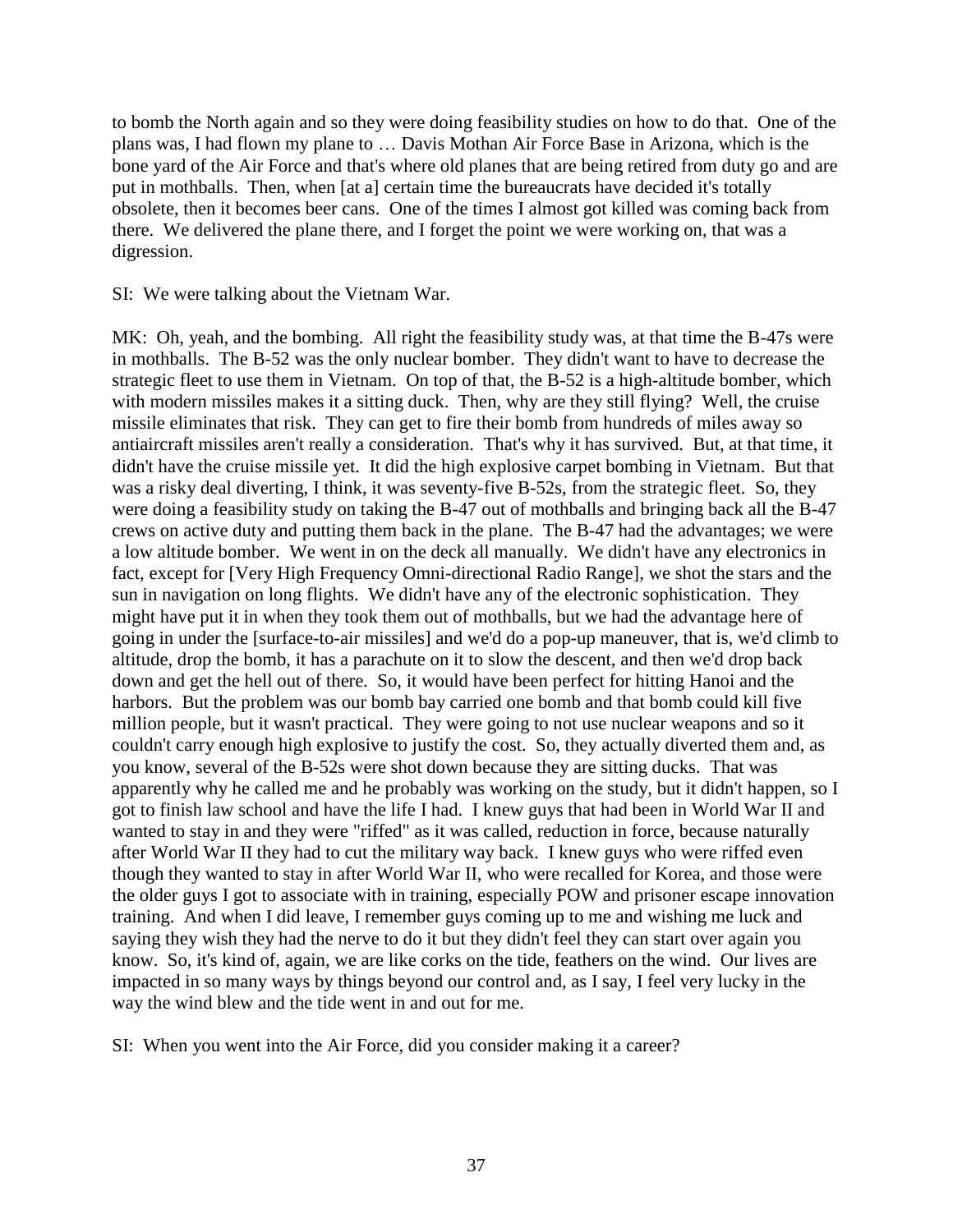MK: Yes, I intended to make it a career, until I got married. My wife told me she'd rather be married. See the friends she met all told her that I should have been a lawyer, so she says to me one day, "I'd rather be married to a lawyer than a pilot." You know, she knew what the risks were, and everything, and she didn't like it and that's why I didn't become an airline pilot when I got out. I could have been, but she didn't want me to fly and so I said to her, "Well, if you want to be married to a lawyer, I'll go to law school. It's cheaper than a divorce, you know." So, that was just a joke between us, but so I decided to go back to civilian life; five years is a fair return to Uncle Sam on his money and I felt I did my part. It was the same with politics. I told the reporters I didn't want a career in politics, I just wanted to be, you know, a civilian soldier passing through. We have essentially, I love them, they're the best Americans in the world our military, but they are a mercenary force, they're all volunteers and I remember being taught that, not in class but in conversations with the officers, the philosophy behind ROTC was to have a non-professional military with civilian soldiers constantly passing through to prevent a dichotomy between your military population and your civilian population. We don't have that anymore now and there is an attendant risk to that.

ML: Did you go to law school while you were in the military?

MK: No. As a matter-of-fact after I graduated, I tried to get into the active reserve or the National Guard. The National Guard were flying F-102 interceptors [Convair F-102 Delta Dagger, the first supersonic interceptor and first operational delta wing fighter of the USAF] and, unfortunately, they were crashing rather regularly and the reserves were … the four-engine longrange transport, I forget which one was the main force in those days, but they would fly material to Vietnam, pick up wounded, return and hop around the States, dropping the wounded off at various [Veteran's Affairs] Hospital locations, and then back home after, and that was a twoweek tour and you don't go to law school while you're doing two weeks flying back and forth from Vietnam and the [F-102] guys were all flying these late night flights and, you know, for a guy working full time and going to law school and commuting by train, it just wasn't feasible, but I tried when I graduated to change my AFSC [Air Force Specialty Code] and become a Judge Advocate. Well, I found out there was an Air Force regulation that prohibits that. Once on a combat crew, always on a combat crew, you can't do anything else in the Air Force. When I was finally discharged from the inactive reserve, a condition, I was a regular officer, so a regular officer can only get out by permission and for them to get permission to leave the Air Force, I had agreed an extended tour of inactive reserve and be re-commissioned as a reservist, so I tried to change it to Judge Advocate and I couldn't. Senator [Clifford P.]Case got an offer for me to do some legal work. They have contract lawyers who do legal work for personnel, and all, but I didn't go into that. I have a friend who does a lot of that and he enjoys it, still wears the uniform, and it still fits him. He has a much nicer toupee than he used to have, but he spends a lot of time down at McGuire doing legal things for troops and he gets compensated for the contracts somehow, and gets to be on reserve duty, but I couldn't do it. I would have done it if I could have done it but doing it as a civilian. He does it as a military officer as a reserve duty. I would have had done it as a civilian as a contractor and I didn't want to do that.

SI: Can you tell us a little bit about the first time when you were becoming familiar with the B-47? What was it like the first time you flew it? What was unique about it, what did you feel about it?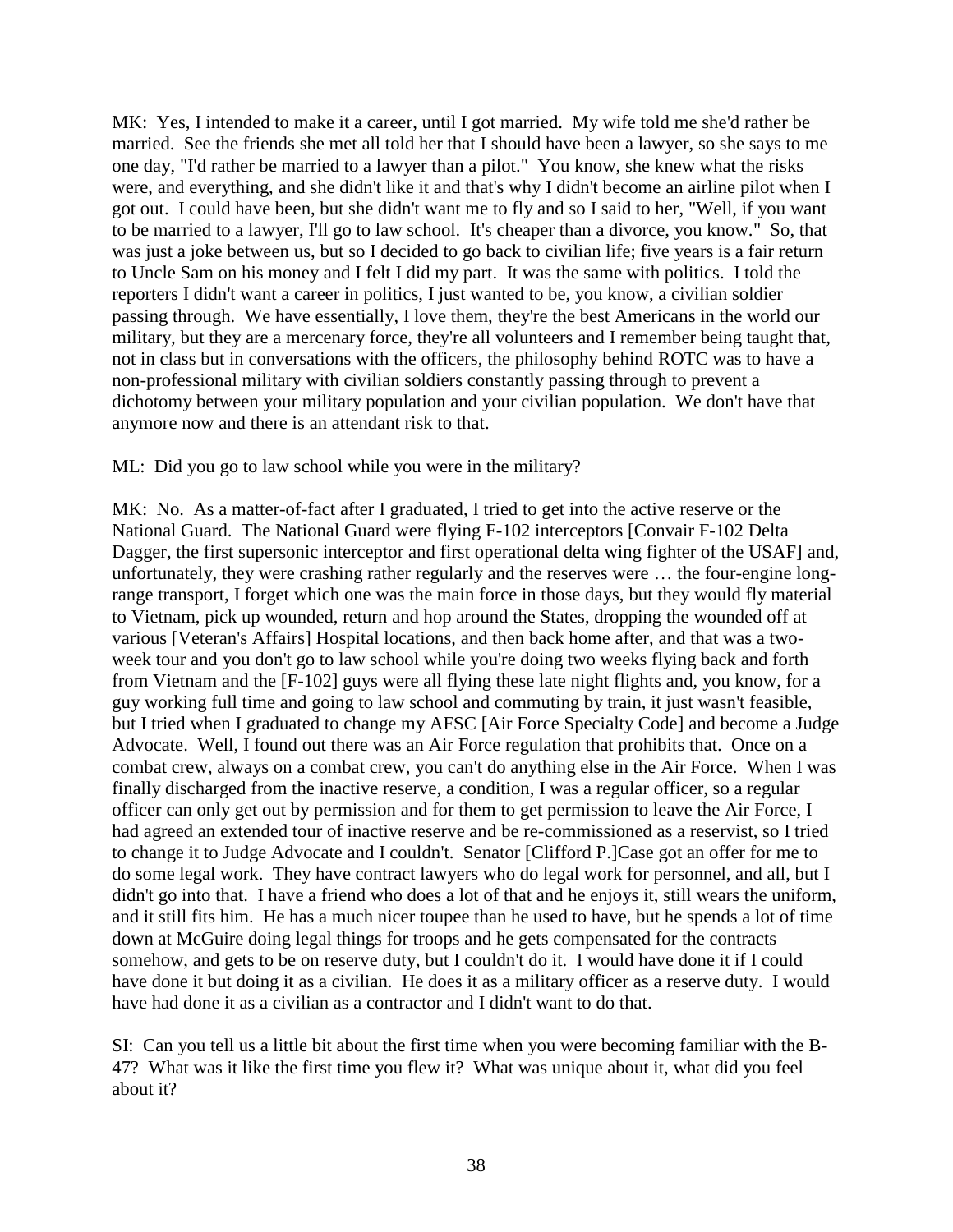MK: Well, first of all, ground school is kind of a fascinating story, too, because you learn every valve in the hydraulic system; you learn every switch in the electrical system. I mean you get to learn every rivet in that aircraft in ground school and, I think, we did have continuation courses in meteorology and some other things, too, but it was mainly engineering. When I came back to civilian life, I came to the Rutgers placement office to help me find a job. I was discharged on two weeks notice. As I said, a regular officer is only released with permission, so I had no idea when I would get out of the Air Force, only when they said I could. They only gave me two weeks notice to get out with a kid and a pregnant wife and no job. I wasn't admitted to law school and I was discharged April 16th, of 1963, and by July 13th, I had a mortgage, a job, and was admitted to law school. Don't ask me how I did it. My wife and I talk about it, we can't imagine how we did it, but we did it. At any rate, I interviewed for three jobs. The best one was with General Electric and that would have been to become the officer in charge of military procurement, who is buying all the supplies for the military corporations in General Electric. That was a real biggie. Unfortunately, it meant the first six months of the job, I would move with an attaché case and a suitcase from plant to plant in General Electric. I had a pregnant wife, I didn't have a home, I wasn't admitted to law school. I couldn't do it, so I had to turn it down. I would have been on "easy street." Another job I was offered, I went for an interview and an exam, a written exam at Johns Manville, in Manville, New Jersey, and I went for the position of what they call a junior engineer. They offered me the job on condition that I go to engineering school because I didn't have any engineering education. But I got the highest score on their exam that anybody ever got, so they offered me the job of full engineer at full pay and seniority, but on condition that I go to engineering school. So, I had to turn that down. So, I took a lousy job with the Prudential Insurance Company of America, low pay doing contracts, and across the street from Seton Hall Law School. So, my wife had a twenty-five dollar a week budget for food and I remember distinctly going to the supermarket with her. My brother and sister-in-law were in banking and we didn't have calculators yet, but she had a plastic mechanical device that was an adding machine and we would go to the supermarket, my wife would have a list, and we'd start at one end of the store and work our way across, and every time she took something off the shelf she would enter the price, and we'd get to the other end of the store and twenty five dollars and she still had things on her list. My job was, when she decided what she needed the most, my job was to take the things she was giving up in order to get something else back to its place on the shelf, and so it was interesting. I used to take the family out to dinner once a week. We went to a fast food place called Humphrey's, which doesn't exist anymore. It was a hamburger chain but we'd go there on Saturday night and they would give you twelve shrimp, French fries, and a soda for one dollar and it came in a box, like a box lunch, and Manuela and the kids would get their shrimp, and I'd get a hotdog because it was the cheapest thing on their menu. So, I ate a lot of hotdogs, and it was fun.

SI: That was all five years of law school?

MK: Yeah, yeah. I mean even on our anniversary we couldn't afford to go to a restaurant or anything. One anniversary, we spent our anniversary, we treated ourselves to a movie and we saw *Dr. Zhivago*. Okay, what else would you like to ruminate on?

SI: You had started talking about the ground school and how intense the training was.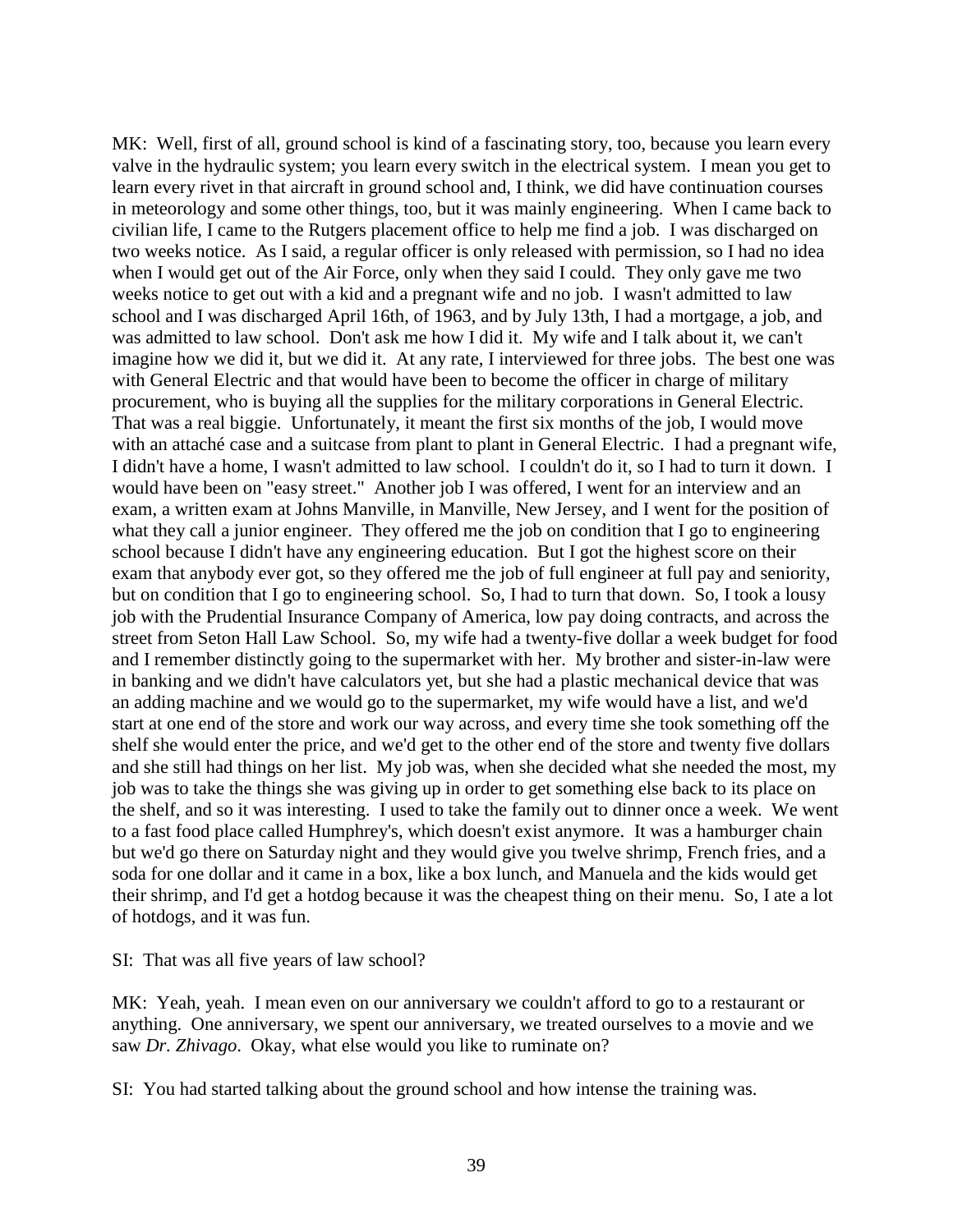MK: Yeah, that engineering education that I got in ground school is the reason I snockered that exam at Johns Manville. I owe a lot to my ROTC and military training in my life. That's how intense that was. Then, of course, in flight school, going through your procedures and going out on flights with instructor pilots sitting in the crew chief's seat; it's not really a seat; they sit on a step in the belly of your plane below the pilots. The B-47 is tandem seating. You got the navigator in the nose, and the first seat in the cockpit ,the aircraft commander, and in the second seat in the cockpit, the pilot, and you can climb into the plane up a ladder and then there's a space in the belly where a crew chief can sit, and when we went on reflex, we'd always have an NCO in that seat to take him to Africa. It was never empty, but on regular flights we didn't have anybody with us unless it was an inspection flight.

#### SI: Was that the first time you flew a jet?

MK: No, at Spence Air Base you spent six months in what they call primary pilot training. In my day, you started out in a T-34 Mentor [\[Beechcraft](http://en.wikipedia.org/wiki/Beechcraft) T-34 Mentor, a military [trainer aircraft\]](http://en.wikipedia.org/wiki/Trainer_aircraft), which is a smaller, lighter aircraft and when you've mastered that, they shift you over to a T-28 Trojan [\[North American Aviation](http://en.wikipedia.org/wiki/North_American_Aviation) T-28 Trojan, a military [trainer aircraft\]](http://en.wikipedia.org/wiki/Trainer_aircraft), and that was a tactical aircraft used by the South Vietnamese Air Force during the Vietnam War and they were all lost. I don't want to digress again, but, well, we were, I was taking the family to Carlsbad Caverns and we were somewhere in the middle of nowhere, and I jammed on the brakes and scared the heck out of my family. I saw a T-28 in a little, local airport alongside a hangar, so, naturally, I had to go there and my wife took my picture. It had the South Vietnamese Air Force markings on it so somehow that had been retrieved from the Vietnam War, but that's the only one I've ever seen after pilot training. On the same base, Spence Air Base, there was a squadron of Iranian pilots. They were called cadets, they weren't officers yet, and they took their pilot training there. I don't know what they did for advanced pilot training but, you know, we had a very close relationship with Iran before President Carter decided not to anymore and gave us the *Ayatollah*. So, you went into T-28s and that was a flying engine. It had a huge radial engine, and it had this aluminum plane behind it, and it was really powerful. I remember the first time they had me take off under the hood, the torque, you know, on that engine is tremendous and, literally, you're not conscious of it when you're VFR [flying with Visual Flight Rules], but when they put the hood over your head and you can't see outside the plane, you have to take off on instruments. I couldn't believe at how my direction changed on take off because I didn't have the rudder into the firewall and the plane was just turning like crazy for torque. So, you quickly learned to master that. Then, after that six months, you graduate to advanced pilot training and for that I went to a place you may have heard of, Selma, Alabama, to Craig Air Force Base; that's where I picked up the Klan literature. I, again, had a little problem with the locals over a couple of girls. … We flew T-33s [Lockheed T-33 Shooting Star jet trainer aircraft], which are the elongated F-80 [Lockheed P-80 Shooting Star, jet fighter]. The F-80 was the first operational tactical jet in the United States Air Force. Its handicap was it was straight-winged instead of swept-winged and that's why it couldn't compete with the MIG-15 [\[Mikoyan-Gurevich](http://en.wikipedia.org/wiki/Mikoyan) MiG-15, Soviet jet fighter], and the F-86 [\[North American Aviation](http://en.wikipedia.org/wiki/North_American_Aviation) F-86 Sabre, a [transonic](http://en.wikipedia.org/wiki/Transonic) jet [fighter\]](http://en.wikipedia.org/wiki/Fighter_aircraft) became the hero of the air war in Korea. But, incidentally, by adding the second seat also in tandem, one pilot behind the other, they discovered the Coke-bottle effect which permitted supersonic flight. By elongating the F-80, they discovered the change in airflow, which permitted them to break the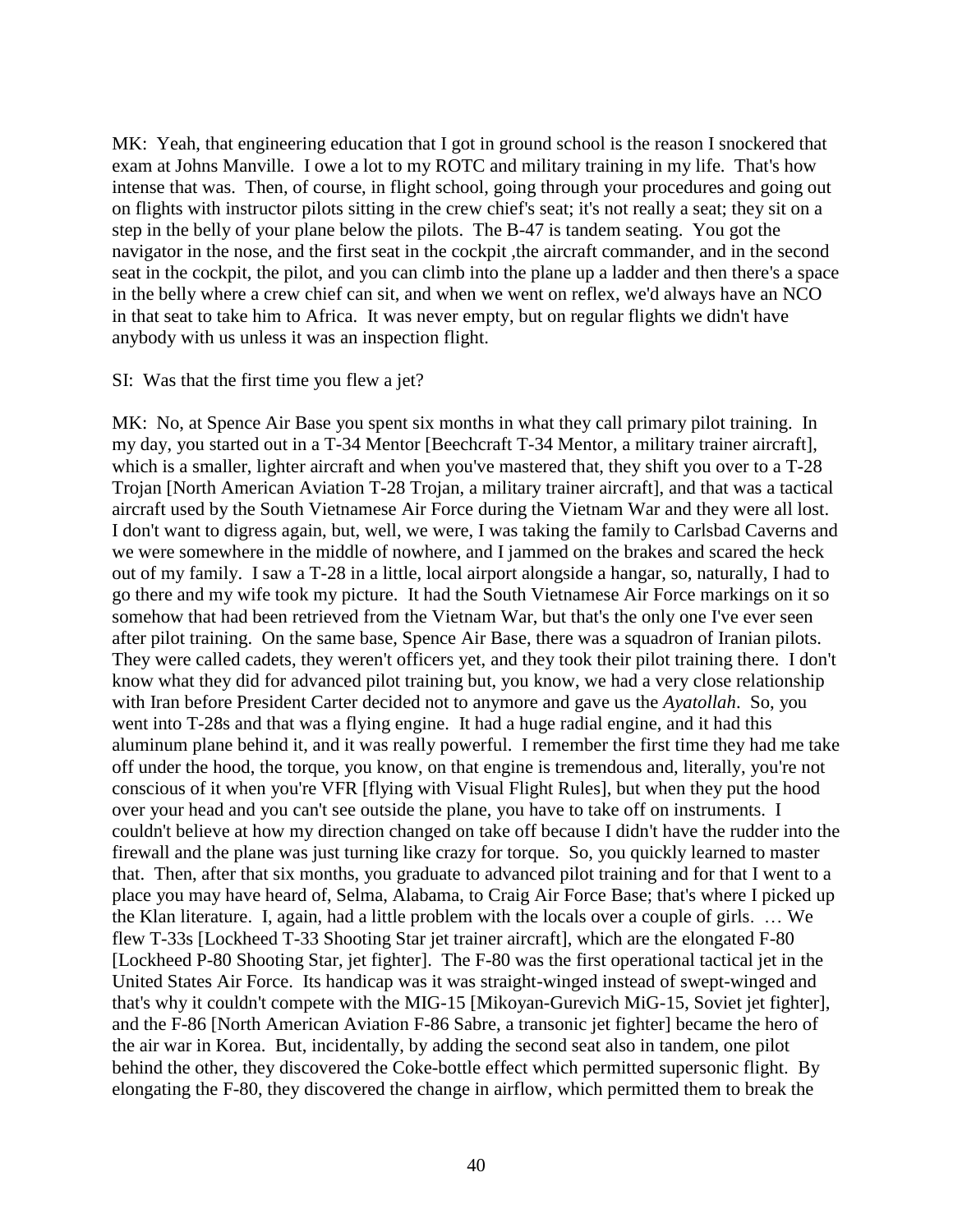sound barrier. It was serendipity, but a big achievement accidentally. So, we flew T-33s. I had a buddy who became a prominent attorney in New Jersey. He was married and I was behind him and I heard him radio in his first solo flight in the T-33 and he was on the taxiway and he was in position to get permission to take the runway and they called him and he said, "I can't do it," and he taxied back in and was washed out of pilot training and finished his time in some ground job. After that, I went to escape innovation and POW [Prisoner of War] training at Stead Air Force Base in Nevada, which is now a housing subdivision, and that's when I got the things like rabbit kidneys and porcupine legs. You can't chew a porcupine, absolutely guaranteed. Unfortunately, I was there in the wintertime. First of all, it tastes like turpentine because it eats pine bark and pine needles and, secondly, if those are muscles they're not like any muscles you and I have, they're like ligaments, you know, it's so leathery and I chewed on mine for a half an hour, but I couldn't swallow anything. I just got the nutrition out of it by chewing on it. In escape innovation, we had time in a prisoner of war camp, I did manage to escape, and I did get to smuggle a knife in and then we went also on escape innovation in the mountains and, naturally, they start us off at the edge of this huge open field. Well, you know, you can't escape and evade by crossing an open field, but it meant miles of walking around this huge, huge mesa, or what the hell ever it was, and, on top of that, it was surrounded by mountain, so it was vertical as well as horizontal distance. So, naturally, all the wise guys tried to sneak across; you get caught right away, but they forgive you your first capture, so, I guess, apparently it was a very common thing and then you got to climb the mountain around this open area and we managed not to get caught. I was with, I don't know, I teamed up with one or two other guys and we managed to get through without getting captured, but, even though you're not captured, you have to go through the POW camp anyway. So, if you get captured, you go right away and if you don't get captured, you get to go at the end of that course and I got to eat caterpillars … and ants, not caterpillars, grasshoppers, and for that, for everything that happened at that [temporary duty], I give credit to the Boy Scouts. Even though I was a city slicker, I knew more than some of the country boys about survival, and all of that stuff, so, it was for me, it was an easy course, both the academic portion and the operational portion.

SI: When you were there, did you have people training you who had actually been in POW situations?

MK: Oh, yeah. Oh, yeah, and guys were buried alive; I got beaten up. They didn't get me when we first came in to the cell, but they got me later. They came to our, we were in these underground huts. They dug a square in the earth, a ramp down into it, and they covered it with wood, and whatever, and that's where we lived, packed in there, and one day they came and they just, inspection search, and so they decided to beat me up. One of the captains yelled out that if they didn't stop he was going to contact his congressman, that they shouldn't be doing that, but nothing came of it. I didn't get buried alive, some guys got buried. I did get the closet. They have a closet, which has trays in it, and they put you in there and, every time they don't like you, they slip the tray into a higher notch and they shortened the closet so you end up doubled up in there. We had an escape route and that was in a latrine and you didn't know which one was a real latrine and which one wasn't. Now, I was told I was to escape on a certain night and to jump into this latrine. You had no way of knowing who really were the leadership. Everything was on faith into which whatever, so that night I managed to cross the road in the camp to that latrine without being seen and when I got in I couldn't remember which was the right latrine for sure,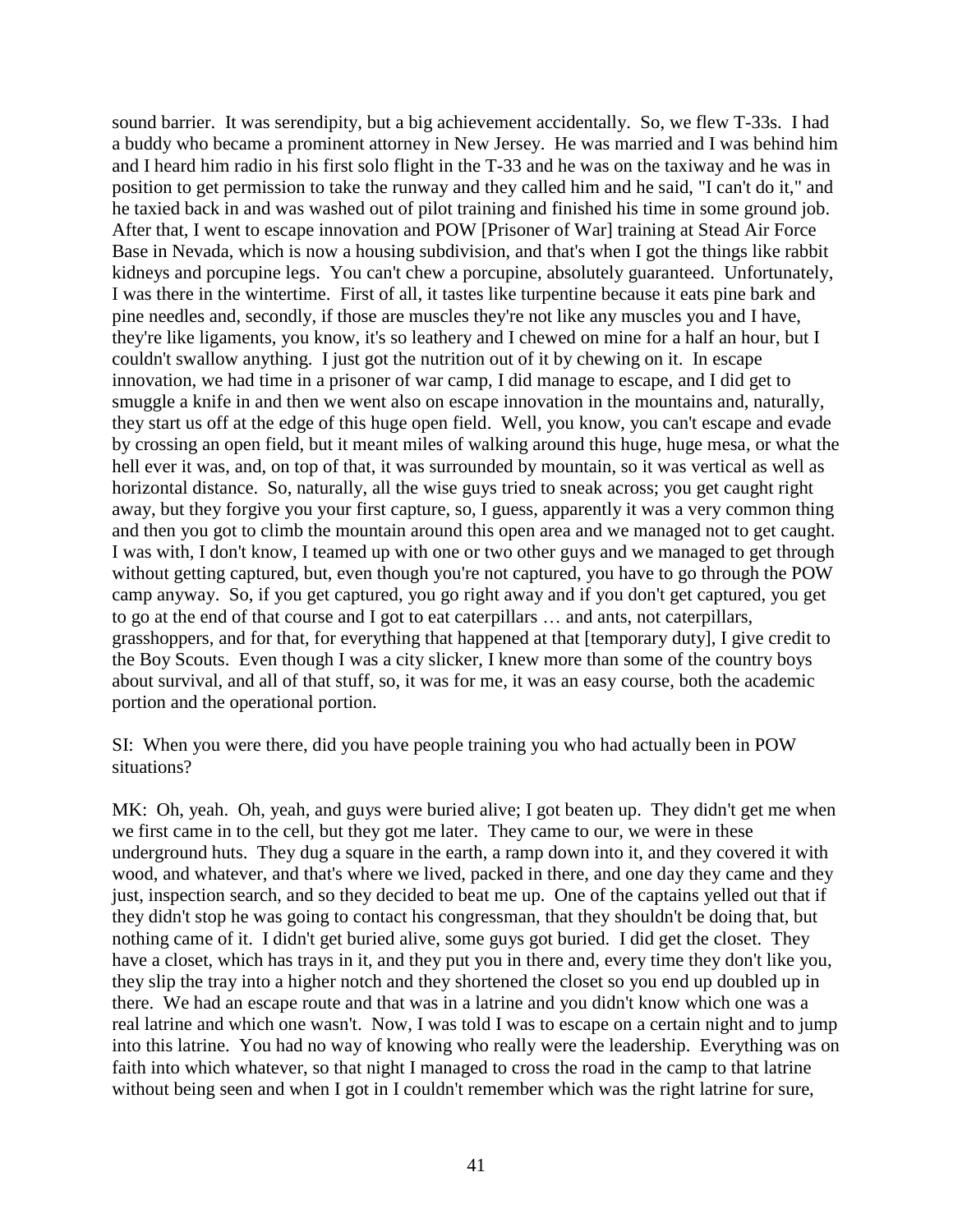but I jumped in a latrine and it turned out to be the tunnel, not the excrement, and then, oh, my God I crawled, it took me hours, hours. When I got out the other end it was sunrise; I crawled all night. You couldn't get on your knees, you had to crawl on your belly; it was just wide enough for your shoulders and high enough for your head. I remember I had to urinate so badly about halfway through the tunnel that I had to just let go. I got to the end of the tunnel and it was already dawn so it was the light out and I thought sure they'd nail me. They didn't; I made it back to the Quonset hut, which was our regular quarters, but it was padlocked and I couldn't get in; I wanted to get stuff to smuggle in. So, I, finally, I thought about going into town but because I had pissed all over myself, and I was muddy and filthy, I decided it wouldn't be fair to hitchhike into, town or anything, so I went to the base office, where we were supposed to report if we escaped, and I went in there and when I was in there I found a knife and I hid it and I managed to get back into the camp without them finding the knife. But they found out about it anyway, so they punished one of the older officers that I was with because of it and I had to watch them. Anyway, then it was McConnell for the ground training, and then Little Rock, from one end to the other, and then to civilian life, so there wasn't much, it went fast. I did get two weeks in Salinas, Kansas where we did our gunnery training and I still have the prop from the drone I shot down. We had two radar-controlled twenty-millimeter cannons. The B-52 had fifty-millimeter machine guns and I have a couple of cannon shells and the prop. In fact, I forgot to take it [to my son]. My son in Pennsylvania has always wanted that prop and I was going to give it to him and I forgot to take it. Yeah, you used the radar and, actually, the biggest profile you see is the propeller, because it's just a little drone aircraft that they use for economic reasons, obviously, and, you know, you have no visual; you just have the radar, and some guys shoot them down and some don't. I managed to knock mine down, but I don't remember why it took two weeks to do that, but, I guess, again, I probably learned every bolt in the cannon and how it's attached to the aircraft, and everything is part of the training, a lot of ground school. I remember the snow was so deep that we went sledding in my car. I had in Selma, an officer who had been stationed in Europe, and had a growing family. [He] had a car he needed to get rid of and it was a '56 Porsche and he sold it to me for two thousand and fifty dollars and I bought that. When we went to Salinas, the snow was so deep I would run the car up, as fast as I could go, and then go into a field and the Porsche has a solid undercarriage, it's all enclosed, so I could skid on the snow, and the guys would fight with each other to go out there with me and do that. That was some of the diversion we had. When I was at ground school in McConnell, Bob Hope came and put on a show, and his warm-up act was a kid called Debbie Reynolds. The way he did his show Bob would come out and do, you know, five minutes of one-liners, base commander jokes and all of that kind of stuff and then he'd introduce his warm up act. Debbie Reynolds comes out from behind the curtain, practically running to the microphone and Bob Hope, and she takes a header. I mean, that poor gal hit that stage with such a thud. Well, people ran out from behind the curtain; I think she was unconscious for a moment. Bob Hope knelt down beside her, talked to her; I couldn't hear what he was saying. It took [several] minutes for her to [respond], probably knocked the wind out her, too. Finally, she struggled to her feet, he helped her up. He stayed with her at that microphone for about five more minutes making jokes, just to give her time to regain her composure and do her act. I thought that was magnificent, and she did her act; she got a standing ovation for being a real trooper and then he came out and did his act. Well, Debbie Reynolds did a nostalgia show at the Hilton in Atlantic City and my wife and I went to the show and after the show I wrote her a note, and gave it to the desk, about having seen her when she was a young girl with Bob Hope at McConnell Air Force Base in Wichita and, believe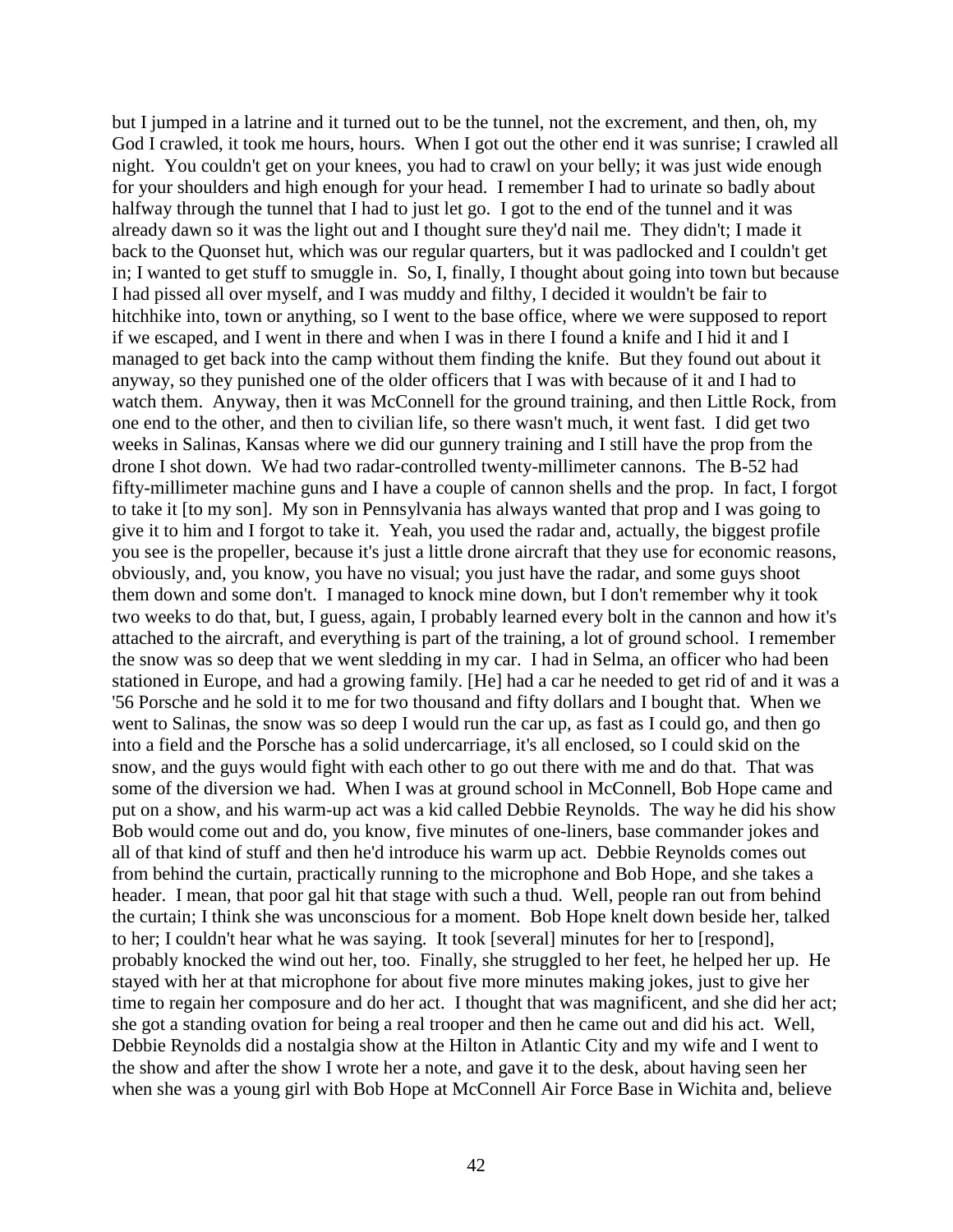it or not, about, oh, I'd say, a month later, and she explained, she wrote me this two-page letter explained that she didn't get back to me sooner because she was on the road. Atlantic City is often a warm up for a tour and, of course, she went on, to Las Vegas and Reno, and did her tour and when she got home she wrote me a reply and a very nice letter. I didn't expect to hear from her, but my wife said it's because she's one of the old stars who appreciated their audience. As you know, the stars today they dislike their audience, they pester them, but in those days they cultivated their audience, their fans. So, she wrote me a beautiful letter and we have that as a souvenir. All these things you know, they connect, why, I don't know. Here I am a young lieutenant at McConnell doing ground school training and I see this performer and then, all these years later, I see her again and just drop her a note and she's nice enough to reciprocate; your two lives touch even slightly through chance. … The first time I almost crashed, I was a passenger. I was in the ROTC and we were being flown to basic pilot training base in Orlando, Florida, which is now Disney World. I just remembered the base being called Orlando. Well, we weren't taking the ocean. You know, most airliners fly off the coast to go back and forth to Florida. We were flying a land route and that meant crossing Chesapeake Bay. Now, two of the Air Force ROTC professors were the pilots. They're both fighter jocks from Korea, right, and they're both about five foot two. We were in the middle of Chesapeake Bay and we lost an engine. The emergency procedure when you lose an engine on, it was a C-47 [Douglas C-47 Skytrain, a military transport aircraft], when you lose an engine on one side, there's only two, is throw in the trim because you're going to have to have a lot of rudder to keep it straight because all your power is one side. So, they forgot to throw in the trim and both of them with all their strength couldn't push the rudder all the way in because they were too short, so we went into a spin and here we are spinning into Chesapeake Bay, and, finally, they realized and they rolled in the trim and they recovered before we hit the water. But you had eighteen green Air Force ROTC cadets in that plane. Anyway, they landed and we got another plane and finished the flight. The next time was in pilot training in advanced, in the T-33. All through pilot training I was taught to fly a pitch out. That's a military combat maneuver and that is you streak over the runway, pull the throttle back completely, and do an oval, a tight oval, right down to the runway and that's so that you're not exposed to ground fire for any length of time. Well, it's dangerous, so the bureaucrats prevail and they decide when you're not in combat you shouldn't do combat maneuvers. So, they took the pitch out and turned it into almost a holding pattern. You would cut back to fifty percent power, you'd make a gentle turn, and do a large oval around to final, and in. Nobody was allowed to do it until they did it once with a check pilot for obvious reasons. Anytime you haven't done anything before, you'd go for safety. Well, I was sitting in the briefing room and the OPS officer says, "Anybody want, I got a bird, anybody want to take a flight?" Well, hell, you never turn down a flight, so I said, "Me, me," and they gave me the plane and I took off and you do military, we did a forty-five out of traffic, instead of a ninety degree the way the civilians do. So, I did my forty-five and, on my forty-five, I did an aileron roll, which was definitely not allowed. I was feeling my oats and then, while I was horsing around, I ran into some T-28s with Navy markings from Pensacola and I chased them. So, then I came back to land and I said, "What the hell is that guy doing?" Somebody was landing in front of me, and he's doing his big slow turn and I'm following him all around to final. He lands, and I was only a few hundred feet off the ground and the stick went dead.

That meant I was stalling. I looked down on my air speed, I don't know, it was like ninety knots or something. I know I'm in a stall, and I made a mistake; I pushed the throttle to the firewall. I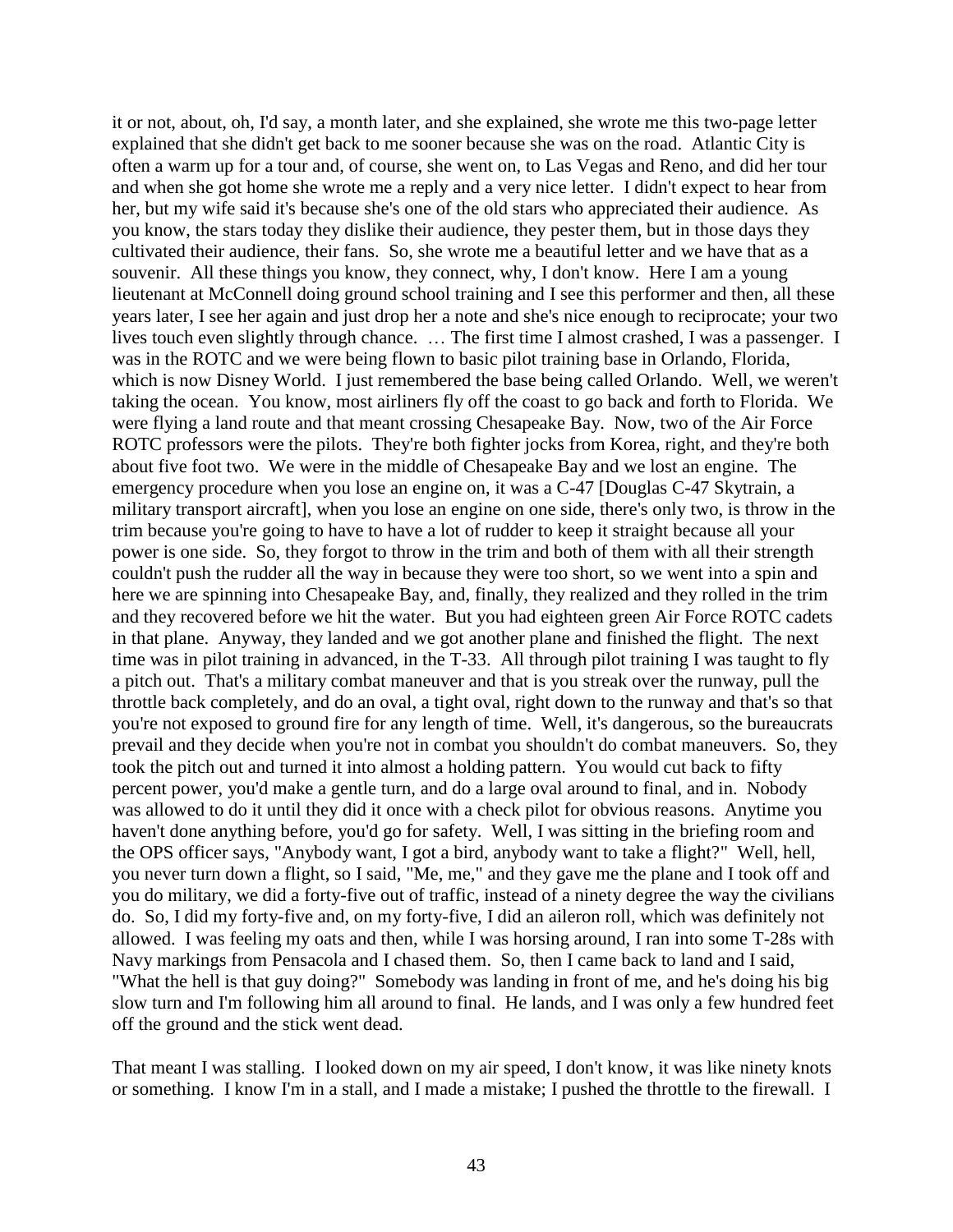had to get power, or I was going to crash into the trees. Well, it takes longer for the engine to catch. If I would have gone to fifty percent, let it catch, and then the firewall, it would have caught sooner for me. So, I did the only thing I could do with no power, and that is, I aimed the nose for the tree line. I thought about pulling up my gear but I decided not to, so I aimed for the tree line. I cleared the trees, I hit the runway and the engine finally caught. So, here I am, on the very edge of the pavement, but my tail is behind my wheels so the full force of the blast hits the ground and blows up. It looked like a tornado, such a cloud of dust, and they thought I did a desert landing, which means off the runway, but it wasn't. It's just that the engine didn't catch until then. So, after the graduation ceremony, one of the officers took me on the side and he asked me what had happened. I told him the whole truth, the aileron rolled, the T-28, Navy T-28s, and then the landing problem and he almost fainted. If I had crashed, it would have been their fault because nobody checked me out in the new landing pattern and everyone of those officers' careers would have been over. So, that was interesting. Then, when I took my plane to Davis Mothan for mothballs, I was being ferried back on a C-119 [Fairchild C-119 Flying Boxcar, a military transport aircraft], again, by ground pounders doing their four hours a month, and we were coming back over the Rockies. We lost an engine. Well, we're sitting in the back, three of us, and these two pilots are fighting over whether to turn east or west, because they have to get out of the Rockies in one direction or the other; you can't go north and south. You can only go east or west and the big fight was, were the higher peaks to the east or to the west? Because we were going to constantly loose altitude and they didn't know whether they could get off the Rockies. We listened to them argue, to me it seemed, what a minute, but we're losing altitude fast and once we lose enough, we aren't going to get out of there, no matter what. They can turn in either direction and we're going to crash. I put on my parachute and I went to the door. I said, "You guys have thirty seconds. If you don't decide which way to turn, I'm out the door," and they decided which way to turn. They turned east, which is the direction we wanted to go in, and we managed to clear the mountains. So, that was the third time, and then the fourth time was, well, actually, that was the fourth time. The third time was we took off with a low overcast. Well, what we didn't know was there was also a high overcast. That's a phenomenon where you get two cloud levels that are thousands of feet apart, but, they're both solid overcast. Well, what happened was we broke through the low overcast and the sun was setting on the overcast, not on the earth, but on the overcast, the low overcast, so there was this gorgeous sunset and all the colors and shadows. It was gorgeous and both of us were distracted and we went VFR [Visual Flights Rules], you can't fly a B-47 VFR. It can be dry, clear, unlimited visibility; you got to fly on instruments because your wings are behind you and you have no reference point to know which way the aircraft is going. Well, we were distracted. Well, we looked down at the instrument panel; we've red-lined it on airspeed. We're going down like a rock, in a dive, and the reason was, which is very common, the clouds were at an angle, but we were lined up with the angle of the clouds because we were off instruments. That was our visual reference and we thought we were level. We were actually in a dive, and a turn, and we were very lucky; we managed to pull it out without tearing it apart. So, that was a close call, too, because you know B-47 drops like a rock and, on top of that, the airspeed was way over the red line, which both made it hard to pull out, and, which was also putting, you know, excessive stress on the aircraft. So, those were fun incidents. You don't want to repeat them, but you learn from them. The way I met my wife is that she had met my squadron commander and his wife in England. His wife had opened up a little gift shop in Jacksonville, Arkansas, off the base, and she used to go to Dallas, Texas on shopping trips, buying trips for her store. They'd have an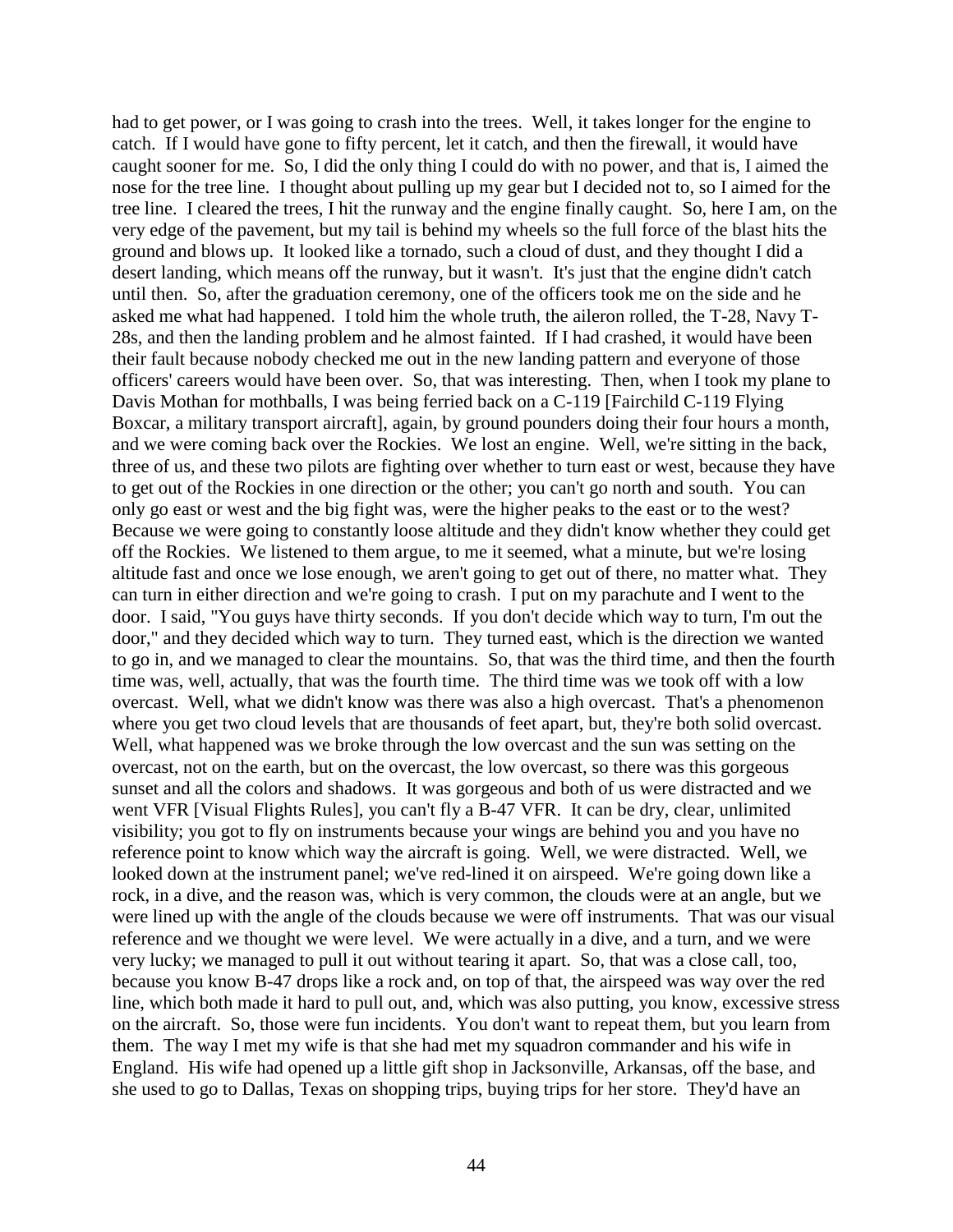exhibition, or something, and she'd go down there and she went to Nieman Marcus and she met my wife. So, she didn't have to get a hotel room whenever she went to Dallas; she stayed in my wife's apartment. My wife's father was Italian, her mother's family were French Jews and she was born in Bucharest, Romania. So, Nolan and Kathleen considered Manuela to be Jewish. Because I had a New York accent, they thought I was Jewish, and, so, the two of them decided we'd be perfect for each other. Neither of us was Jewish, but, anyway, they brought her up to the base the night we put on the floor show. Now, during the floor show I pretended I was drunk. Foster Brooks, or some guy, had that routine on television, in the old days, where he would pretend he was drunk and that was his shtick. Well, I had done it both ways and the squadron decided I should do the MC job as a drunk, that was funnier. So, I pretended I was drunk. Well, when the show was over, I got drunk; you know, to relieve the tension and everything, so I had a few, and Nolan is dancing with a girl and he comes up behind my chair. I had my back to the dance floor, at my table, and he introduces us. I don't get up, or anything, and say, "hi," and all and they leave. I didn't know anything that goes on behind us. Then, comes New Year's Eve. I was dating a buyer at the local department store in Little Rock. Every town had its own department store in those days, cities, anyway, and I was dating a buyer there. I called her to tell her what time I'd pick her up, and she said she wasn't feeling well, and so I said to her, "Well, look, if you're not feeling well, fine, don't worry about it, it's okay, you don't have to come," but she insisted she wanted to come. So, I drive into Little Rock; I pick her up we drive, I was with a finance officer and his date, who he eventually married, and we went to the Little Rock Country Club; talk about a tomb. I don't think they had anybody under the age of fifty there, you know, and it was stiff, not exactly what a young guy would consider a New Year's Eve party, right? So, we stayed there for a respectable time because we were with local girls, and then we said, "Let's go up to the base." We talked to the girls and they agreed, "Let's get the heck out of here." So, it was, I don't know, eleven o'clock, or so, we headed out to the base, it took us about a half hour, so we get there about eleven-thirty and we're drinking and eating, and whatever, and conversing and dancing. One minute to midnight, my date says she's sick and she has to go home. I said, "Okay, I'll see if I can get you a cab." "No," I have to drive her home. Well, I did a really rotten thing. I wasn't always a nice person. You got to get old to be nice. I didn't want to take her home you know at midnight on New Year's Eve. If she would have said you know, "I'd like to leave in fifteen minutes or something." So, my roommates, I was living off base at that time and I was living with a navigator and a finance officer, the three of us had a little ranch house, and, so, I got her together with the navigator. I get up and I leave the table. Well, it hits midnight while I'm right in the middle of the dance floor trying to cut over to the lounge. It was like V-shaped and in the front was the bar and lounge, straight out to the left was the dining room and then this wing was the dance floor and tables, and so on and so forth. So, I'm kissing all the girls "Happy New Year", and I get across the dance floor to the lounge, I don't know if you've ever been in a crowd that you can't get through and all of a sudden an aisle opens up? An aisle opened up, and at the end of the aisle sitting on a stool was the most beautiful woman I'd ever seen. I shot down the aisle and I kissed her "Happy New Year" and lo and behold sitting next to her is Kathleen Potter, my squadron commander's wife and she says, "I see I don't have to introduce you two." We were going to get married in September, we decided to move it up to June, we married March 11th. Now, what happened in between was that Kathleen and Nolan gave us an engagement party at the Officers' Club, a Valentine party. Then, we were told we were going TDY [temporary duty assignment] to Europe for six weeks for runway repair. Our runway was like ribbon candy, I mean, I'm amazed the planes didn't fall apart, so they had to fix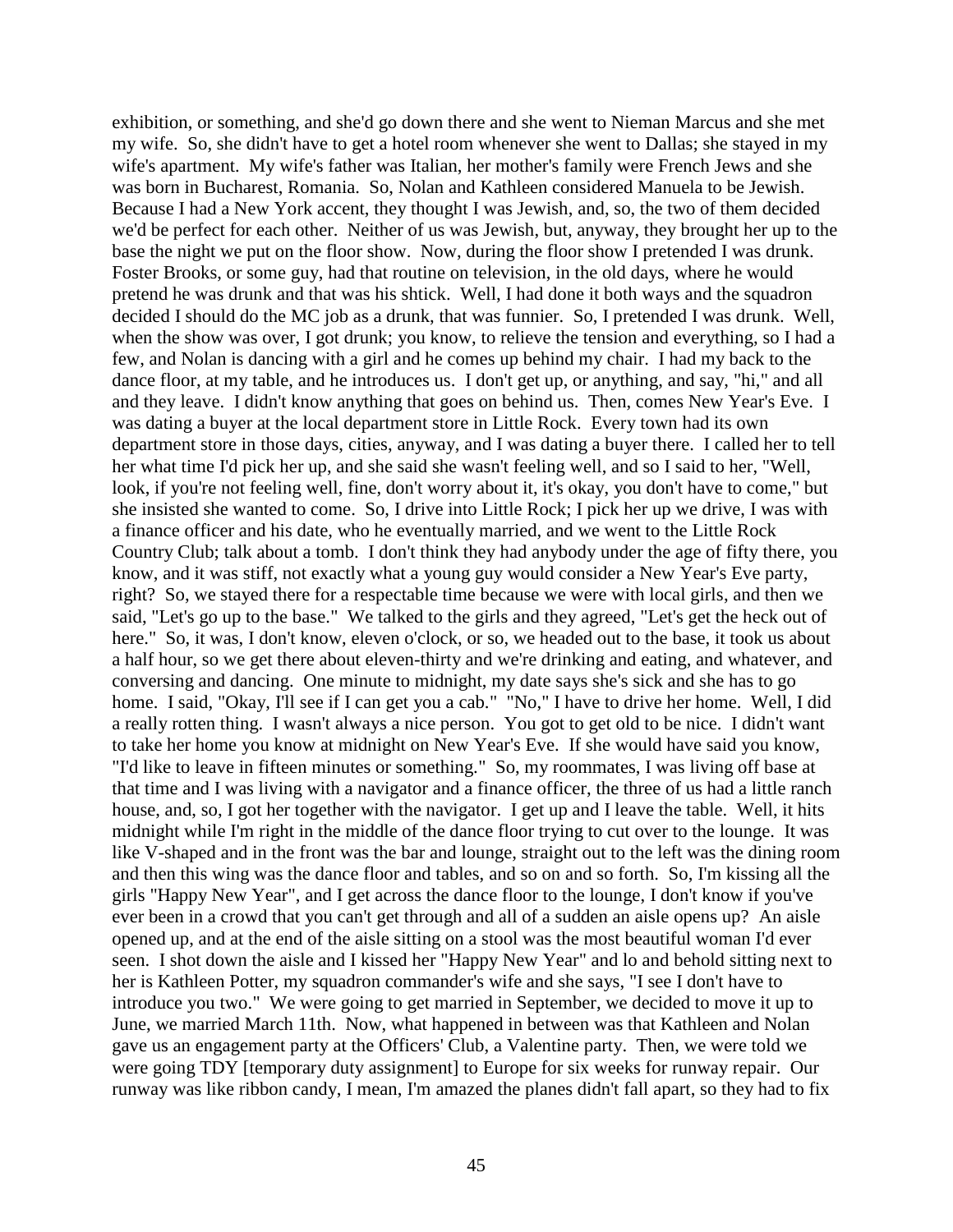the runway. They wanted to replace it and they decided just to excavate and re-lay a runway. They didn't build a new one; they just leveled out the bumps and filled in the valleys. So, we only went on two weeks TDY but because it was six weeks, we decided to get married right away. So, we decided on a Thursday to get married. It meant getting the blood test, the license, and all of that. Well, I got my blood test, Manuela got a lawyer who got them to waive the three day requirement and get us a license. I got out there what, I got out there Friday, before closing time, and the lawyer took us to the courthouse and got us our license. Friday, Nieman Marcus gave my wife a wedding shower and altered her wedding dress the same day. Saturday morning, on the way to Scofield Church, I have to go to Nieman Marcus and pick up the wedding cake, which was made by Helen Corbit, the chef of Nieman Marcus restaurant, and we got married. We don't have any pictures, because her friend's daughter was taking the pictures and, for some reason, she didn't get any pictures at the church; we got pictures of the reception. We had the reception at her friend's house and we went to a motel in Fort Worth. I think it was the Western Inn. We had a one-night honeymoon. I went back to the base, she went back home. I had arranged for housing [but] because I wouldn't be there, she had to move in alone and gradually things began to come out. First of all, I didn't remember that I'd met her previously when Nolan introduced her to me. At that time, I had a mustache. Nolan issued an order to me to shave my mustache off. "It's a regulation mustache. I don't understand what you're doing." I wouldn't shave it off. He gave [me] a little time, he says, "Okay, you're being transferred to the 547th." I was in the 544th; 547th was the bad boy squadron. Then, actually, I didn't want to go, but I didn't believe him, so I went to Wing headquarters and they said, "Yes, we're cutting the orders for your transfer." I had a Saturday morning briefing. Before the briefing, I shaved off my mustache. Nolan was tickled pink. I was pissed off to beat the band. So, what happens is, on New Year's Eve Nolan threw a breakfast party at his house, after New Year's Eve, when I had kissed Manuela, and I went to that. They asked me to drive them to the train station. They were taking the Jacksonville car to the Cotton Bowl game; a real big thing, Arkansas/Texas. Okay, so, the town actually got a car for the people in that town out of Little Rock to Dallas. So, I drove them there, I got on the train, it was sitting there for a while until all the cars filled up with the Arkansas people, and they keep telling me to stay on the train. Finally, the train is rolling. I didn't have a toothbrush, I didn't have clothes. They wanted me to go to Dallas because of Manuela and I didn't know that. I finally jumped off the train when it was moving. I said, "I got to take your car back to the base, you know." I just didn't get it. So, she went home without me. My next alert tour, I show up at the gate and identified myself and they refused to admit me. I says, "You're going to screw up my crew. You know, I'm going to get court-martialed." They wouldn't let me in. I go back to my house in Jacksonville; standing at the front door is Manuela. My squadron commander had arranged to bring her up, and changed the alert schedule, so I didn't have alert duty. So, that was our first date. I thought that's really great of him to do something like that. Later, I learned that she had met me through a picture. I had been dating a show girl in Reno while I was at Stead. Well, it turned out she decided to retire from show business, so she was going to marry somebody, and it was either going to be a guy in Dallas, Texas that she knew, or me. I didn't know anything about this, of course. She shows up. I rented a motel room in Little Rock; there was nothing around the base in those days, it was woods, and I visited her a couple of times. I did not want to get involved. I did take her for a trip to Hot Springs for the day, I mean, I felt an obligation, and I kept using, you know, my military duty as an excuse for not seeing her. She must have stayed a week at least and then she, finally, left. So, I find out that Manuela had gone to a party in Dallas and she met a girl that said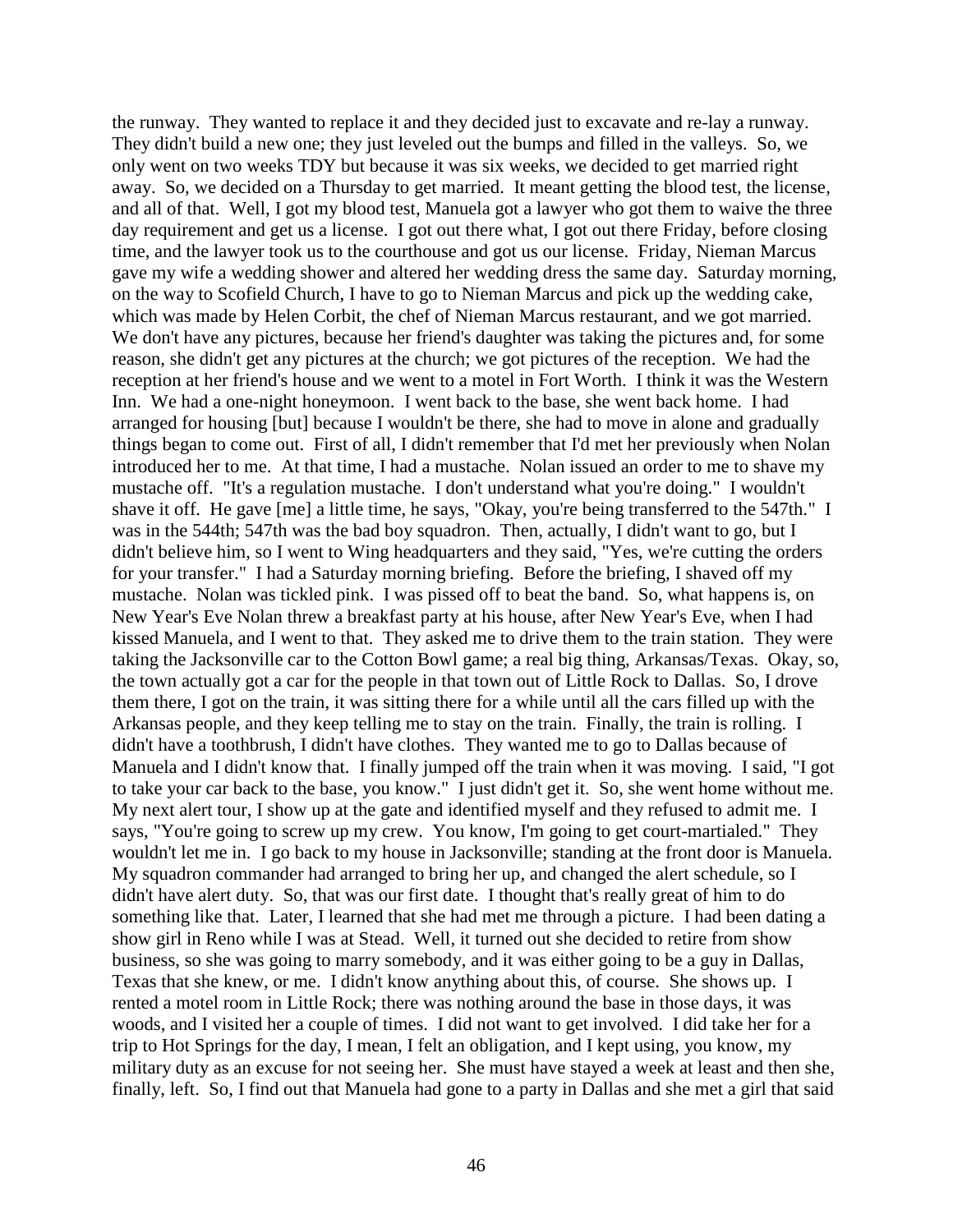she was either going to marry this guy at the party, or she was going to marry the guy in the picture and she shows my wife a picture. Now, Manuela didn't know it then. I didn't know anything about this until after we were married for years; it was my picture. That guy didn't offer to marry her so she came to Little Rock hoping I was going to ask her. So, we really got to meet through a picture first. Then, Nolan and Kathleen invited her up; Nolan introduced me. She didn't like me one bit, I didn't stand up when she was introduced, I had a mustache, I was too old for her; she didn't want anything to do with me. I didn't know this. She didn't really know I was the guy in the picture. So, then, they asked her to come up for the New Year's Eve, when there was going to be another party and we aren't going to be flying and she said, she declined. She had a date with some guy in Dallas for New Year's Eve. The guy comes to her apartment and said, "My mother's sick, we have to fly to California," and Manuela says, "Well, I'm sorry your mother is sick. I hope she'll be well, but I'm not getting on a plane with you." She called Kathleen, she said, "Would you still like me to come? I'll babysit the boys." They had five boys Kathleen and Nolan. [Kathleen replied], "No, no, you just come up. We're going to go to the officers' club." [Manuela said], "Well, I don't know if I can get a plane." The only plane that flew from Dallas to Little Rock was Braniff Airlines, which doesn't exist anymore. Manuela called, they had one flight left, with one cancellation. She flew to Little Rock, Nolan arranged to have her picked up at the airport, brought her out to the base, and we met again and it was love at first sight, except it was really third sight; the picture and the first introduction. So, I owe a lot to Kathleen and Nolan for that. We were married forty six years now. ... Oh, McConnell. It was December 7, 1959, Pearl Harbor Day. It was my first day at McConnell. We had an orientation, you know, a bunch of lectures; settled into the [bachelor officers' quarters] and then, I think, there were about two dozen of us, and as I said, included some guys re-upped after Korea. I think it was a major, a major took all of us into this room, it was like a small aircraft hangar, it wasn't a Quonset hut, and in this room there were three bombs. Now, one was "Fat Man," [plutonium] which was dropped on Nagasaki, I believe, and "Little Boy" [uranium] which was dropped on Hiroshima, and a Mark 20 hydrogen bomb, and he told us about the weapons and then he said to all of us, "You're expected to kill five million people. If you can't do it, you have until seven o'clock in the morning to report to my office. You'll be reassigned, it will have no impact on your career." Now, we didn't know each other, we were from all over, so I don't know if anybody did that. I went back to my room, I didn't even eat supper that night, and I thought about it. Well, both my faith and patriotism carried me through. Now, I am not a neo-Christian such as we have today. I believe that in Genesis it said, "God gave man dominion over the earth and everything that is therein." In other words, I don't believe in praying to God to do it for me, I believe I have a responsibility on this Earth, and one of those responsibilities is to fight evil. Secondly, I never believed we would do it first, so I knew that if I had to do it, there was no United States; my family was dead, "Tough, they deserve it." So, you know, I just reported to class the next morning and went through the training. But it made a big impression on me, I guess, because of my religion, mainly. It's a big responsibility. I went to the National Association of Court Managers' Annual Conference at Albuquerque, New Mexico. I was president of the American Judges Association at the time and my responsibility was to make an appearance at all the Judiciary of the United States, when they had their meeting and so on and so forth, for the AJA. So, I took vacation time and went out to the conference in Albuquerque. Well, I'd heard that Kirkland Air Force Base, outside of Albuquerque, had an excellent museum. We had an afternoon off during the conference and I said to Manuela, "How about grabbing a bus, instead of renting a car, and going somewhere, how about hopping on a bus and going out to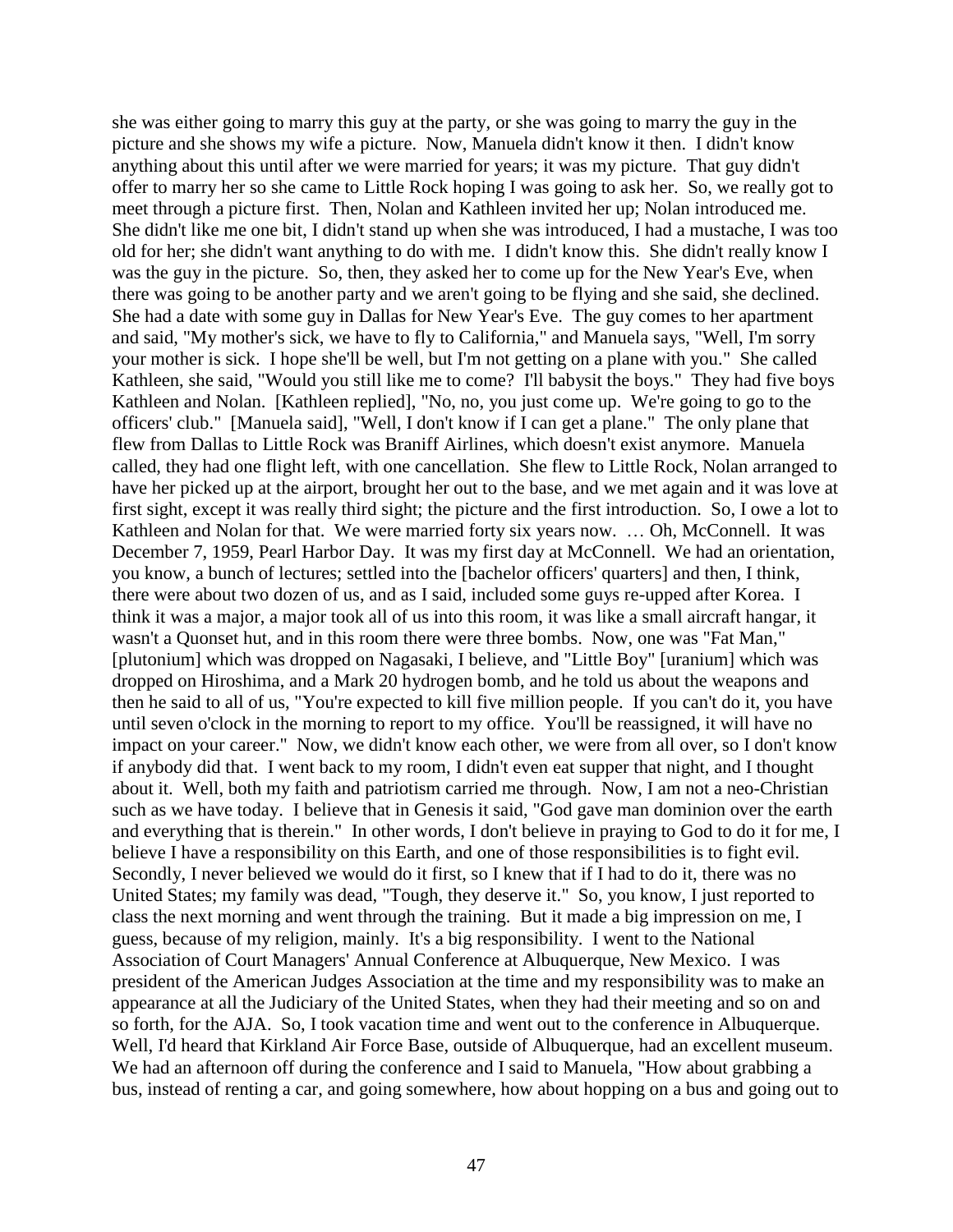Kirkland Air Force base and looking at the museum." Well, Manuela doesn't like museums, but for me, and I told her, you know, "We can look at the local neighborhoods and everything, and get to see the real city instead of just the hotel and the commercial district." So, we took a bus ride, just the regular local bus out to Kirkland Air Force Base. They had two stationary display aircraft outside the museum. We get off the bus, and we go in, and it's a series of three Quonset huts, end to end, and the first one is the gift shop and some displays, and all, and we browsed around and then when you go through the Quonset huts, there are two aisles so that there is a display on the right, a center display, and display on the left on the other side. Well, it turned out that Manuela was really fascinated. It was a good museum and she fell behind me, while we were walking because a lot of things were familiar to me, so, I didn't have to read the little cards and all. I was in the second Quonset hut and in the middle of the Quonset hut, there's an aisle crosses over between the two long aisles, and I reached that and I looked up and, you know, ten or twelve feet off the ground on the gurney, which is what they carried them in, is a Mark 20 hydrogen bomb and it was like getting hit with a bolt of lightning. I fell to the floor on my butt and I started crying and my wife thought I had a heart attack or something, so she came running down the aisle to me and asked me what was wrong and I regained my composure and I said to her, "Honey, that's what I used to carry," and that I said a prayer to thank God I never had to drop it. In Strategic Air Command our motto was "peace is our profession." It was all based on deterrence, that we had to be bigger, better, and faster than them, and we were, so they never took us on. During the Cuban missile crisis, it was really tough. When that started, it only lasted two weeks in civilian life. For us it lasted nine weeks. We were on special duty the whole time, one hundred percent of the Air Force Strategic Air Command on alert. We went to bases that were not SAC bases for the first time. We had to carry our firearms at all times. We had to carry our code books, and everything, at all times, and stay away from the other Air Force personnel and special military police guarding us and our planes, but when it started, I was in Africa at Nouasseur Air Force Base on alert duty. Well, naturally, we were on top alert, and we were in our barracks, and the klaxon horn, which was our alarm signal, went off. The signal was erratic. We didn't know why, we suspected sabotage, but, naturally, we all heard it and go to our aircraft because that's the launch signal. We rushed out to our aircraft, started up and we were taxiing to take off. I had a target at that time in the Soviet Union; you never knew what the other guys' targets were. Not one plane took off. Forget these Hollywood movies. We got our coded message; we deciphered it, and we were recalled. Nobody actually took off. It happened so quickly. It was a false alarm. There wasn't a single malfunction on any aircraft. There wasn't a crew member that didn't respond exactly the way he was supposed to respond. I do know there was a major who messed his pants and, I think, some of the guys cried. I didn't; I was just too busy, it wasn't because I was heroic, or anything, and, see the problem was, we all thought our families were dead. So, we thought there was no USA anymore. But, fortunately, it didn't happen and it blew over, but that was for the military, especially the Navy and the Air Force and I would suspect for the Army in places like Europe and Korea, that was really a pucker time and the earth is very lucky that it didn't come to be, because Khrushchev was a maniac. He could have done it; it came pretty darn close. Of course, you got to understand, we didn't win. We didn't have a nuclear war in that sense we won, but we didn't win. We agreed to withdraw our ICBMs [intercontinental ballistic missiles] from Turkey and other places. Some people would like to minimize the concessions, but they were face saving concessions for Khrushchev, as you know he didn't survive long after anyway, but face saving measures that Khrushchev could give to the *Politburo* and definitely things that we gave up on our side. All in all, I would say it was a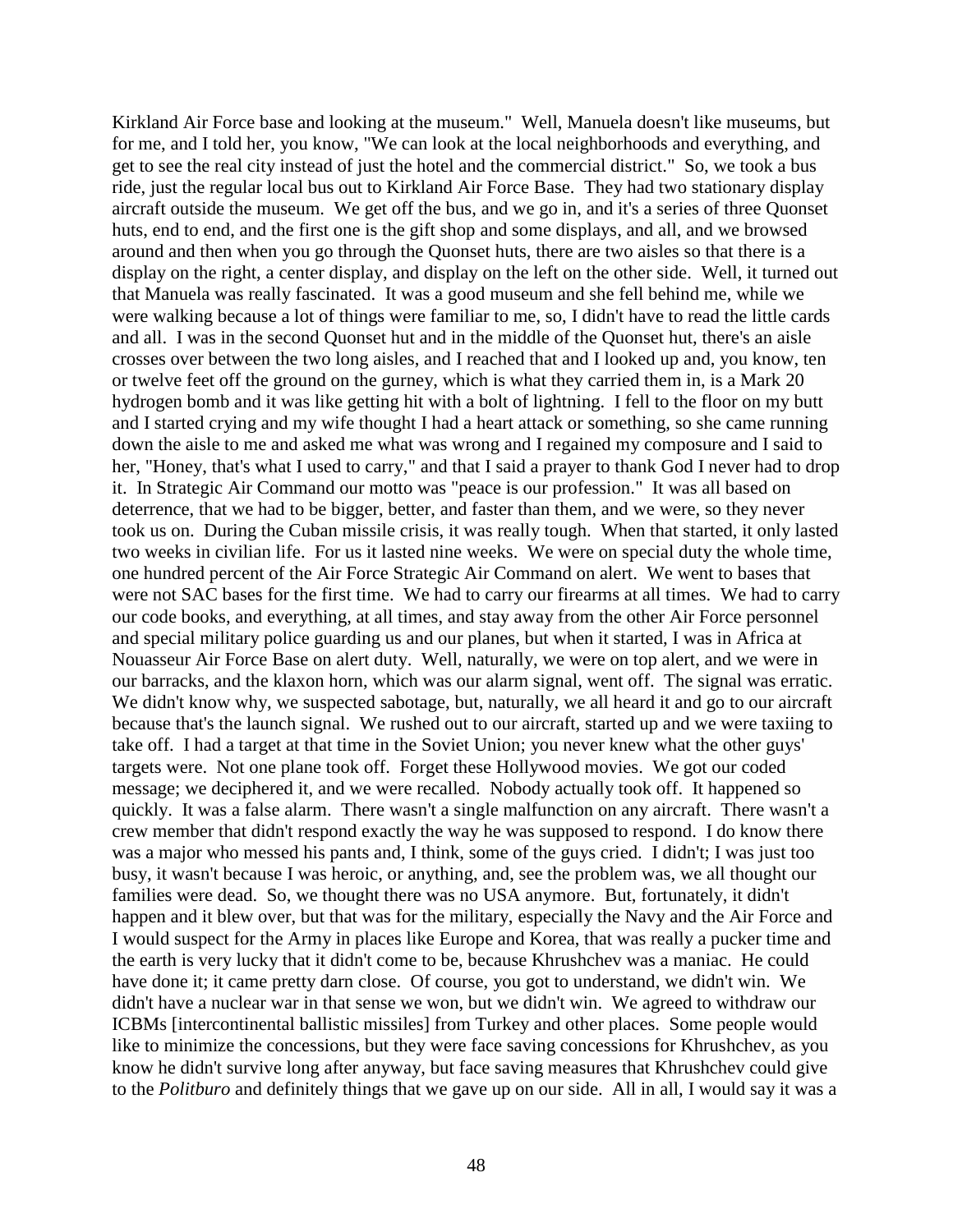fair deal, but it wasn't a win, and I think it was very fortunate, unlike the depiction in the movie [*Thirteen Days*], that Curt LeMay was there to put the president's feet to the fire, because once those missiles became operational in Cuba, it would have completely changed the course of the Cold War. Once they're operational, there's nothing we could have done, because you couldn't have taken that risk to the civilian population of having those things fired. You had to nip it in the bud and, eventually, that did happen.

SI: The false alarms were at the beginning of the crisis?

MK: At the beginning of the crisis, yeah. We knew we were on DEFCON 2 [expectation of imminent attack] or whatever it was, our top alert status, and that we were on the verge of a nuclear war. The B-52s had already, they were on airborne alert. They didn't even land. They stayed in the air, with constant aerial refueling, and in a large holding pattern three miles off the Russian border. We were, again, on ground alert because we didn't have the aerial endurance that a

B-52 had, so they stayed in the air and were the most visible, and we were moved to forward bases. We changed our call sign everyday and did all we could to confuse them about where we were. So, part of the Cuban Missile Crisis I spent in Africa and part of it I spent in the States. I don't remember the names of the bases, they hopped us around. Every week we'd be at a different base, and that went on for several weeks. I did get one visit with my family during the several weeks of the Cuban Missile Crisis for us. I was able to celebrate my son's first birthday at the Officers' Club. We were only there, I think, an hour, passing through, and we were allowed to see our families at the clubs, as long as the crew all stayed together and so we had a birthday party for his first birthday at the Officers' Club, and then we went back out to the flight line and flew to another base, but that was nice. Another one of the reasons we got out of the Air Force is when my wife would go out with my son and he would say, "Daddy," and point to anybody that had a flight suit on, male that is, [that] had a uniform on and that hurt her.

SI: Were you only in North Africa for the crisis or were you stationed over there?

MK: No, we had a thing called "reflex" and we would go over there for a month, and we'd be on alert for one week, or two weeks, have a week off, because it was twenty-four hour duty, we'd have a week off and then we'd have the other week, or two weeks, on the other side of that, so it was a month with three weeks on, twenty-four hour, seven-day-a-week duty, and the in-between week, you could go sightseeing, or anything. But it was the Algerian War at that time and it wasn't safe for military people to go anywhere, so the only R&R we did was to Spain. You couldn't go around North Africa safely, so we couldn't go sightseeing in Morocco or Tunisia. We would just hop a plane and spend a few days in Madrid, or somewhere, and then come back.

SI: So, when you were on the twenty-four hour duty, would you be on the ground or would they send the planes up?

MK: No, no, because we didn't have the range ... we were always on ground alert. We would be in Little Rock, as I said, we'd be in that underground facility and spend two weeks there. In North Africa, we just had Quonset huts, but we were always on the ground, but always ready to take off immediately. You could never separate crew members. We had to be in the same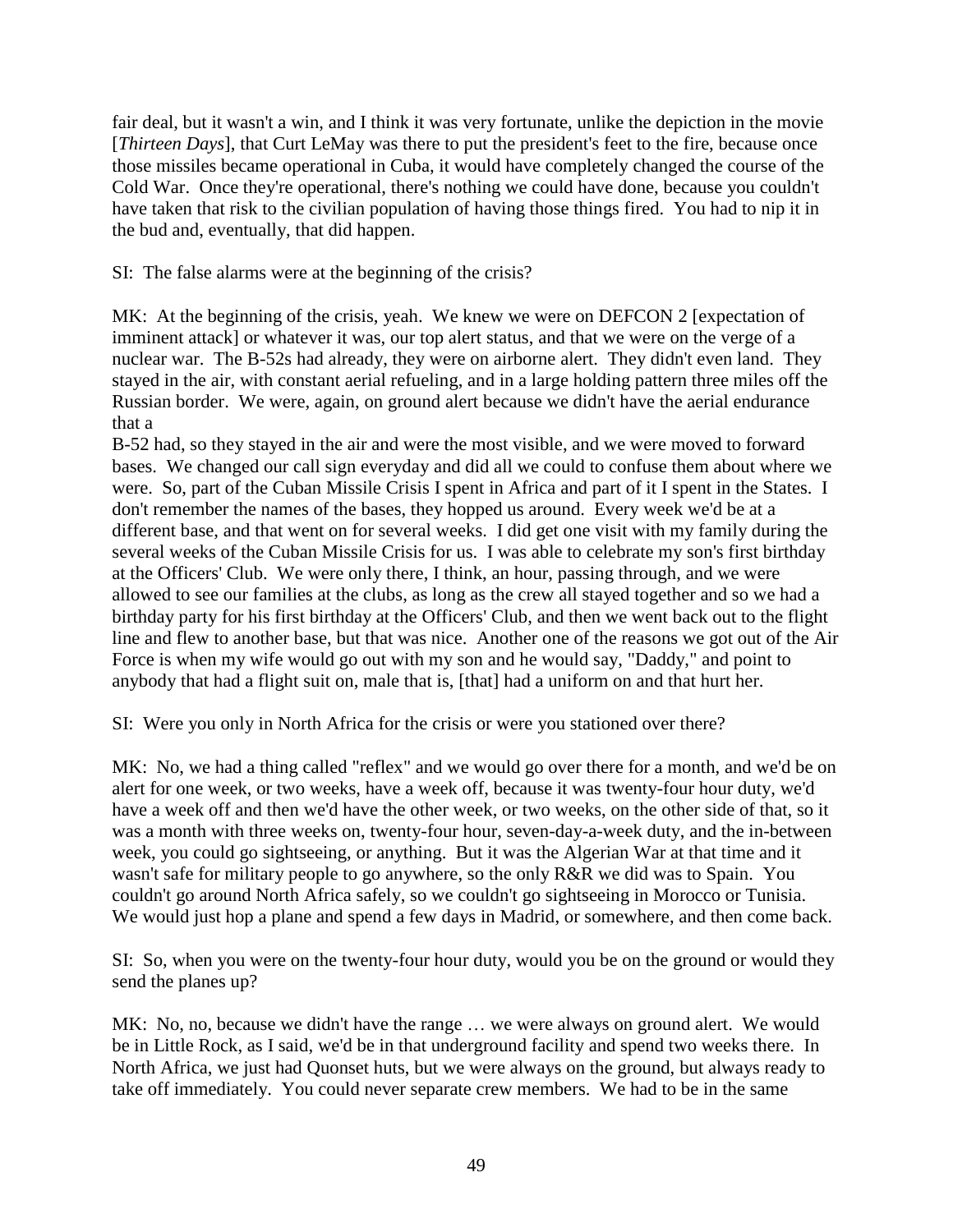building at all times. For instance, it was my practice, and it still is, when I travel to any city, I want to go to a church in that city and I did that even in Casablanca. I went to a Catholic Cathedral in Casablanca and I went there to pray, and we had a base chapel where I would go to pray everyday, and my crew, nice guys, they were nice enough to go with me because we could never separate. So, even though they had no motivation to go, they'd go with me. I would just say a prayer, a few minutes, and then we'd go back to the barracks.

#### SI: How large was the crew?

MK: Three, aircraft commander, pilot, and navigator. Navigators had the toughest job because the way the aircraft was designed they had to eject down. When I was at Little Rock, one of the pilots had his flight physical and then took off; died of a heart attack on take off. In that case, the whole crew was lost. If you see a modern airliner and they take off [with a quick ascent]. We took off [differently], very slow ascent, much smaller engines than they have. If they hadn't cut up and crushed the B-47s, they could still be using them, putting the modern engines on them and the modern electronics. So, that crew was lost, but there was an incident. A buddy of mine was involved in an EWO [Emergency War Operations] exercise with the NORAD [North American Aerospace Defense Command] and the Canadians, and he was in the backseat when a Canadian 102 collided with their aircraft and it tore off the rudder and the vertical tail plane, so they had no tail, and the plane went into a violent spin. The aircraft commander said he turned on the alarm, which means eject. He says "Eject, eject, eject," three times on the radio and also hits an alarm switch. Unfortunately, he ejected first and I'll explain why they knew that. The navigator never got out; he was killed. My buddy did not eject, but, apparently, he either didn't have his lap belt fastened, or he managed to get it open and he was thrown out of the airplane. Now, he would have been killed by the tail ordinarily but there was no tail, so he survived. The pilot in the front seat survived, but he lost, he was court-martialed and he was taken off flying duty. Ended up being a missionary in Nicaragua. Could have been pure religion, could have been CIA [Central Intelligence Agency], I don't know which. He and his family were never heard of again. They were good people. Probably what happened was when they lost the tail and went into the spin, and the pilot said so, he could barely eject himself because of the centrifugal forces on the body. In order to eject, you have to pull up a lever, which is a circular lever that has a trigger in it. That arms the trigger and then you have to pull the trigger. When you're undergoing several Gs of force, that is a very difficult thing to do. My buddy couldn't even do it, he couldn't eject. If he hadn't been thrown out by an oscillation of the plane, he would have been lost, too. The only one who ejected was the pilot in the front seat and he got court marshaled for living. Probably, maybe, he didn't hit the alarm switch or say the alert things, but anyway, he paid the price. My buddy was married, his wife had a baby, they decided to get out of the Air Force after the accident, he didn't fly B-52s anymore. He flew KC-97 tankers [\[Boeing](http://en.wikipedia.org/wiki/Boeing) KC-97 Stratotanker, strategic tanker aircraft] and he decided to get out of the Air Force. So, he had a one-month-old child, he was being discharged, and his wife flew to New York to find them a place to live. She was in a civilian airliner that crashed and she was killed. Not everybody is as lucky as me in this world. There's a lot of tragedy and it doesn't all happen on the battlefield, it happens in ordinary life, just like the murder and kidnappings and rapes you see on the seven o'clock news. Why that person has to be the one, who knows, but it could happen to anybody ,but it doesn't, it happens to that person. Part of the mystery of life.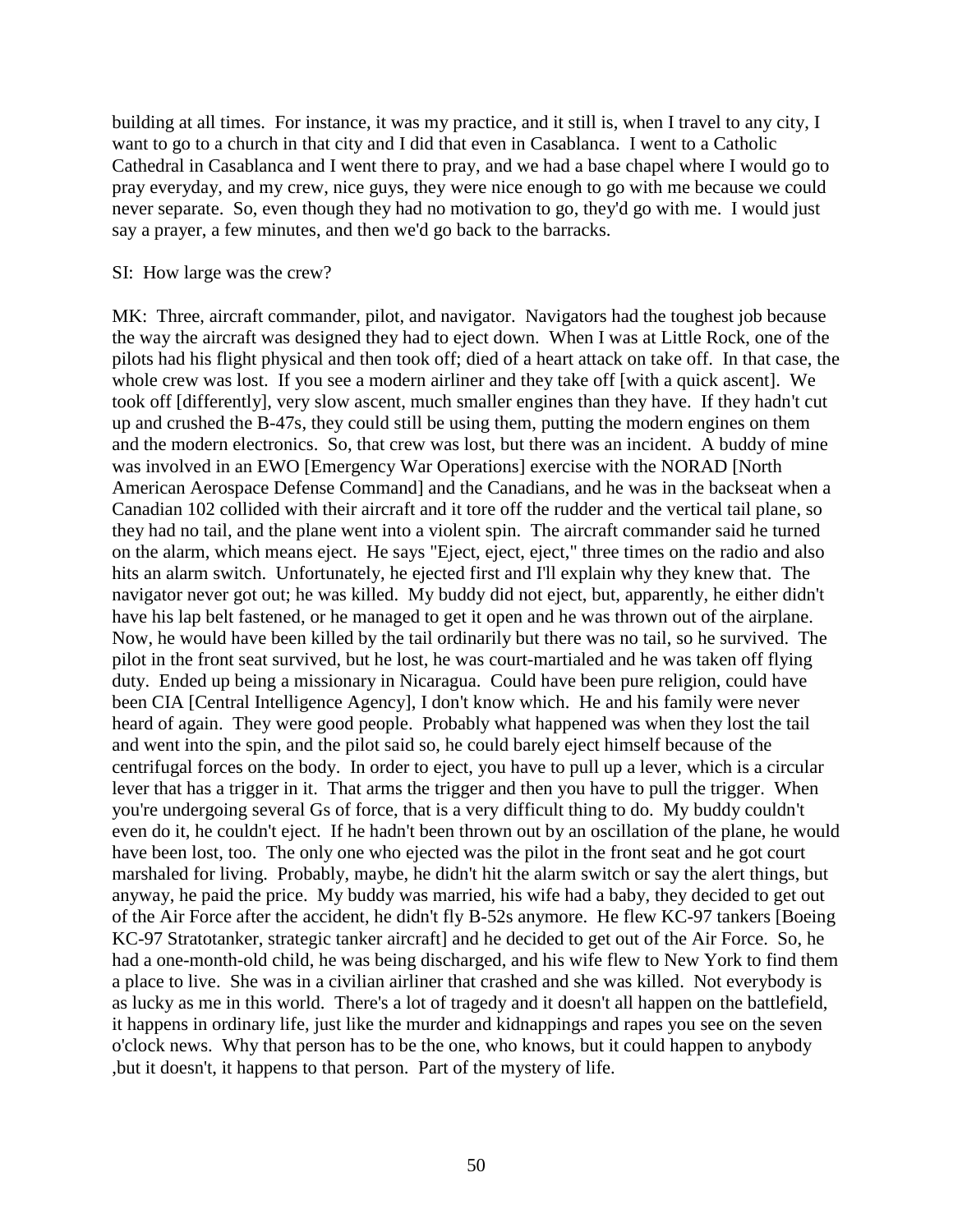SI: Did you always have the same crew members or was it switched around?

MK: No, unfortunately that was a sad part of my career. The B-47 was being phased out, even as I was training for the B-47. B-52s were going to stay but the B-47s were going to go and that's because they had more and more missiles and because the B-47 had the shorter range. You see, to get to our targets, we would have to have an aerial refueling; B-52s didn't, but what was never spoken about is that there would be no aerial refueling coming back. The tankers would all be expended, either destroyed or their bases destroyed, or whatever, so they would never be able to come back for us. What they told us and what we had on our maps were secret airstrips in the Middle East, Afghanistan. Well, you know, how popular an American pilot would be in Afghanistan back then let alone now, and fuel stores, JP4 [jet propellant four] in five- gallon drums. We were supposed to somehow get that five-gallon drum up on top of a wing twenty feet off the ground, open the valves and everything, and using five-gallon cans fill the fuel tanks of a B-47 so that we could fly home. I don't know if there were such fields. I doubt it very much. We were never taught how to open the fuel valves. We were never taught how to refuel. What kind of equipment would we have had to move that JP4 around? Nothing that we knew of, so we felt it was a fiction and that it was a one way mission, just that. Everybody understood that but nobody said it. B-52s wouldn't get back either because they need refueling to come back, so for the Strategic Air Command that was strictly *Banzai.* I guess that maybe went through some guys minds, too, when we had that false launch signal at Nouasseur, not only were their families and the USA gone, but we were gone because we weren't going to ever make it back. But I really never thought about it until after I was out of the service.

SI: What would you guys talk about? Did you talk about either the realities of a mission or as you said, this was unspoken? What would happen after the mission was over?

MK: Well, missions were only discussed at briefing and debriefing, because it would be a different mission every time, different target every time, different maps, and everything else every time, and, like I say, we were at one table, another crew was at a different table. We had no idea what their mission was, or their target was. There was no need to know, so, even amongst ourselves that was always secret. What we talked about was family, sports; there were always the card players on alert. When I was at Hunter Air Force Base in Savanna the last year, I had a navigator … Oh, we were talking about crews, was it always the same crew? Because the B-47s were being phased out, there was a constant turnover on personnel. I must have flown with, I think, at Little Rock I was on three different crews and at Hunter I was on at least two different crews, because the personnel kept changing, guys were being transferred, guys were getting out and so on. One of my navigators when I was, yeah, at Savanna, right, because I remember his card games in Africa. He was what they called in the trade a "card counter". He could memorize the entire deck. So, he always knew from the cards dealt, what his odds were for a certain card. He always won. He was also a bridge master and, when he retired, he was going to become bridge tournament judge. That was what he was going to do. What I remember very distinctly is I never played, I just watched for entertainment. I didn't say anything, I wasn't a *kibitzer*. I kept my mouth shut, but I used to watch him, and they'd play for hours and when they'd quit, this guy would say, "How much did you lose?" [The response was], "Ah, nothing much. I broke even, I won a little bit." He always broke even. There was one guy who I flew with, he always won. He, the other pilot on our crew, he always won. He used to lose his shirt;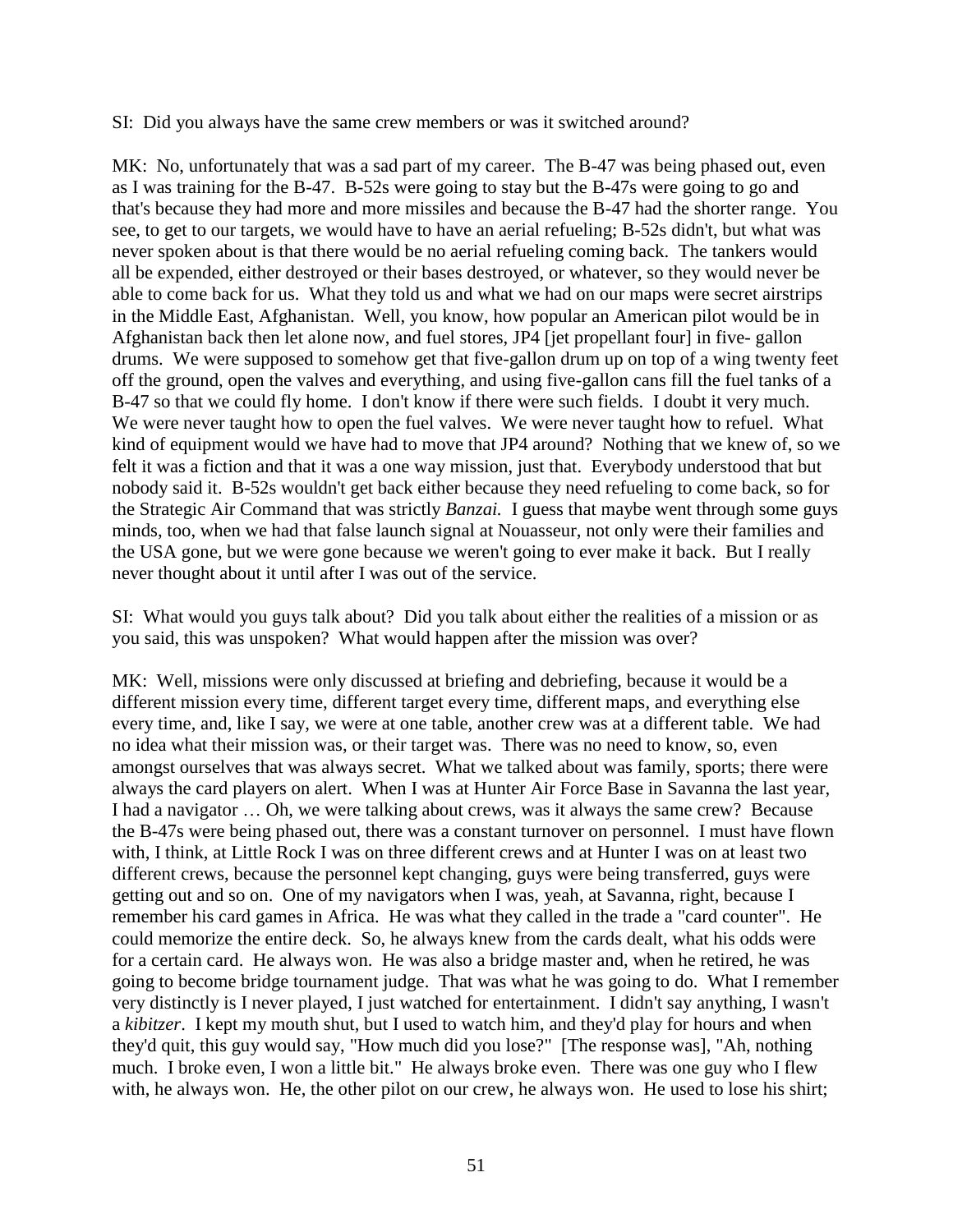he was a terrible poker player. But what the navigator did, gee, I wish I remembered the guy's name, nice guy, while he's playing, he would always skim his winnings off the table, not so anybody else would notice. I would notice because I was studying him and he'd pull the money down into his lap and in a flight suit you got lots of zippered pockets and he'd put the money in there. So, he never had more than his original poke on the table. He wasn't one of the guys that chatted, didn't say much, had no facial expression. Then, he'd come back to the room and I'd pretend I was asleep and I'd hear all these coins. He had coins in every pocket, he was emptying every pocket and here's this pile of money, paper, too, on his bed. It was a funny ritual. I got a real big kick out of that, that he took them all; he took them all.

ML: Did you ever talk politics?

MK: No. No, a lot of guys didn't even vote in those days. I found them to be apolitical. I was always political. I always voted absentee ballot. Another one of the things that encouraged me to leave the Air Force was, in the Strategic Air Command, we got intelligence briefings and they were motivational briefings. I mean, you ask somebody to kill five million people you got to motivate him a little bit. So, we got intelligence briefings … that weren't strictly need to know. They were motivational briefings and, I guess, you'd call them political, cultural, social, intelligence as opposed to merely hard, military intelligence. We got an order from the Commander In Chief; we could no longer, he cancelled the intelligence briefings, and we could no longer refer to the Soviet Union as the enemy, and I said, "Up yours, John Kennedy. You go kill those five million people. I won't kill people who aren't the enemy." I think that was the final straw that convinced me to get out.

ML: So, you noticed the difference in motivational propaganda from when the administration to change over to Democratic?

MK: Well, what was he doing, incorporating the military into the State Department? I don't know what his motivation was. Was it because of the Cuban Missile crisis? I don't know, but I knew I wasn't willing to kill people who aren't our enemy and I felt that if that's the way he felt, he should do it himself. I wasn't going to do it for him.

SI: Could you see General LeMay's impact on the Strategic Air Command when you were in it?

MK: Okay. I disagreed with World War II General LeMay. I disagreed with all of them. I don't believe the mass bombings on the civilian population really shortened the war by one day. There are people who can honestly and legitimately rebut that, you know, war production and all that sort of thing being considered. I thought Dresden was sinful, but I love my country, but I don't think it's perfect. It's just a human country run by human beings, so it's not perfect. A lot of mistakes were made in World War II. Nobody got impeached for it. The press didn't talk about it. Ernie Pyle didn't talk about it. War is hell, and hell isn't nice, so a lot of un-nice things happened, but I didn't think the mass bombings of the cities were justified, or fruitful, and naturally, originally when I was in Strategic Air Command, the national policy was deterrence. We had to be bigger, faster than them. Later, after, and this was a change caused by the Cuban Missile Crisis, the national policy became Mutual Assured Destruction, MAD, a very appropriate acronym. It was the full intention if we did strike, not only to wipe off the face of the earth every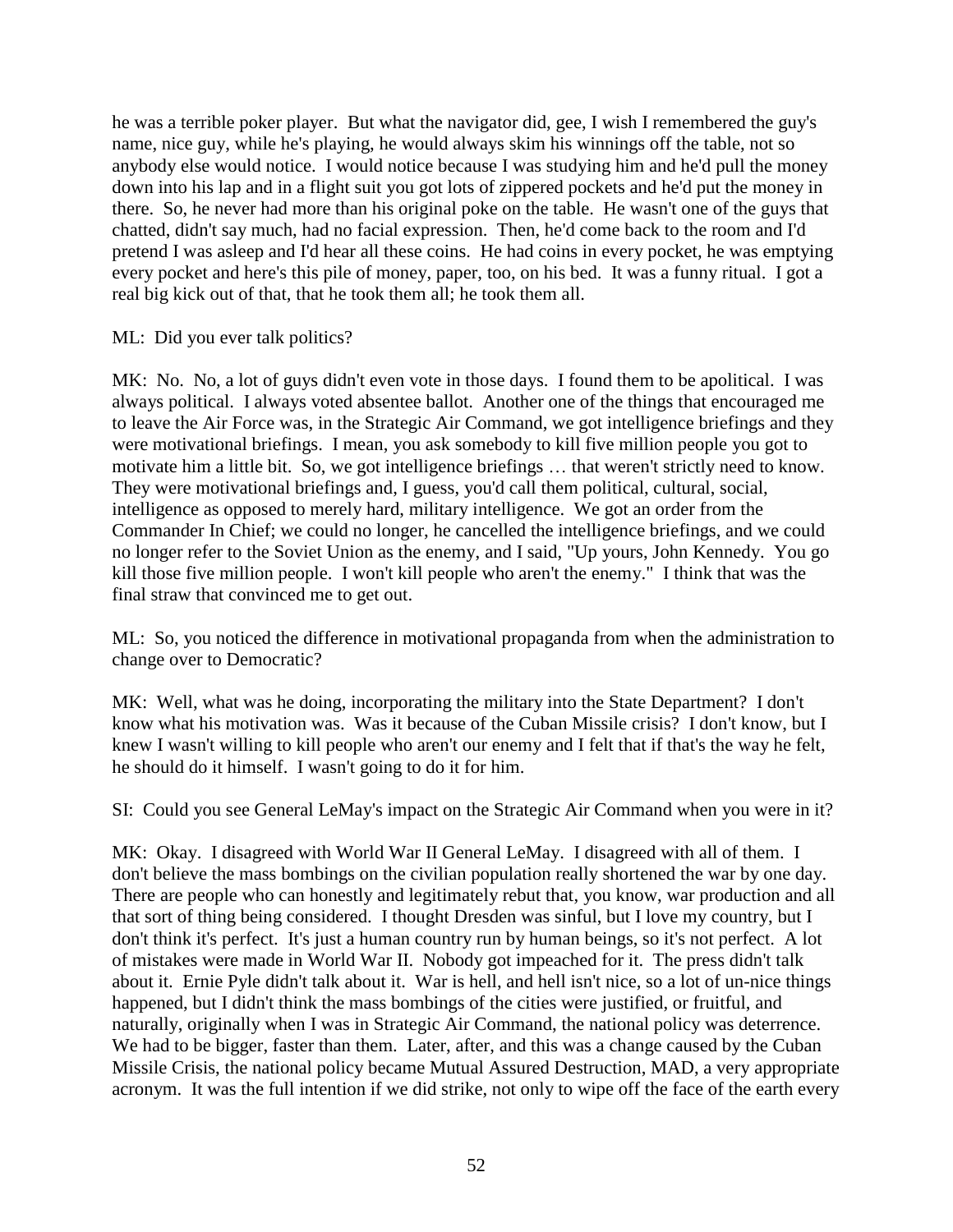military target, but to wipe off the earth any two bricks on top of each other in the Soviet Union. Total destruction, not merely military targets, or political infrastructure and communications. Originally, that was the goal. But, of course, if you had as a military target Moscow, you're going to kill five million people because that was the population of Moscow, and you weren't using a needle to hit the target, you were using a weapon of mass destruction.

SI: I was thinking more of like things I've heard about General LeMay like his intensity, a lot of training…

MK: Very intense.

SI: What about that? Did that trickle down?

MK: I can easily say that in a way, he was a crazy man, okay, but people say that about MacArthur and MacArthur had the least casualties of everybody in the war. He was great, LeMay was great, he was crazy, but he was great. Yeah, he did those crazy things like landing in a plane and faking them into letting his plane land there, when they shouldn't allowed it, as you saw in the movie *Strategic Air Command* with Jimmy Stewart, an excellent film, very realistic. Yeah, I learned afterward why the Strategic Air Command was the crème and that was everything was discipline. Like I say, we got a false launch, not one crew member failed to do what he had to do when he had to do it. The ground crews had everything on those planes operational. We didn't have the failure of an alternator, a generator, a switch, a warning light, nothing. Everything was working perfectly, but it takes total discipline. We didn't sit on alert and play cards. We could in the evening, but, during the day, we were in class, we were being instructed; we were taking written exams. We worked and the day started at seven in the morning and ended at six o'clock at night. So, it was necessary, like Patton. Patton would have been a failure as a civilian, but he was the right man, in the right place, at the right time, and even though he was politically unacceptable to the civilian politicians and the military politicians, he was the best in Europe. He was the best; there was nobody better than him. Just like in the Pacific, there was nobody better than MacArthur. Great people have to be egomaniacs. They have to be eccentrics if not, you know. Rich people are eccentrics or powerful people and the rest of us are insane. They have to be. They have to be compulsive obsessives about some particular goal in order to do what they did. Churchill had to do that, he was an eccentric, he was unpopular. They only wanted him during the war. He was in politics, but not particularly successful before the war, and he was kicked out of the job right after the war, but he was the right man for the war. The key to God's success is diversity. Not only did we have all these species and genders and everything else in Creation, even within the human race, at all times under all conditions, there is a right person for that time, that place, and those events. I used to kid with my brother, my brother is over four hundred pounds, you'll note I'm stout. I used to kid him that the reason God created fat people was that in the event of the famine the skinny people would have something to eat and, as you know, if you've watched the History Channel there's a whole history of cannibalism in the human race and sometimes as a result of emerging conditions not cultural conditions or even economic or food conditions. One day, he gave me a rejoinder that he had thought up and that is, no, I apologize, I used to say we were fat so we would survive a drought or a famine by living off our fat and he's the one that eventually came back with the rejoinder, "No, he made us fat, so that the skinny people could eat us during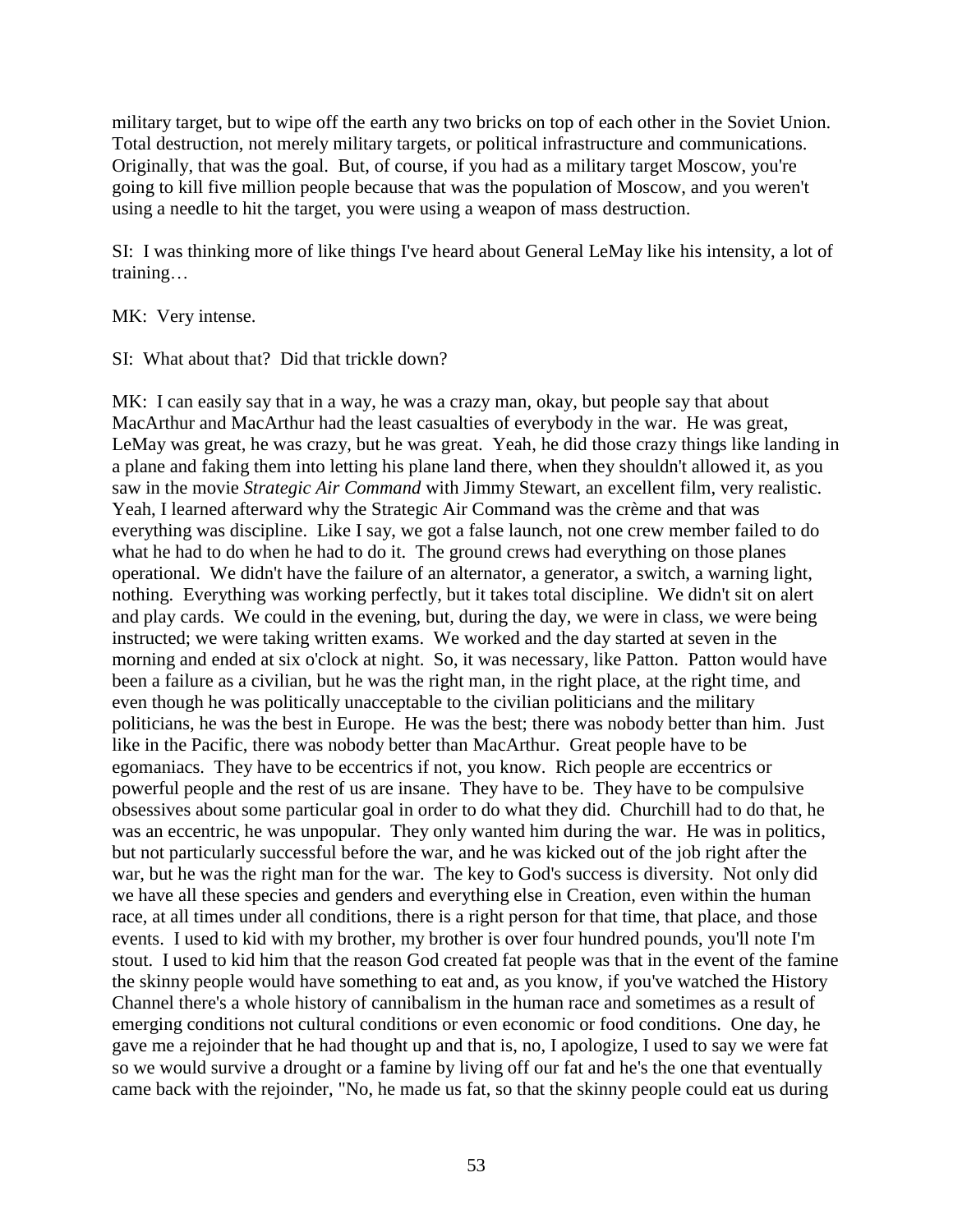the famine." It made me think this, that God created human beings like snowflakes, so there would be the right snowflake at every particular time, place, and event. That's the success of the human race. We could be in a given situation, you can be a genius, when outside of that situation, you might be a dolt, and, I think, it's part of what do they call it today? Intelligent design…

# SI: Can you discuss your life after getting out of the military?

MK: We touched on the five years of law school. While I was in law school I joined the Metuchen Republican Club. I was elected president of Metuchen Republican Club. I won a primary, against opposition, to be the Republican candidate for the New Jersey Assembly. I was elected and I only served one term because the Democrats got themselves back together again by the time I ran for reelection. As you know, Middlesex County is a distinctly Democratic County. But it was a very educational experience. I did sponsor as prime sponsor five bills that were enacted into law. I got nice editorials from the *Home News* [*Tribune*] and WCTC [radio station].

# SI: What were the years of your term?

MK: I was elected in November of 1969, inaugurated January 20th of '70, and honorably, I hope honorably, discharged January 20th of '72, inauguration day. I really didn't want to win again. I believe in compromise, but I don't believe in hypocrisy. It's very difficult to be in politics. Guys like [Frank] Lautenberg and [Tom] Kean, [Christine Todd] Whitman, [Jon] Corzine, they're independently wealthy so they can pretty much survive with their own will intact. A great many politicians are really just employees of a patron. Politics is all about money today. Frankly, I don't think we have a democracy anymore. I don't think it's the vote that determines the winner, I think it's the money that determines the winner, and, also, determines what that person is going to do over the course of their term. It has nothing to do with the bull crap they give us during the campaign. During the campaign, they say what they think most of the people want to hear. After they're elected, they do what their patrons ask them to do. I'm very concerned as a poli sci student. I'm very concerned about the state of democracy in the United States. I believe it's been prostituted and diluted incredibly.

SI: You were working at Prudential when you were going to law school.

MK: Law school, yes. One day at work, and that's where I was when JFK was assassinated [November 22, 1963]. They had to send everybody home because the women were all hysterical and plenty of guys were crying, too. I wasn't a fan of his, but I thought it was a terrible thing of course. I was drafting amendments to contracts, that's how you start out. One day, I was the only newcomer and I was the first college graduate, it had been a high school graduate job up until then, they decided to upgrade the job. I was the first college graduate hired for group annuity contracts. That means pensions and profit sharing plan contracts, group not individual, Teamsters' pension plans, GM [General Motors] pension plans, so whenever they changed a contract, I drafted the amendments to the contract, along with several other people doing the same thing. Now, they were all high school, they weren't all high school graduates, I lied. There were some college graduates, it was a mixed bag. But, anyways, one day the guys that had been there called me over and formed a group at one of the desks, and I felt intimidated immediately.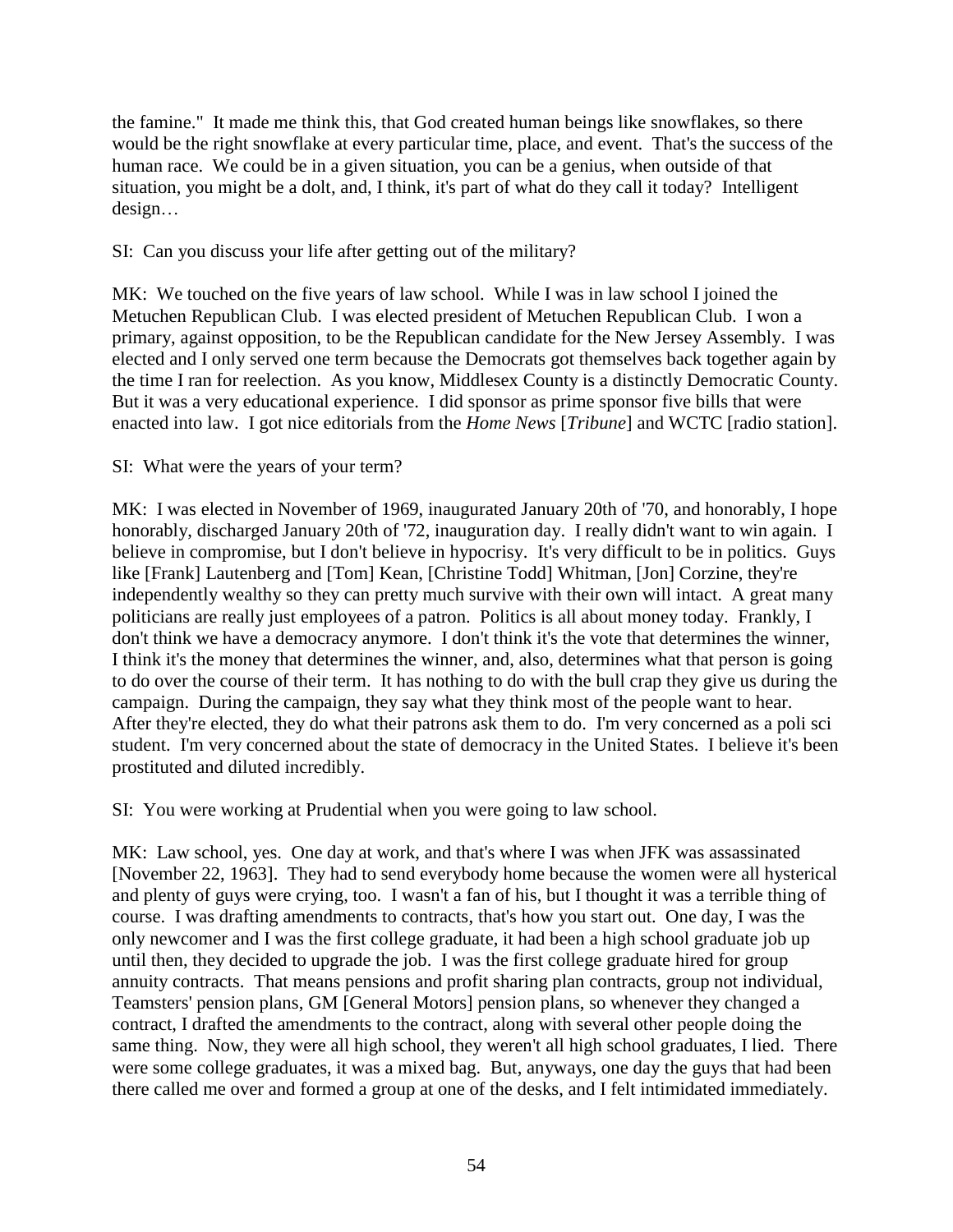It was kind of strange to sort of call a union meeting in the middle of the work space, during working hours, out of the clear blue like that, and with everybody together and me alone being invited over. So, what was I told? I was told to take off my jacket, roll up my sleeves, and work slower. Holy cow, I was shocked. You know, I didn't know anything was going on *sotto voce* [Italian for "under voice"] amongst my co-workers, or anything. I said, "Jesus, how do I get out of this?" because I didn't want to do any of those things. So, what I said was, "Fellows, please forgive me, you know, I just got out of the military, I'm used to being in uniform and I feel like I'm undressed if I don't have my jacket on and my tie tight. But I'll try to change." I said, "And what I can do is I'll try to work slower from now on." I didn't do any of those things. Over a series of several promotions, I was promoted over all of them and I was only there for five years. So, that military discipline, again, stood me in great stead. It was a race between entering private practice and being made an officer of the Prudential and if I were made an officer, that would have meant giving up my legal career and I wasn't going to do that. Next.

SI: I wanted to know where you went after the Prudential. Did you go into private practice?

MK: I went into private practice with a Republican lawyer with a strong family name associated with the law. After I saw him come in and vomit before every trial, I decided I wasn't going to stay there. It was a one-man firm and me. I ended up doing almost all the paperwork. I met another young Turk Republican who invited me to go into partnership with him. I was just an employee of this older attorney, and, so I went into partnership with him so we were a two-man office and then we merged with another Republican lawyer in a two man firm. It was him and an associate, the senior partner had died, and then the youngster was made a partner too. I became a judge and that young guy became a judge. He's retired now, too. So, we got two judges out of the firm. One partner is still working and one is retired to Florida. It was a general practice. I did semi-specialized, on occasion, depending on the volume of work. I specialized in appellate practice for a while, did all the appellate work for the firm. There was a time I did all the matrimonial work for the firm. I was involved in politics as part of the firm policy. I was with the firm while I served in the legislature. Funny thing is, if I had stayed with Prudential and been elected to office, the Prudential would have been my oyster because they would have taken very good care of me. I didn't think of it that far in advance, or anything, and I often wondered, if I hadn't gone to law school and I had gone with GE [General Electric] as head of military procurement, what that might have led to? I think to a dead end, because my job, according to the president of General Electric, was to move purchasing out of the green eyeshade era. Now, you associate that with bookkeepers and accountants, green eyeshades. In the old days, they used to shield their eyes with a visor, not a cap, but a visor over their eyes, and it was green cellulose, so that's the green eyeshade thing. But I could see where very shortly, even if I had succeeded and really attained the position after those six months and managed to hang on to it, we went into the electronic age. I was not prepared for the electronic age. There would have been somebody much better than I suited for that. Now, whether I would have been promoted up, or up and out, or whether I would have just been kicked out, I don't know; I can only speculate, but I've always felt God has been very good to me, I've had a lot of good luck, and probably it would have been the wrong thing to do, even though it would have been a very remunerative thing to do. So, I actually got moved from the Washington Street building and the operational department into the corporate home office building, where the executives of our department worked and a small working staff, you know, secretaries, typists and clerks. And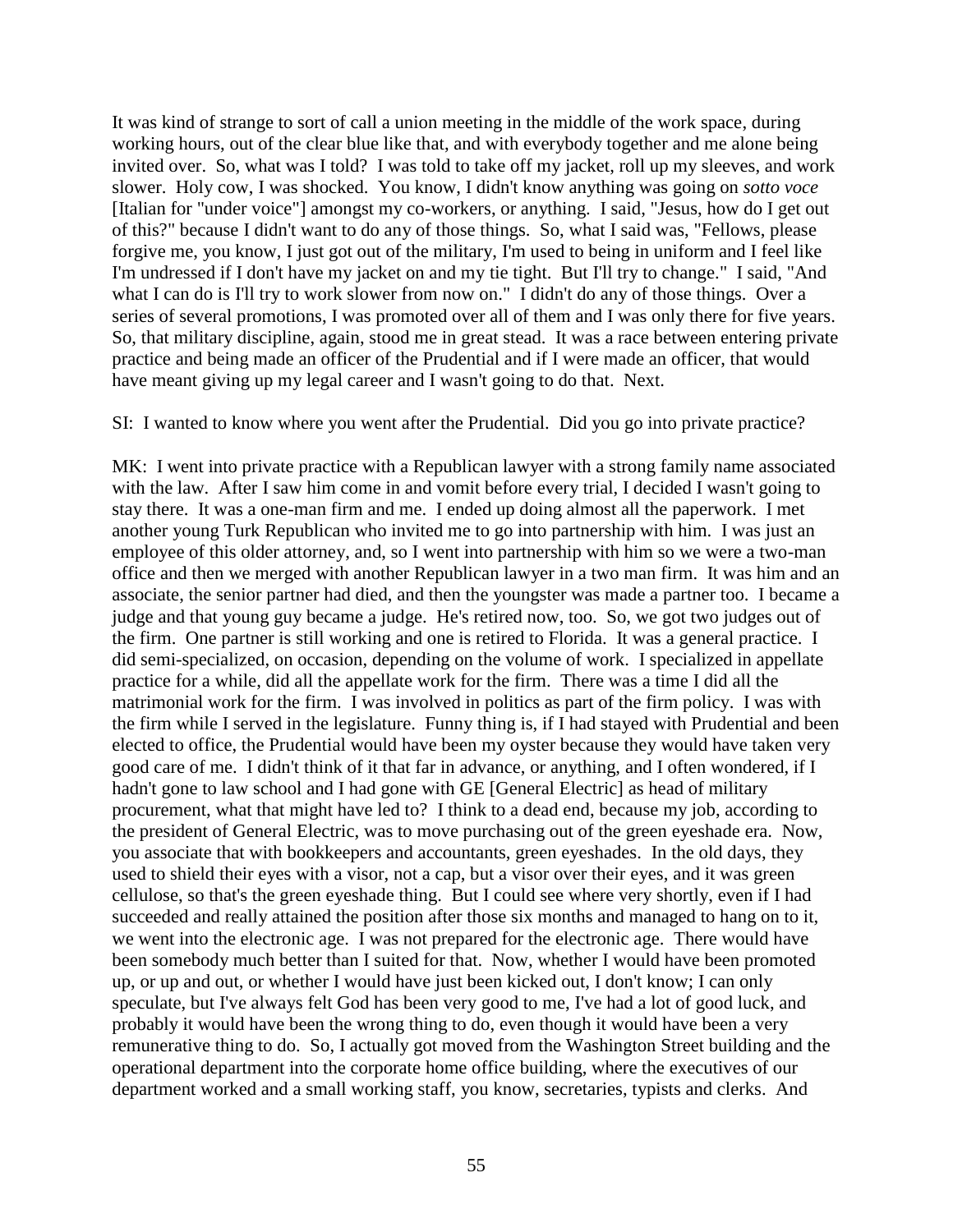they were asking me, you know, "What do you want to do, Marty? Are you going to be a lawyer or do you want to go on into the field?" I would have been on the spot very shortly. So, I didn't really prepare well for going out into practice. It just never occurred to me to go with a big firm and be an employee. I wanted to be a hands-on guy, you know, and when it's just one guy and you even though you're the employee, you're a hands-on guy, as I was. The reason I left that lawyer is because my first trial was Judge John C. Demos, who became the assignment judge of Middlesex County, and died prematurely of cancer. The judge who interviewed [me] when I was nominated for judgeship, he called me into chambers and told me it wouldn't be good for my career. "Don't stay with that lawyer. He wasn't good." So, that's when I decided to go with the other guy, and, after I got out of the legislature, I was asked to become the general attorney. That's attorney general transposed, because it's an independent authority, not really a part of the State government. [I was] general attorney for the New Jersey Highway Authority, which at that time operated the Garden State Parkway and the Garden State Art Center, not a PNC [Financial Corporation] Art Center, and that was a fun job because it was a corporate-type job and I got to do what I call, preventive law. The first six months, I just did things the way they were done in the past and sized everything up, staff, procedures, and all of that. Got to know everybody, win their confidence, and then I started making changes, and what I did was I systemized the office. It had just grown by appreciation and there weren't, you know, a lot of systems application in the department. So, I did that. I upgraded our safety engineer. I got him a CPR [cardiopulmonary resuscitation] dummy, a Heimlich Maneuver dummy. I sent him out into the field to train people. I set up a defensive driving course, anybody that had an accident had to take a defensive driving course with our safety engineer, because that was within my law department. Of course, all the benefit plans and all of that were administered there. We maintained the records of the Authority minutes and resolutions and what I did was, after six months of getting to know everybody, I'd have a little confab with the head of each department, and what I did was asked them what problems they had, legal problems, in the course of their career, and they would tell me their problems and I would amend all the contracts and license agreements to try to cover their problems where I could legally do it. There are certain things you can't do, like, I couldn't change the insurance clauses the way I wanted because you couldn't get insurance if the clause said that you know, to make our insurance cheaper and so on. I discovered that our insurance defense attorneys were not in pleading in our law suits, they were not in pleading the Tort Claims Act, although we were expressly included in the Tort Claims Act in New Jersey, and, therefore, they were settling every case so anybody who sued the Highway Authority got money. So, I had to disabuse them of their ignorance and I pointed out that we were not an individual policy holder; we were a major corporation giving them a very big premium and we expected more for our money, and, after that, they didn't pay on any cases, we won every case except, we settled one case. A couple were driving down the Parkway along the southern part, it had been a snow day the day before. As they approached an overpass, the girl took off her glasses. A lump of snow embedded with gravel fell off the overpass, went through the windshield, and into her eyes, and she was blinded, a young woman. We had no liability. We built the overpasses, but they were serviced by the State, County or Municipality, whichever the appropriate jurisdiction was, so we had absolutely no liability, but, I agreed with the defense attorney, as a matter of compassion, to give her a hundred thousand dollars, but once I straightened them out on the law and everything we won everything, even a contract case with the *Star Ledger*. So, I enjoyed that a lot. Preventive law I call it; head them off at the pass. I systemized the collection system. A lot of people don't realize if you crash on the Parkway and destroy any Parkway property,